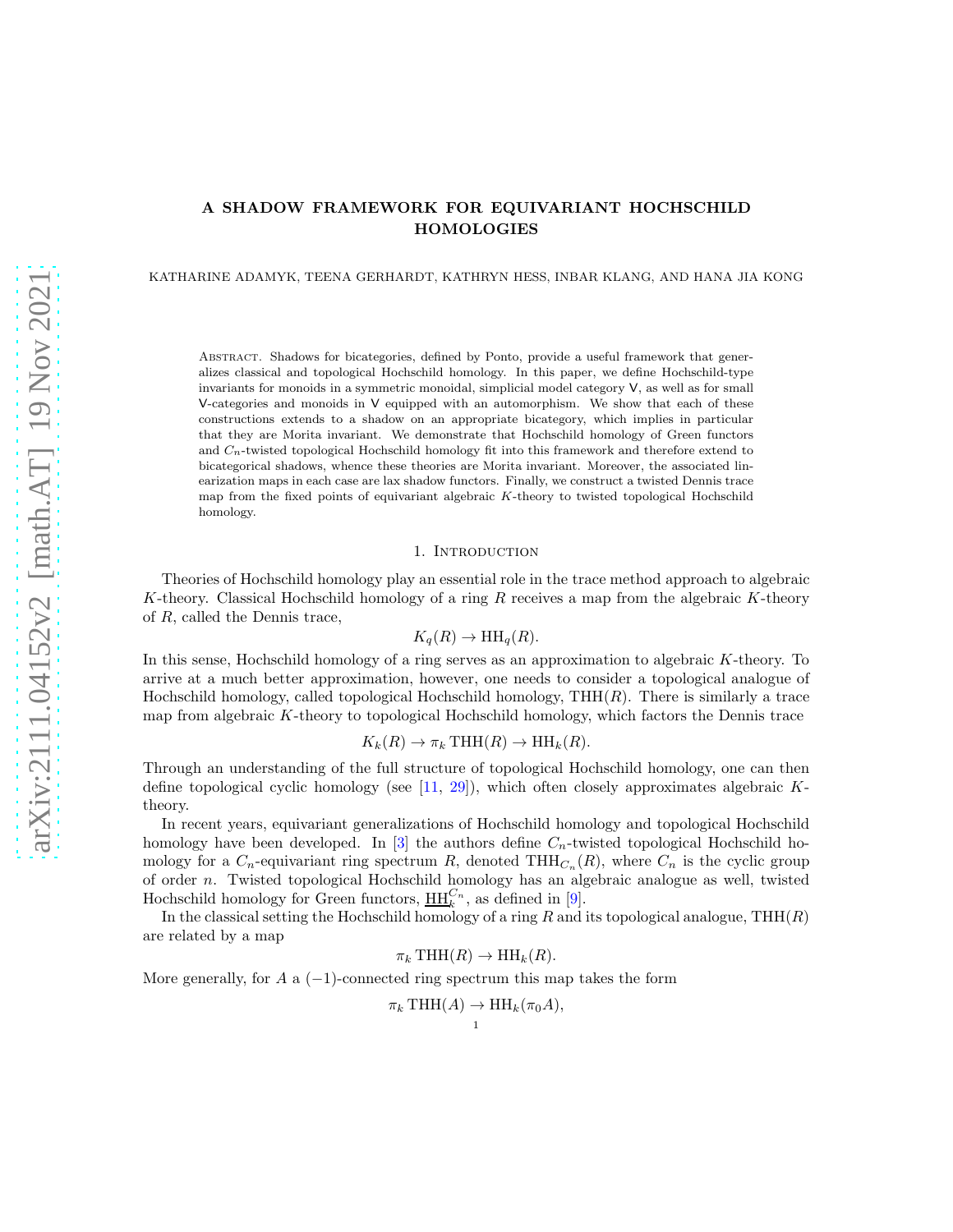and is an isomorphism in degree 0. As we will see in Section [5,](#page-21-0) this map is induced by the linearization map  $A \to H\pi_0A$  of a (-1)-connected ring spectrum, where  $H\pi_0A$  denotes the Eilenberg– MacLane spectrum of  $\pi_0 A$ . Hence, this map relating topological Hochschild homology and Hochschild homology is referred to as the linearization map. Similarly, in the equivariant setting there is a linearization map relating twisted topological Hochschild homology and the Hochschild homology for Green functors. In particular, for R a  $(-1)$ -connected  $C_n$ -ring spectrum, linearization for twisted topological Hochschild homology is a map

$$
\underline{\pi}_k^{C_n} \text{THH}_{C_n}(R) \to \underline{\text{HH}}_k^{C_n}(\underline{\pi}_0 R),
$$

where  $\underline{\tau}^{C_n}_*$  denotes the homotopy Mackey functors for the group  $C_n$ . In [\[9\]](#page-30-2), the authors construct this linearization map and prove it is an isomorphism in degree 0.

In [\[1\]](#page-29-1) we developed computational tools to study twisted topological Hochschild homology, including an equivariant Bökstedt spectral sequence, and computed several examples of twisted THH. In this article, we adopt the framework of bicategorical shadows to deepen our understanding of twisted THH and Hochschild homology for Green functors.

The notion of a shadow on a bicategory, introduced by Ponto in [\[30\]](#page-30-3), has proved instrumental in the study of (topological) Hochschild homology, topological restriction homology, algebraic K-theory, and fixed point theory. Both classical Hochschild homology and its homotopical generalization, topological Hochschild homology of ring spectra and of spectral categories, are examples of shadows [\[31\]](#page-30-4),[\[13\]](#page-30-5). An advantage of the shadow approach to studying Hochschild theories is that their Morita invariance is immediate once we have established that they are indeed shadows. Viewing rings and modules in a bicategorical framework, Morita equivalence serves as the natural notion of equivalence between 0-cells in a bicategory. As shadows respect bicategorical structure, they are invariant under Morita equivalences.

The shadow framework also allows for an easy proof that the topological Hochschild homology of a ring spectrum A agrees with the topological Hochschild homology of its category of perfect modules, Perf<sub>A</sub>. One can consider A and Perf<sub>A</sub> as 0-cells of a bicategory in which they are Morita equivalent. Since topological Hochschild homology is a shadow, the agreement result follows.

It is clear from the examples above that the theory of shadows provides a powerful and useful organizing principle for Hochschild-type theories. There is therefore good reason to elaborate a general framework in which to define Hochschild homology of "ring objects" and to show that it is a shadow and thus deduce Morita invariance and an appropriate version of agreement. In Section [3.1](#page-5-0) we construct a Hochschild-type invariant of monoids in a nice enough symmetric monoidal, simplicial model category  $V$ , and show that it extends to a shadow on the bicategory  $\mathcal{R}_V$  of (cofibrant) monoids and (homotopy classes of) bimodules, from which we deduce Morita invariance of this generalized Hochschild homology (Corollary [3.1.5\)](#page-6-0).

We then extend this Hochschild-type invariant in a natural manner to "monoids in V with many objects", i.e., small V-categories, in Section [3.2.](#page-7-0) The "many objects" version of bimodules is formulated in terms of enriched functors and enriched natural transformations. We show that this invariant of V-categories extends to a shadow on the bicategory  $\mathscr{C}_V$  of (pointwise cofibrant) V-categories and (homotopy classes of) enriched bimodules. We then prove that a monoid  $A$  in  $V$ , seen as a V-category with one object, is Morita equivalent in  $\mathcal{C}_V$  to (a cofibrant replacement of) its category of perfect modules (Proposition [3.2.12\)](#page-11-0), from which we deduce that the Hochschild homology of A is indeed isomorphic to that of its category of perfect modules (Corollary [3.2.17\)](#page-13-0).

One motivation for this new framework of Hochschild shadows is that it captures existing notions of equivariant Hochschild homology theories. In particular, in Section 4 we prove that twisted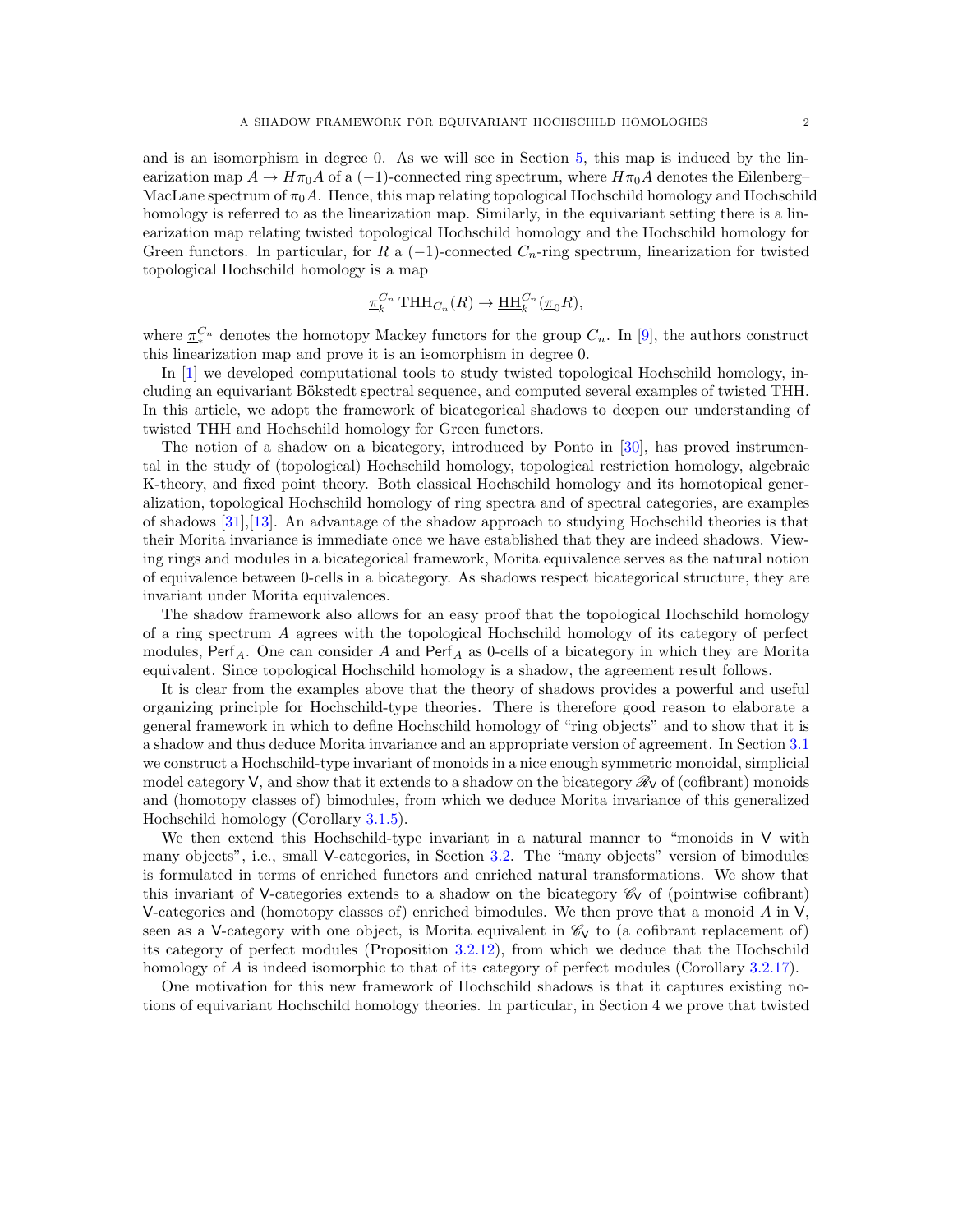topological Hochschild homology and Hochschild homology for Green functors fit into this framework, and hence are bicategorical shadows. The following theorem combines Corollary [4.2.4](#page-17-0) and Proposition [4.3.4.](#page-19-0)

**Theorem 1.0.1.** Twisted topological Hochschild homology,  $THH_{C_n}$ , and Hochschild homology for Green functors,  $\underline{\text{HH}}_H^{C_n}$ , are bicategorical shadows.

It follows that Morita invariance holds for these theories (Corollaries [4.2.5,](#page-17-1) [4.3.7\)](#page-20-0).

**Corollary 1.0.2.** Twisted topological Hochschild homology,  $THH_{C_n}$ , and Hochschild homology for Green functors,  $\underline{\text{HH}}_H^{C_n}$ , satisfy Morita invariance.

We also investigate the linearization maps

$$
\pi_k \text{THH}(R) \to \text{HH}_k(\pi_0 R)
$$

and

$$
\underline{\pi}_k^{C_n} \text{THH}_{C_n}(R) \to \underline{\text{HH}}_k^{C_n}(\underline{\pi}_0 R)
$$

in the context of bicategorical shadows. In particular, we show in Propositions [5.1.4](#page-22-0) and [5.1.6](#page-24-0) that they arise from lax shadow functors between these bicategorical shadows. Lax shadow functors, defined in [\[31\]](#page-30-4), can be thought of as structure-preserving natural transformations between bicategorical shadows.

This perspective on linearization maps also allows us to define a new linearization map, from topological restriction homology  $(TR)$  to algebraic restriction homology,  $tr$ . This algebraic version of TR,  $tr$ , was defined in [\[9\]](#page-30-2) using Hochschild homology for Green functors. We prove that  $tr$ is a bicategorical shadow, and conclude that it is Morita invariant. We also show that our new linearization map from TR to  $tr$  arises from a lax shadow functor. The following is proven as Propositions [4.4.2](#page-21-1) and  $5.2.2$ , and Corollary [5.2.3.](#page-25-1)

**Theorem 1.0.3.** For a  $(-1)$ -connected ring spectrum R, there is a linearization map

 $\pi_k \text{TR}(R) \to tr_k(\pi_0(R)).$ 

This linearization map arises from a lax shadow functor.

One of the central properties of Hochschild theories is that they receive trace maps from algebraic K-theory. The Dennis trace map from algebraic K-theory to Hochschild homology factors through THH. It was shown in [\[9\]](#page-30-2) that the Dennis trace map also factors through Hochschild homology for Green functors, and through algebraic tr.

It is natural to ask whether twisted topological Hochschild homology,  $THH_{C_n}$ , also receives a trace map from a version of algebraic K-theory. In Theorem [6.1.1](#page-27-0) and Corollary [6.2.1,](#page-29-2) we prove that indeed it receives a trace map from the fixed points of equivariant algebraic K-theory,  $K_{C_n}$ . Like the classical Dennis trace  $K \to THH$ , this map is given by taking the trace of an endomorphism (for example, the trace of a matrix.)

**Theorem 1.0.4.** Let R be a  $C_n$ -ring spectrum. There is a twisted Dennis trace map

$$
K_{C_n}(R)^{C_n} \to THH_{C_n}(R).
$$

For a prime p that does not divide n,  $THH_{C_n}(R)$  has a p-cyclotomic structure [\[3\]](#page-29-0). This can be used to define twisted topological restriction homology,  $\text{TR}_{C_n}(R; p)$ . We use work on algebraic K-theory from the shadow perspective  $[12]$  to prove that when p is prime to n the trace map  $\mathrm{K}_{C_n}(R)^{C_n} \to \mathrm{THH}_{C_n}(R)$  lifts to  $\mathrm{TR}_{C_n}(R;p)$ .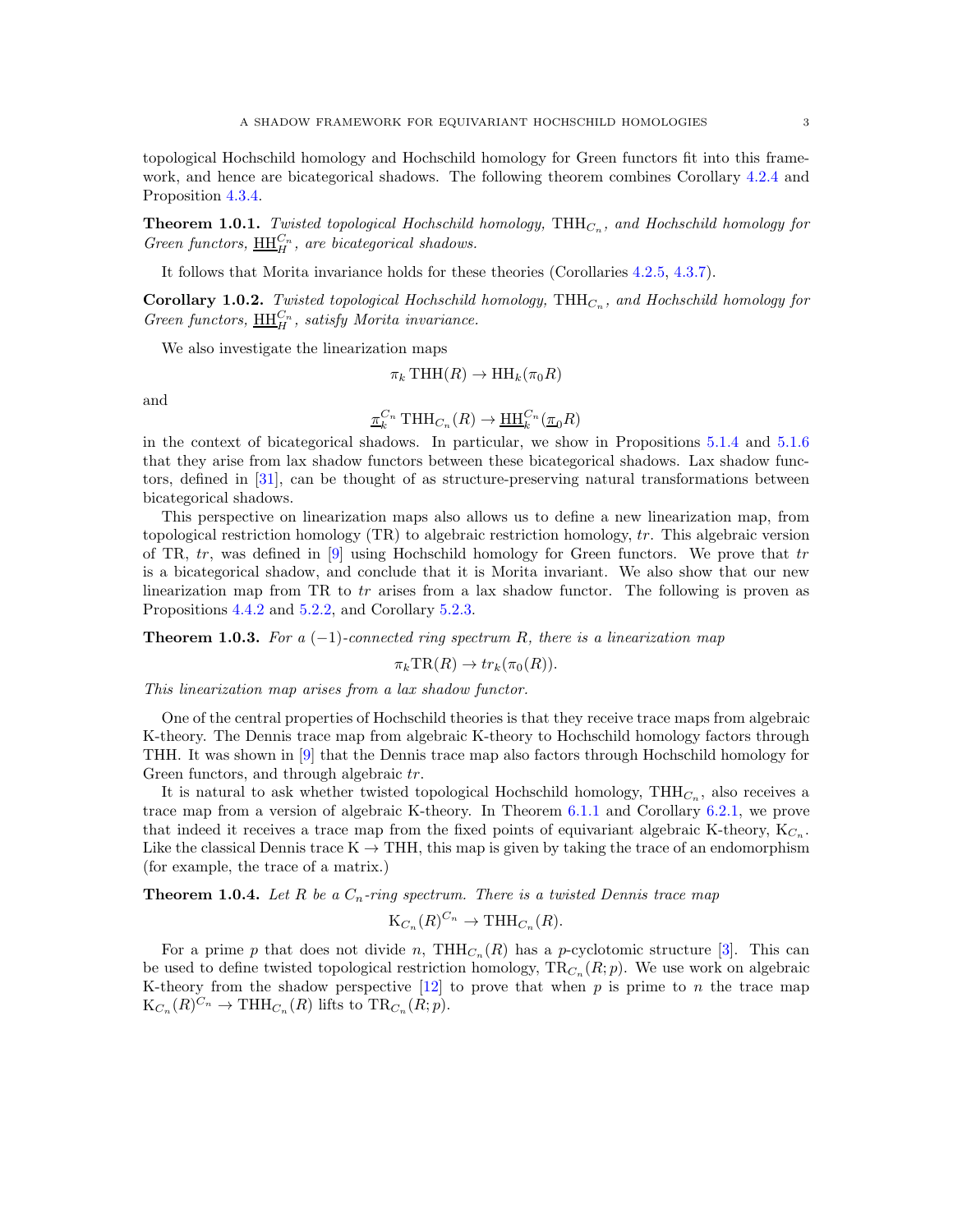1.1. Organization. In Section [2,](#page-3-0) we cover necessary background on bicategories and shadows. In Section [3,](#page-5-1) we define a generalized Hochschild-type invariant and prove that it is a shadow; we conclude that it satisfies Morita invariance. In Section [4,](#page-13-1) we use this generalized framework to prove that THH<sub>C<sub>n</sub></sub>, and  $\underline{HH}^{C_n}$  are shadows, and therefore are Morita invariant. In Section [5,](#page-21-0) we study linearization maps from the perspective of lax shadow functors, including a new linearization map from TR to algebraic tr. In Section [6,](#page-26-0) we show that  $THH_{C_n}$  receives a trace map from the fixed points of equivariant algebraic K-theory, and that this trace map factors through  $TR_{C_n}$ .

1.2. Notation and Conventions. The indexing universe for equivariant spectra is always understood to be complete.

1.3. Acknowledgements. This research grew out of a Women in Topology III project. We are grateful to the organizers of the Women in Topology III workshop, as well as to the Hausdorff Research Institute for Mathematics, where much of this research was carried out. We are grateful to Gabe Angelini-Knoll, Asaf Horev, Cary Malkiewich, Mona Merling, Kate Ponto, and Inna Zakharevich for helpful conversations and for sharing drafts of their work. We thank Emanuele Dotto for pointing out an error in a previous draft. The second author was supported by NSF grants DMS-1810575, DMS-2104233, and DMS-2052042. The fifth author was supported by the National Science Foundation under Grant No. DMS-1926686. Some of this work was done while the second author was in residence at the Mathematical Sciences Research Institute in Berkeley, CA (supported by the National Science Foundation under grant DMS-1440140) during the Spring 2020 semester. The Women in Topology III workshop was supported by NSF grant DMS-1901795, the AWM ADVANCE grant NSF HRD-1500481, and Foundation Compositio Mathematica.

## 2. Background

<span id="page-3-0"></span>2.1. Bicategorical preliminaries. Recall that a bicategory  $\mathscr{B}$  consists of a class  $\mathscr{B}_0$  of 0-cells (also called *objects*), together with a category  $\mathscr{B}(A, B)$  for every pair A, B of 0-cells. The objects and morphisms of the category  $\mathscr{B}(A, B)$  are called 1-cells and 2-cells, respectively. For every zero cell A, there is a distinguished *identity 1-cell*,  $U_A$ , in  $\mathcal{B}(A, A)$ . For every triple A, B, C of 0-cells, there is a composition functor

$$
- \odot - : \mathcal{B}(A, B) \times \mathcal{B}(B, C) \to \mathcal{B}(A, C),
$$

which is associative and unital up to appropriately compatible natural isomorphisms; we refer the reader to [\[23\]](#page-30-7) for a complete definition.

**Notation 2.1.1.** We often write  $_A M_B$  to denote a 1-cell M in  $\mathcal{B}(A, B)$ .

Well-known examples of bicategories include the bicategory  $\mathscr R$  of (classical) rings, in which the 0-cells are rings, while  $\mathcal{R}(A, B)$  is the category of  $(A, B)$ -bimodules for any pair of rings A, B, and the composite of an  $(A, B)$ -bimodule M and a  $(B, C)$ -bimodule N is their tensor product over B,  $M \otimes_B N$ . The bicategory C of categories, functors, and natural transformations is another useful example to keep in mind.

Generalizing simultaneously the notions of a dualizable bimodule and its dual and of an adjoint pair of functors, we have the following definition of dual pairs of 1-cells in a bicategory.

**Definition 2.1.2.** Let B be a bicategory, and let  $A, B \in \mathcal{B}_0$ . A pair of 1-cells  $(AM_B, BM_A)$  is a dual pair for  $(A, B)$  if there exist 2-cells  $\varepsilon: N \odot M \to U_B$  and  $\eta: U_A \to M \odot N$ , called *evaluation* and coevaluation, respectively, satisfying the triangle identities, i.e., the composites of 2-cells

$$
N \cong N \odot U_A \xrightarrow{N \odot \eta} N \odot (M \odot N) \cong (N \odot M) \odot N \xrightarrow{\varepsilon \odot N} U_B \odot N \cong N
$$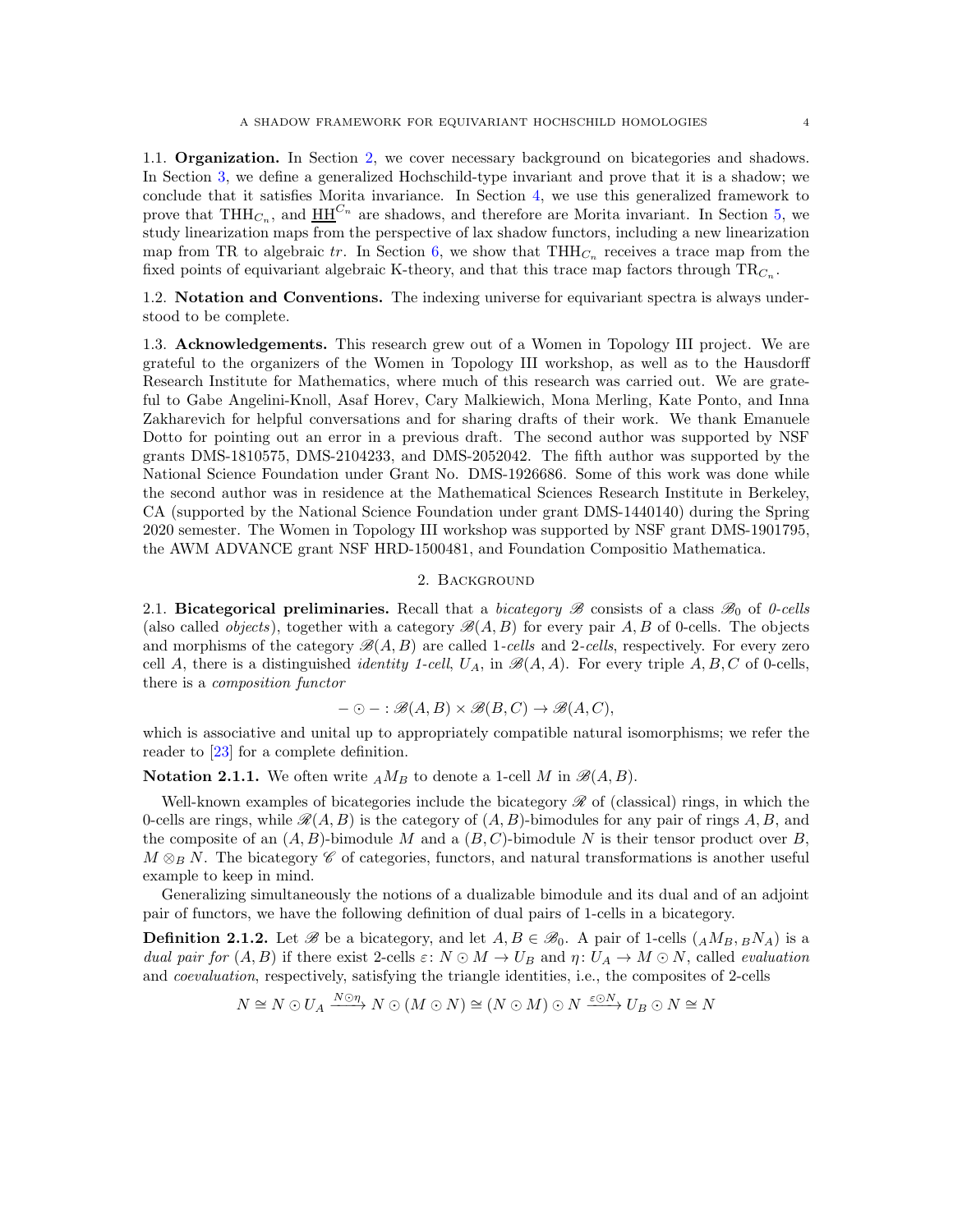and

$$
M \cong U_A \odot M \xrightarrow{\eta \odot M} (M \odot N) \odot M \cong M \odot (N \odot M) \xrightarrow{M \odot \varepsilon} M \odot U_B \cong M
$$

are identities.

The standard notion of equivalence of 0-cells, formulated below in terms of dual pairs, generalizes the notions of both Morita equivalence of rings and equivalence of categories.

**Definition 2.1.3.** Let B be a bicategory. A dual pair  $(AM_B, BN_A)$  is a *Morita equivalence* between A and B if  $\binom{B}{A}$ ,  $\binom{M}{B}$  is also a dual pair, and the evaluation morphism of each dual pair is an isomorphism, with inverse the coevaluation morphism of the other dual pair.

Let A and B be 1-cells of  $\mathscr{B}$ . If there exists a Morita equivalence  $(AM_B, BN_A)$ , then A and B are Morita equivalent.

2.2. The shadow framework. In  $[30]$ , Ponto formulated the following definition, which has proved crucial to developing a global understanding of Hochschild homology and its properties, in all its variants and generalizations.

**Definition 2.2.1.** Let C be a category. A C-shadow on a bicategory  $\mathscr{B}$  consists of a family of functors

$$
\left\{ \left[ -\right]_{A}\colon\mathscr{B}(A,A)\to\mathsf{C}\mid A\in\mathscr{B}_{0}\right\}
$$

together with natural isomorphisms

$$
\theta_{A,B}\colon \lceil M \odot N \rceil_A \xrightarrow{\cong} \lceil N \odot M \rceil_B,
$$

for all 1-cells  $_A M_B$  and  $_B N_A$  and all 0-cells A and B. These isomorphisms are appropriately associative and unital (cf. [\[30\]](#page-30-3)).

When the source of a shadow component  $[-]_A : \mathcal{B}(A, A) \to \mathsf{C}$  is clear from context, we usually suppress it from the notation.

Let SH denote the stable homotopy category. Campbell and Ponto proved in [\[13\]](#page-30-5) that topological Hochschild homology is an SH-shadow on the bicategory  $\mathcal{R}_{Sp}$  whose objects are structured ring spectra (i.e., monoids in some nice monoidal model category of spectra,  $Sp$ ) and whose morphism categories are the homotopy categories of categories of spectral bimodules.

Shadows satisfy several interesting and useful properties that follow essentially from their bicategorical nature, in particular related to dual pairs of 1-cells. We recall here from [\[30\]](#page-30-3) those that are most relevant for our work.

**Definition 2.2.2.** [\[30\]](#page-30-3). Let  $\mathscr B$  be a bicategory equipped with a C-shadow  $\lceil - \rceil$ , and let  $(AM_B, BNA)$ be a dual pair. Let  $_B P_B$  and  $_A Q_A$  be 1-cells.

The trace of a 2-cell  $f: Q \odot M \rightarrow M \odot P$  with respect to the C-shadow  $\lceil - \rceil$  is the morphism  $tr(f) \in \mathsf{C}([Q], [P])$  given by the composite

$$
\lceil Q \rceil \xrightarrow{\lceil Q \odot n \rceil} \lceil Q \odot M \odot N \rceil \xrightarrow{\lceil f \odot N \rceil} \lceil M \odot P \odot N \rceil \cong \lceil N \odot M \odot P \rceil \xrightarrow{\lceil \varepsilon \odot P \rceil} \lceil P \rceil
$$

where we have suppressed unitor and associator isomorphisms.

The trace of a 2-cell  $g: N \odot Q \rightarrow P \odot N$ , which is also a morphism  $\text{tr}(g) \in C([Q], [P])$ , is defined analogously.

We distinguish the following important special case of the trace.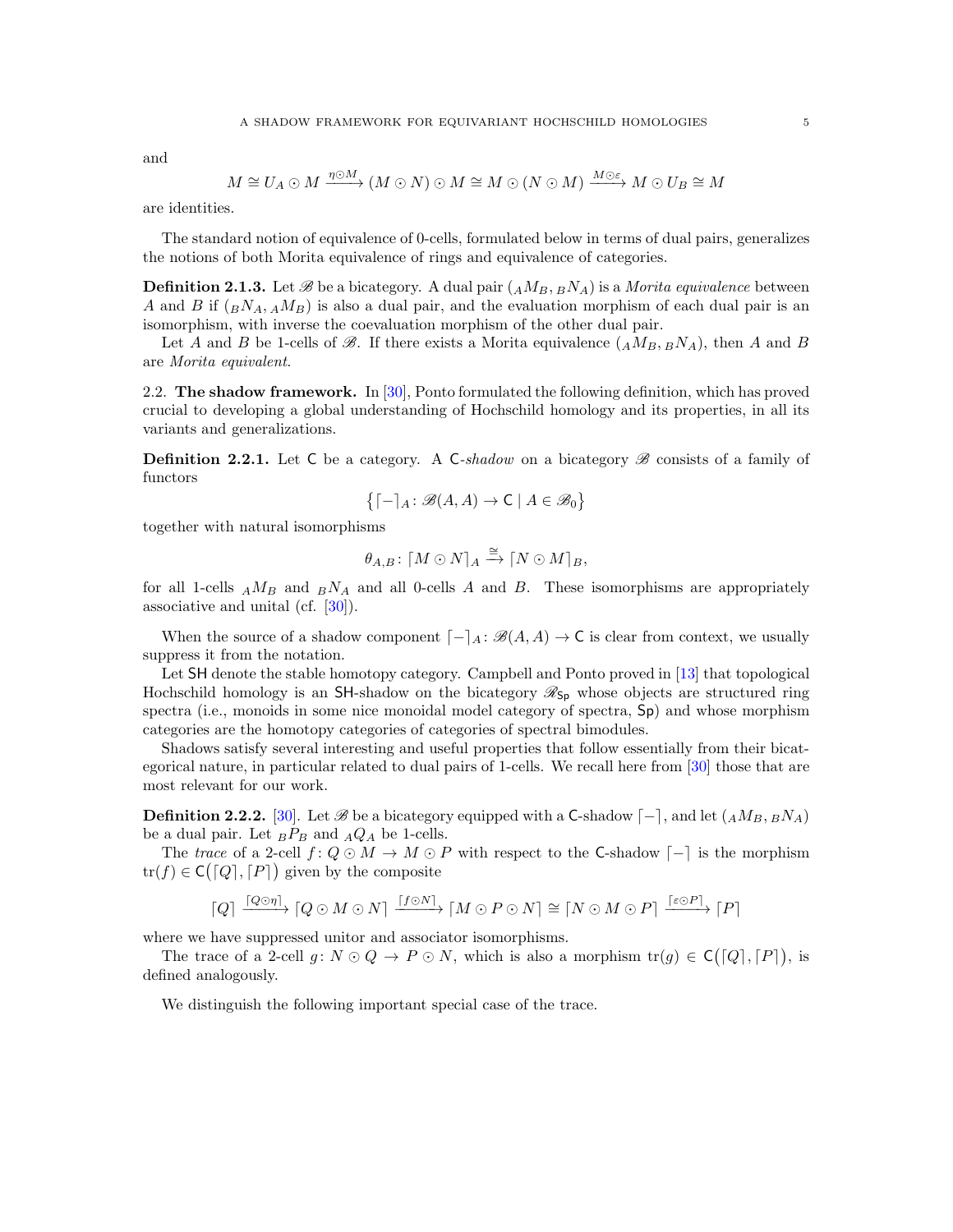**Definition 2.2.3.** Let  $\mathscr B$  be a bicategory equipped with a C-shadow  $\begin{bmatrix} -1 \\ 1 \end{bmatrix}$ , and let  $(AM_B, B_1M_A)$  be a dual pair.

The Euler characteristic of M, denoted  $\chi(M)$ , is the trace of Id<sub>M</sub>, the identity 2-cell on M, i.e.,  $\chi(M)$  is the composite

$$
[U_A] \xrightarrow{[\eta]} [M \odot N] \cong [N \odot M] \xrightarrow{[\epsilon]} [U_B].
$$

Similarly, one can define the Euler characteristic  $\chi(N)$  of the right member N of the dual pair  $(M, N)$  to be the trace of Id<sub>N</sub>, which is actually equal to  $\chi(M)$ .

Traces behave particularly well in the context of Morita equivalences. For any dualizable pair  $(AM_B, BN_A)$  and 1-cells  $_AQ_A$  and  $_BP_B$ , consider the 2-cells

$$
\eta \odot Q \odot M : Q \odot M \rightarrow M \odot N \odot Q \odot M
$$

and

$$
M \odot P \odot \varepsilon \colon M \odot P \odot N \odot M \to M \odot P,
$$

where we are suppressing unitors and associators.

<span id="page-5-3"></span>**Proposition 2.2.4.** [\[13\]](#page-30-5) Let B be a bicategory equipped with a C-shadow. Let  $(AM_B, BNA)$  be a Morita equivalence.

For any 1-cell  $_AQ_A$ ,

$$
\operatorname{tr}(\eta \odot Q \odot M) \colon [Q] \to [N \odot Q \odot M]
$$

is an isomorphism with inverse

$$
\mathrm{tr}(N\odot Q\odot\varepsilon)\colon [N\odot Q\odot M]\to [Q].
$$

In particular, the Euler characteristic  $\chi(M): [U_A] \to [U_B]$  is an isomorphism.

<span id="page-5-1"></span>Note that the last statement of the proposition above follows easily from the fact that the evaluation and coevaluation 2-cells of a Morita equivalence are isomorphisms.

## 3. Hochschild shadows

In [\[31\]](#page-30-4), Ponto and Shulman showed that classical Hochschild homology extends to a shadow. In [\[13\]](#page-30-5) Campbell and Ponto proved that topological Hochschild homology of ring spectra and of spectral categories does so as well. In this section, we generalize these result to any nice enough symmetric monoidal, simplicial model category.

Throughout this section, let  $(V, \otimes, S)$  denote a symmetric monoidal, simplicial model category. In particular, we assume that V is closed monoidal.

<span id="page-5-0"></span>3.1. The one-object case. Here we construct a Hochschild-type invariant of monoids in a symmetric monoidal, simplicial model category V, and show that it extends to a shadow, from which we deduce Morita invariance of this generalized Hochschild homology.

<span id="page-5-2"></span>**Assumption 3.1.1.** We assume henceforth that  $(V, \otimes, S)$  is cofibrantly generated and that for any pair of monoids A and B in V, the category  $_A \text{Mod}_B$  of  $(A, B)$ -bimodules in V admits a model structure right-induced from that of V, i.e., such that the weak equivalences and fibrations are created in  $V$ . This hypothesis holds if, for example, every object in  $V$  is small relative to  $V$ , and  $V$ satisfies the monoid axiom [\[34,](#page-30-8) Theorem 4.1].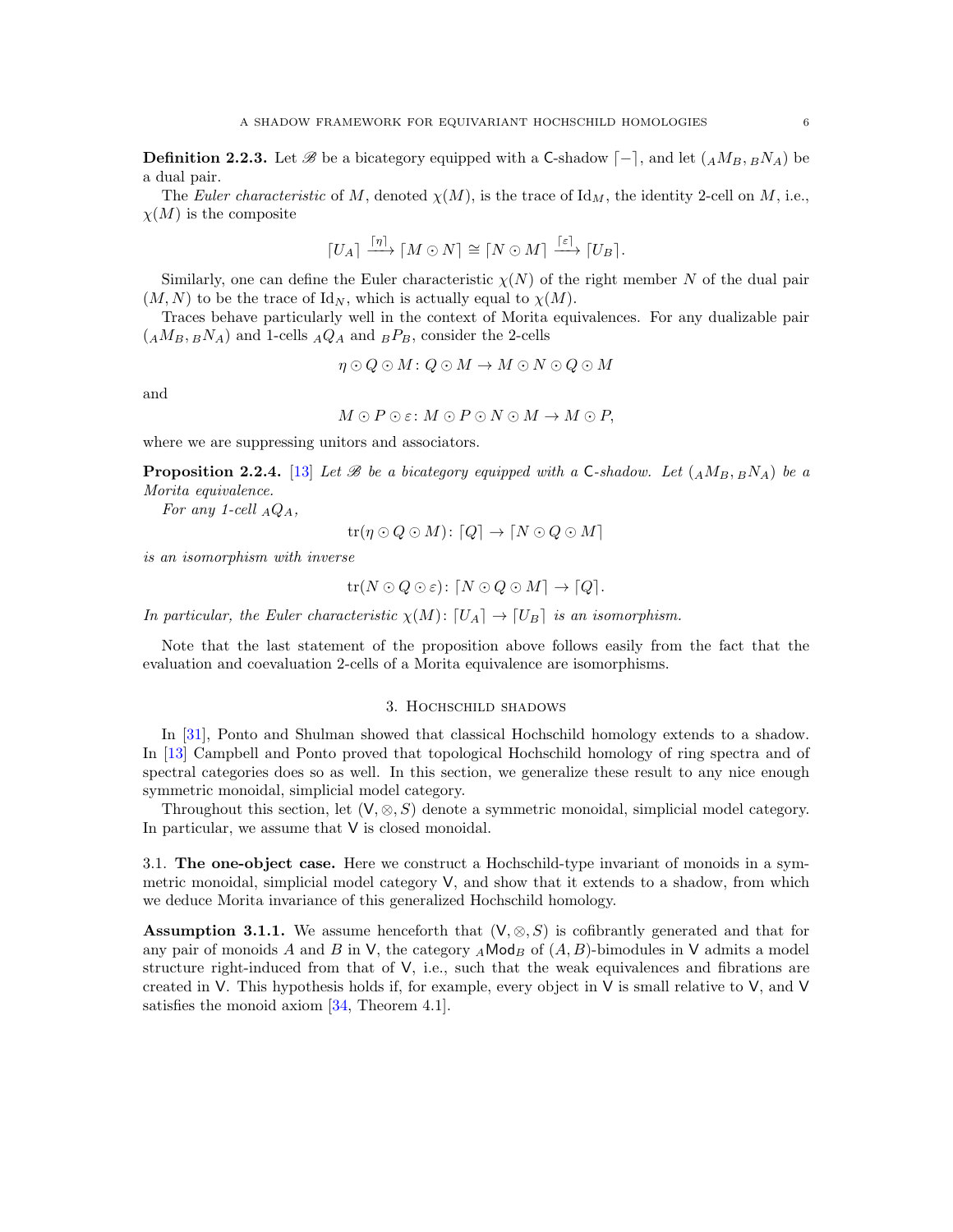Since  $V$  is a simplicial model category, there is a *geometric realization* functor

$$
|-| \colon V^{\Delta^{\rm op}} \to V;
$$

see [\[18,](#page-30-9) Definition 18.6.2].

<span id="page-6-1"></span>**Definition 3.1.2.** Let  $\mathcal{R}_V$  denote the bicategory defined as follows.

- The 0-cells of  $\mathcal{R}_V$  are monoids in V whose underlying object in V is cofibrant.
- For any monoids A and B in V, the category  $\mathcal{R}_{V}(A, B)$  is Ho( $_A$ Mod<sub>B</sub>), the homotopy category of the category of  $(A, B)$ -bimodules in V.
- Given  $_A M_B$  and  $_B N_C$ , their composite  $M \odot N$  is defined to be their derived tensor product over B. More explicitly, we set

$$
M \odot N = |\operatorname{Bar}_{\bullet}(M; B; N)|,
$$

the geometric realization of the simplicial bar construction (see e.g. [\[36,](#page-30-10) Definition 7.2],  $[26, Section 9]$  $[26, Section 9]$ .

It is not hard, if a bit tedious, to check that  $\mathcal{R}_V$  is indeed a bicategory. In particular, for any 0-cell A in  $\mathcal{R}_V$ , the unit object  $U_A$  in  $\mathcal{R}_V(A, A)$  is just A seen as a bimodule over itself in the canonical way. Note that Assumption [3.1.1](#page-5-2) and the cofibrancy condition on the 0-cells together ensure that horizontal composition is well defined.

**Definition 3.1.3.** Let A be a monoid in  $V$ , and let M be an A-bimodule. The Hochschild construction on A with coefficients in M, denoted  $HH_V(A;M)$ , is  $|B^{cyc}(A;M)|$ , the geometric realization of the cyclic bar construction (see, e.g.  $[11]$ ) on A with coefficients in M.

**Proposition 3.1.4.** The Hochschild construction HH<sub>V</sub> extends to a HoV-shadow on  $\mathcal{R}_{V}$ .

Proof. The Hochschild construction clearly defines a functor

 $HH_V(A; -)$ : Ho $(AMod(V)_A) \rightarrow HoV$ 

for every A. Moreover, a slight generalization of the Dennis–Morita–Waldhausen argument in [\[10\]](#page-30-12) shows that

$$
HH_V(A; M \odot N) \cong HH_V(B; N \odot M)
$$

naturally, for all  $_A M_B$  and  $_B N_A$ . It is straightforward to check the remaining shadow conditions, by an argument analogous to that in [\[13\]](#page-30-5).  $\square$ 

Together with Proposition [2.2.4,](#page-5-3) the proposition above implies that the following version of Morita invariance holds.

<span id="page-6-0"></span>**Corollary 3.1.5.** Let  $(AM_B, BN_A)$  be a Morita equivalence in  $\mathcal{R}_\mathsf{V}$ . For any A-bimodule Q, there is an isomorphism

$$
\text{HH}_{\mathsf{V}}(A;Q) \xrightarrow{\cong} \text{HH}_{\mathsf{V}}(B;N\odot Q\odot M).
$$

In particular, the Euler characteristic

 $\chi(M)$ : HH<sub>V</sub> $(A; A) \to$ HH<sub>V</sub> $(B; B)$ 

is an isomorphism.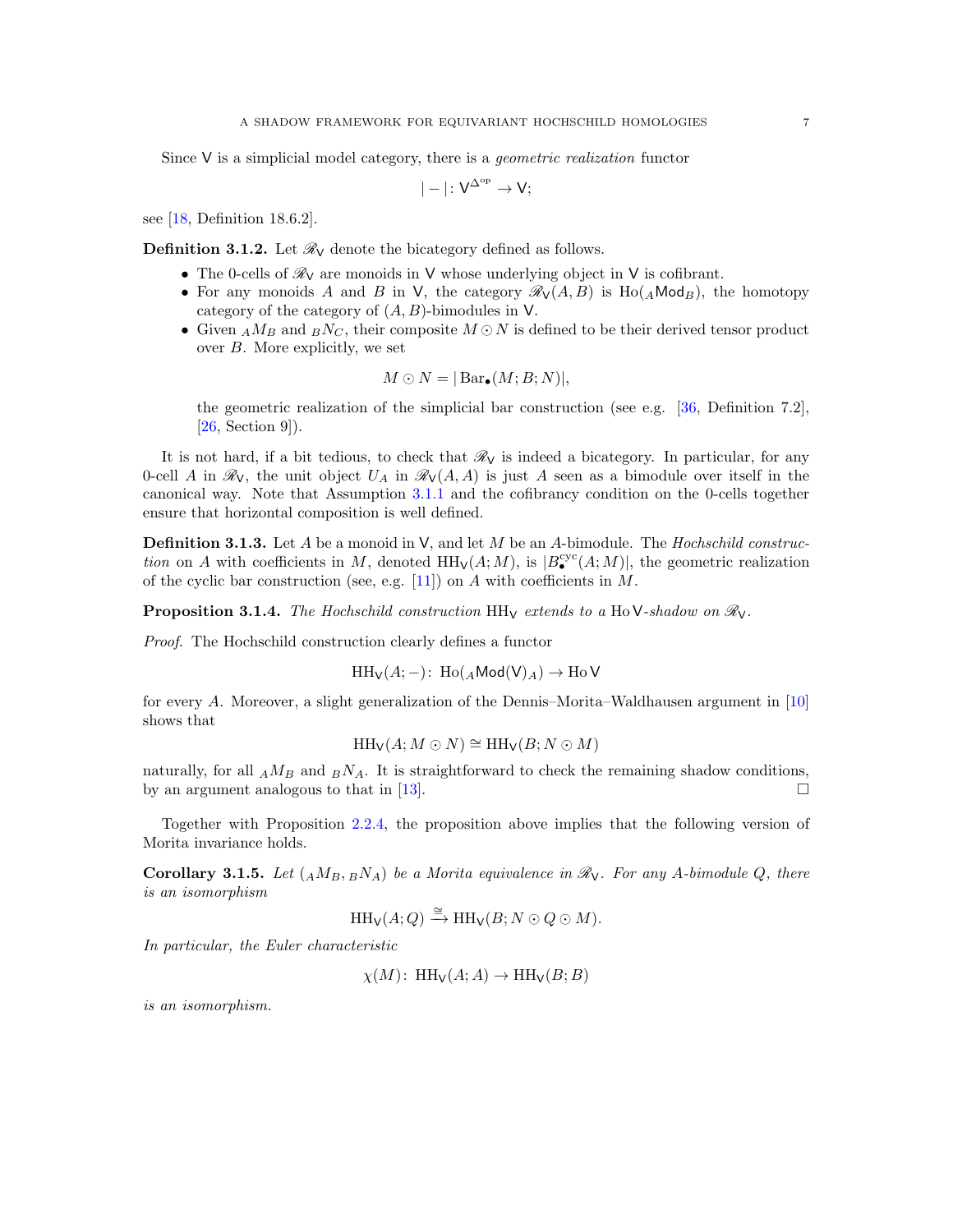<span id="page-7-0"></span>3.2. The many-object case. The constructions above can be generalized in a natural manner to "monoids in V with many objects", i.e., small V-categories, which are the objects of a category that we denote VCat. The "many objects" version of bimodules is formulated in terms of enriched functors and enriched natural transformations. We begin by fixing notation and recalling a few key constructions from enriched category theory, for which we recommend the references [\[22\]](#page-30-13) and [\[32\]](#page-30-14).

For any V-category A and any  $a, a' \in Ob A$ , let  $A(a, a')$  denote the V-object of morphisms from a to a'. Given V-categories A and B, let VFun(A, B) denote the (ordinary) category of V-functors from A to B and of V-natural transformations between them. Let S denote the V-category with one object  $*$  and such that  $S(*, *) = S$ , the unit object in V.

Given V-categories A, B, and C, and a V-functor  $F : A \rightarrow B$ , there is an induced adjunction

$$
\mathsf{V}\mathsf{Fun}(A,C) \xrightarrow{\begin{array}{c} F_! \\ \longleftarrow \quad \bot \end{array}} \mathsf{V}\mathsf{Fun}(B,C) \ ,
$$

where  $F^*$  is given by precomposition with F and  $F_!$  is enriched left Kan extension. Explicitly, for all V-functors  $G : A \to C$  and all  $b \in Ob B$ , the enriched left Kan extension of G along F evaluated at  $b$  can be computed as an enriched coend  $[32, 7.6.7]$ 

$$
F_!(G)(b) = \int^A \mathsf{B}(F(a),b) \otimes G(a).
$$

**Definition 3.2.1.** Let A and B be V-categories. An  $(A, B)$ -bimodule is a V-functor

$$
M\colon \mathsf{A}^{\mathrm{op}}\otimes \mathsf{B} \to \mathsf{V},
$$

where  $\mathsf{A}^{\mathrm{op}}\otimes\mathsf{B}$  denotes the V-category with class of objects  $\mathrm{Ob}\,\mathsf{A}\times\mathrm{Ob}\,\mathsf{B}$ , where we let  $a\otimes b$  denote the pair  $(a, b) \in \text{Ob } A \times \text{Ob } B$ , to avoid conflicting notation. The morphism V-objects of  $A^{\text{op}} \otimes B$ are specified by

$$
\mathsf{A}^{\mathrm{op}} \otimes \mathsf{B}\big(a \otimes b, a' \otimes b'\big) = \mathsf{A}(a',a) \otimes B(b,b').
$$

A morphism of (A, B)-bimodules is a V-natural transformation between the corresponding V-functors.

In other words, the category <sub>A</sub>Mod<sub>B</sub> of  $(A, B)$ -bimodules is exactly VFun( $A^{op} \otimes B$ , V). In particular,  $s$ Mods is isomorphic as a V-category to V.

<span id="page-7-1"></span>**Example 3.2.2.** Let A, B, and C be V-categories. Every pair of V-functors,  $F: A \rightarrow C$  and  $G: \mathsf{B} \to \mathsf{C}$ , gives rise to an  $(\mathsf{A}, \mathsf{B})$ -bimodule

$$
{}_{F}\mathsf{C}_G: \mathsf{A}^{\mathrm{op}} \otimes \mathsf{B} \to \mathsf{V}: a \otimes b \mapsto \mathsf{C}\bigl( F(a), G(b) \bigr).
$$

An important special case of this construction is

$$
\widehat{A} = {}_{\mathrm{Id}}A_{\mathrm{Id}}: A^{\mathrm{op}} \otimes A \to V: a \otimes a' \mapsto A(a, a'),
$$

the canonical (A, A)-bimodule structure on A.

Remark 3.2.3. We can also use enriched coends to define a many-objects version of tensoring two bimodules over a common coefficient base. Let A, B, and C be V-categories. There is a V-functor

$$
-\otimes_B-:\mathsf{ }_A\mathsf{Mod}_B\otimes {}_B\mathsf{Mod}_C\to {}_A\mathsf{Mod}_C
$$

specified on objects by

$$
M \otimes_B N : A^{op} \otimes C \to V : a \otimes c \mapsto \int^B M(a \otimes -) \otimes N(- \otimes c)
$$

for all  $(A, B)$ -bimodules M and  $(B, C)$ -bimodules N.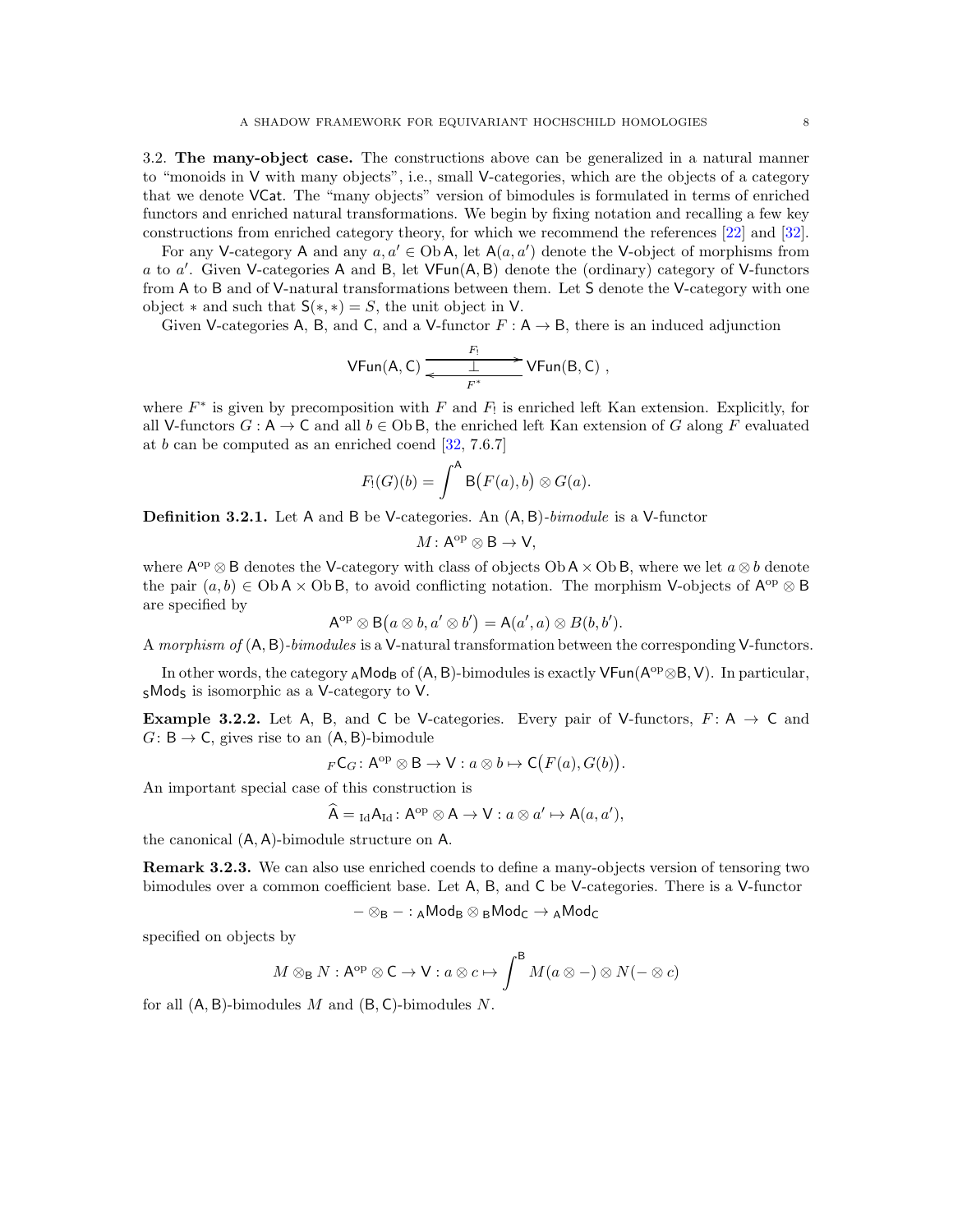There are also "many objects" versions of the bar construction and cyclic bar construction, constructed from the following building blocks. Let  $A$  and  $B$  be V-categories, and let  $M$  be an  $(A, B)$ -bimodule. Let  $\widehat{A} \boxtimes M$  and  $M \boxtimes \widehat{B}$  denote the  $(A, B)$ -bimodules specified on objects by

$$
(\widehat{A}\boxtimes M)(a\otimes b)=\coprod_{a'\in Ob\cdot A}\widehat{A}(a\otimes a')\otimes M(a'\otimes b)=\coprod_{a'\in Ob\cdot A}A(a,a')\otimes M(a'\otimes b)
$$

and

$$
(M \boxtimes \widehat{\mathsf{B}})(a \otimes b) = \coprod_{b' \in \mathsf{Ob}\,\mathsf{B}} M(a \otimes b') \otimes \widehat{\mathsf{B}}(b' \otimes b) = \coprod_{b' \in \mathsf{Ob}\,\mathsf{B}} M(a \otimes b') \otimes \mathsf{B}(b', b).
$$

There are V-natural transformations

 $\lambda : \widehat{A} \boxtimes M \to M$  and  $\rho : M \boxtimes \widehat{B} \to M$ 

with components given by the following composites

$$
\coprod_{a' \in \text{Ob } A} A(a, a') \otimes M(a' \otimes b) \to \coprod_{a' \in \text{Ob } A} V(M(a' \otimes b), M(a \otimes b)) \otimes M(a' \otimes b) \to M(a \otimes b)
$$

and

$$
\coprod_{b' \in \text{Ob } B} M(a \otimes b') \otimes B(b', b) \to \coprod_{b' \in \text{Ob } B} M(a \otimes b') \otimes V(M(a \otimes b'), M(a \otimes b)) \to M(a \otimes b),
$$

where the first morphism in the composite uses the V-functor structure of  $M(-\otimes b)$ , which is contravariant, and of  $M(a \otimes -)$ , respectively, and the second is built from "evaluation" morphisms. In a slight abuse of language, we call  $\lambda$  and  $\rho$  the *left action of* A and the *right action of* B on M.

<span id="page-8-1"></span>**Definition 3.2.4.** Let A, B, and C be V-categories. Let  $M \in \mathrm{Ob}_{\mathbf{A}}\mathsf{Mod}_{\mathbf{B}}$  and  $N \in \mathrm{Ob}_{\mathbf{B}}\mathsf{Mod}_{\mathbf{C}}$ . The *simplicial bar construction* on B with coefficients in M and N is the simplicial  $(A, C)$ -bimodule  $Bar_{\bullet}(M; \widehat{B}; N)$  specified by

$$
\mathrm{Bar}_n(M; \widehat{\mathsf{B}}; N) = M \boxtimes \widehat{\mathsf{B}}^{\boxtimes n} \boxtimes N,
$$

with faces given by the right action of B on  $M$ , composition in B, and the left action of B on  $N$ . Degeneracies are given by the unit of B.

Similarly, for  $P \in Ob_A \text{Mod}_A$ , the cyclic bar construction on A with coefficients in P is the cyclic object  $B_{\bullet}^{\text{cyc}}(\widehat{A};P)$  in  $_{\mathsf{S}}$ Mod<sub>S</sub> (which can therefore also be seen as a cyclic object in V) that is specified by

$$
B_n^{\text{cyc}}(\mathsf{A}; P) = P \boxtimes \widehat{\mathsf{A}}^{\boxtimes n},
$$

with faces given by the right action of A on  $P$ , composition in A, and the left action of A on  $P$ together with a cyclic permutation of the factors. Degeneracies are given by the unit of A.

**Remark 3.2.5.** The cyclic bar construction is simplicial object in  $\varsigma \text{Mod}_{\varsigma}$  rather than  $\varsigma \text{Mod}_{\mathsf{A}}$ because the cyclic permutation applied in the last face at each level is in general not compatible with the A-action on either side.

<span id="page-8-0"></span>Assumption 3.2.6. We assume henceforth that the unit  $S$  of  $V$  is cofibrant and that for any pair of V-categories A and B, the category  $_A$ Mod<sub>B</sub> of  $(A, B)$ -bimodules in VCat admits a simplicial model structure in which the weak equivalences and fibrations are determined objectwise. This hypothesis holds if, for example, V is a locally presentable base [\[28,](#page-30-15) Definition 2.1], and tensoring with  $A^{\text{op}} \otimes B(a \otimes b, a' \otimes b')$  preserves acyclic cofibrations in V for every pair of V-categories A and B. These conditions guarantee the existence of a projective model structure on the category of  $(A, B)$ -bimodules [\[28,](#page-30-15) Remark 4.5]. Moreover, the proof of [\[18,](#page-30-9) Theorem 11.7.3] applies essentially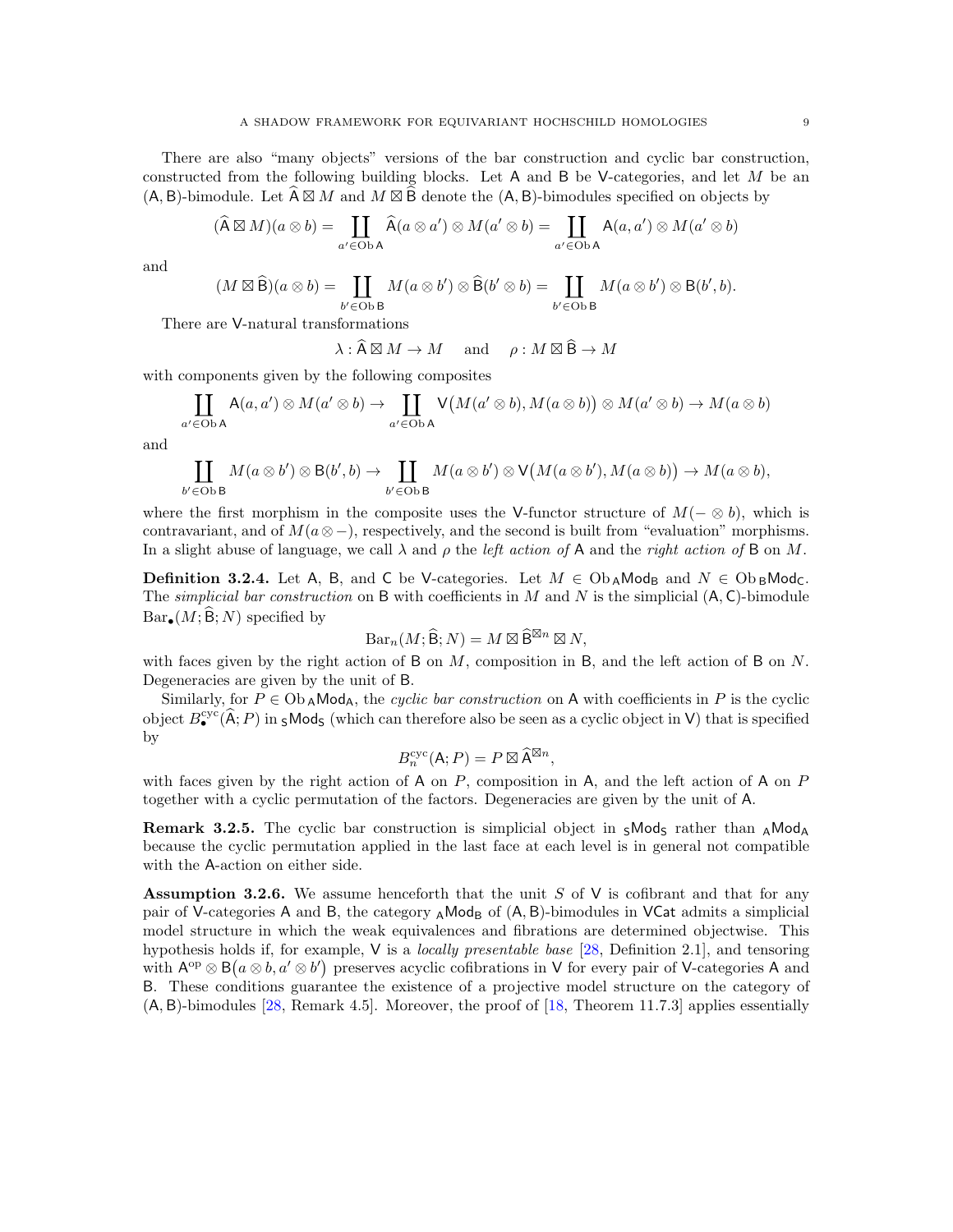verbatim in this case, to show that objectwise tensoring and cotensoring by simplicial sets endows  $_A$ Mod<sub>B</sub> with the structure of a simplicial model category.

Examples of locally presentable bases include the categories of simplicial sets, of symmetric spectra, and of chain complexes over a commutative ring [\[28,](#page-30-15) Examples 5.6, 6.6, 6.7]. The condition on preservation of acyclic cofibrations holds if, for example, all objects in  $V$  are cofibrant or we consider only those V-categories such that the morphism objects are cofibrant in V.

**Definition 3.2.7.** Let  $\mathcal{C}_V$  denote the bicategory defined as follows.

- The 0-cells of  $\mathcal{C}_V$  are V-categories such that all hom-objects are cofibrant in V.
- For any V-categories A and B, the category  $\mathcal{C}_V(A, B)$  is  $Ho(AMod_R)$ , the homotopy category of the category of (A, B)-bimodules.
- Given  $_A M_B$  and  $_B N_C$ , their composite  $M \odot N$  is defined to be their derived tensor product over B. More explicitly, we set

$$
M\odot N=|\operatorname{Bar}_{\bullet}(M;\widehat{\mathsf{B}};N)|,
$$

the geometric realization of the simplicial bar construction.

As in the case of  $\mathcal{R}_V$ , it is straightforward, if tedious, to check that  $\mathcal{C}_V$  is indeed a bicategory. Note that for any 0-cell A in  $\mathcal{C}_V$ , the unit object  $U_A$  in  $\mathcal{C}_V(A, A)$  is A. Assumptions [3.1.1](#page-5-2) and [3.2.6](#page-8-0) and the cofibrancy assumption on the 0-cells of  $\mathcal{C}_V$  together imply that horizontal composition is well defined.

<span id="page-9-0"></span>Remark 3.2.8. By [\[33,](#page-30-16) Proposition 6.3], under our hypotheses on V, for every V-category C, there exists a V-category QC with same object set such that all hom-objects are cofibrant in V and an acyclic fibration of V-categories,  $QC \rightarrow C$ , that is the identity on objects and a weak equivalence on hom-objects. The cofibrancy hypothesis on the 0-cells of  $\mathscr{C}_V$  is therefore not too restrictive.

The following computation of a particular derived tensor product proves useful to us below.

<span id="page-9-1"></span>**Lemma 3.2.9.** Let A, B, and C be V-categories. For every pair of V-functors  $F : A \rightarrow C$  and  $G: \mathsf{B} \to \mathsf{C}$  and every  $a \otimes b \in \mathrm{Ob}(\mathsf{A}^{\mathrm{op}} \otimes \mathsf{B})$ , there is a natural isomorphism

$$
|\operatorname{Bar}_{\bullet}({}_F\mathsf{C}_{\operatorname{Id}};\widehat{\mathsf{C}};\cdot_{\operatorname{Id}}\mathsf{C}_G)|(a\otimes b)\cong {}_F\mathsf{C}_G(a\otimes b)
$$

in HoV.

*Proof.* Recall that the  $n<sup>th</sup>$ -level of the bar construction is

$$
\mathrm{Bar}_n({}_F\mathsf{C}_{\mathrm{Id}}; \widehat{\mathsf{C}};_{\mathrm{Id}}\mathsf{C}_G)={}_F\mathsf{C}_{\mathrm{Id}}\boxtimes\widehat{\mathsf{C}}^{\boxtimes n}\boxtimes_{\mathrm{Id}}\mathsf{C}_G.
$$

Evaluating this functor at  $a \otimes b \in Ob(\mathsf{A}^{\text{op}} \otimes \mathsf{B})$ , we obtain

$$
\big(F\mathsf{C}_{\mathrm{Id}}\boxtimes \widehat{\mathsf{C}}^{\boxtimes n}\boxtimes_{\mathrm{Id}} \mathsf{C}_G\big)(a\otimes b)=\coprod_{c_0,\ldots,c_n}\mathsf{C}\big(F(a),c_0\big)\otimes \mathsf{C}(c_0,c_1)\otimes \cdots \otimes \mathsf{C}(c_{n-1},c_n)\otimes \mathsf{C}\big(c_n,G(b)\big).
$$

The simplicial object  $Bar_{\bullet}(F C_{\text{Id}}; \hat{C}_{\text{Id}} C_G)$  admits an augmentation

$$
\coprod_{c_0} \mathsf{C}\bigl(F(a),c_0\bigr) \otimes \mathsf{C}\bigl(c_0,G(b)\bigr) \to \mathsf{C}\bigl(F(a),G(b)\bigr)
$$

given by the composition in C. This augmented simplicial object admits extra degeneracies, defined from level  $-1$  to level 0 by

$$
\mathsf{C}\big(F(a),G(b)\big) \cong S \otimes \mathsf{C}\big(F(a),G(b)\big) \to \mathsf{C}\big(F(a),F(a)\big) \otimes \mathsf{C}\big(F(a),G(b)\big) \hookrightarrow \coprod_{c_0} \mathsf{C}\big(F(a),c_0\big) \otimes \mathsf{C}\big(c_0,G(b)\big),
$$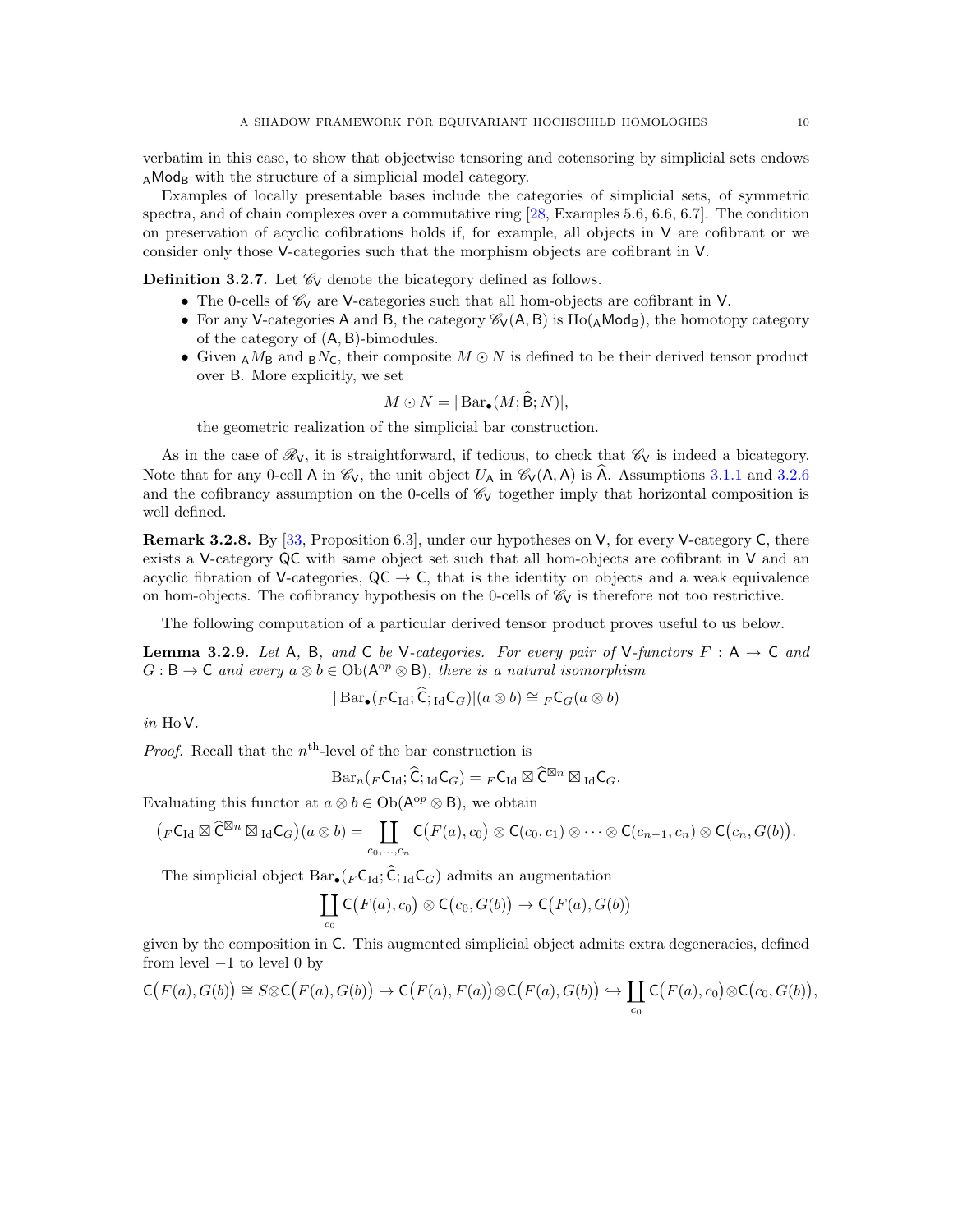where the first morphism is given by the unit of  $F(a)$ , and analogously in higher levels. (Note that we could instead have chosen to define the extra degeneracies in terms of the unit on  $G(b)$ .)

It follows that the augmentation map induces a natural weak equivalence

$$
|\operatorname{Bar}_{\bullet}({}_F\mathsf{C}_{\operatorname{Id}};\widehat{\mathsf{C}};\operatorname{Id}}\mathsf{C}_G)|(a\otimes b)\xrightarrow{\simeq} {}_F\mathsf{C}_G(a\otimes b)
$$

in V and thus a natural isomorphism in Ho V.

Remark 3.2.10. There is a faithful bifunctor

 $\Theta \colon \mathscr{R}_{V} \to \mathscr{C}_{V}$ 

defined as follows. A 0-cell A of  $\mathcal{R}_V$ , i.e., a monoid in V with cofibrant underlying object in V, is sent to the V-category  $\Theta(A)$  with one object  $*, \Theta(A)(*,*) = A$ , and composition given by the multiplication in A. If  $_A M_B$  is a 1-cell of  $\mathcal{R}_V$  with left A-action  $\lambda$  and right B-action  $\rho$ , then  $\Theta(M)$ is the  $(\Theta(A), \Theta(B))$ -bimodule

$$
\Theta(M) : \Theta(A)^{\mathrm{op}} \otimes \Theta(B) \to \mathsf{V}
$$

that sends the unique object  $*\otimes *$  of the source to M, and that is defined on the V-object of morphisms to be the transpose

$$
A^{\rm op}\otimes B\to{\sf V}(M,M)
$$

of the bimodule action

$$
M \otimes A^{\mathrm{op}} \otimes B \cong A \otimes M \otimes B \xrightarrow{\rho(\lambda(-\otimes -)\otimes -)} M.
$$

We can extend  $\Theta$  to 2-cells in the obvious way.

**Remark 3.2.11.** Let Perf<sub>A</sub> denote the full sub-V-category of *perfect* left A-modules, i.e., those cofibrant A-modules M such that

$$
\hom_A(M,A) \otimes_A^{\mathbb{L}} N \cong \hom_A(M,N)
$$

in HoV for every left A-module N, where  $-\otimes^{\mathbb{L}}$  – is the total left derived functor of

$$
-\otimes_A-:\mathsf{Mod}_A\times {}_A\mathsf{Mod}\to\mathsf{V}.
$$

For every  $A \in Ob$  Mon(V) with cofibrant underlying object, there is a faithful V-functor

$$
\iota_A\colon \Theta(A)\to \mathsf{Perf}_A
$$

that sends the unique object to  $A$  and that is defined on the V-object of morphisms to be the transpose

$$
A\to \mathsf{Perf}_A(A,A)
$$

of the multiplication map  $\mu: A \otimes A \rightarrow A$ .

Since the 0-cells of the bicategory  $\mathcal{C}_V$  are required to satisfy a cofibrancy condition, we apply cofibrant replacement and consider  $\mathsf{QPerf}_A$  instead (cf. Remark [3.2.8\)](#page-9-0). Since A and therefore  $\Theta(A)$ are cofibrant, the V-functor  $\iota_A$  lifts through the acylic fibration  $\mathsf{QPerf}_A \to \mathsf{Perf}_A$ , giving rise to a V-functor

$$
\iota'_A\colon \Theta(A)\to \mathsf{QPerf}_A
$$

As special cases of Example [3.2.2,](#page-7-1) the functor  $\iota'_{\mathcal{A}}$  gives rise to two V-category bimodules,

$$
\iota'_A(\mathsf{QPerf}_A)_{\mathrm{Id}}\in \mathrm{Ob}\, _{\Theta(A)}\mathsf{Mod}_{\mathsf{QPerf}_A}
$$

and

$$
\operatorname{Id}(\operatorname{QPerf}_A)_{\iota_A'} \in \operatorname{Ob}\operatorname{QPerf}_A\operatorname{Mod}_{\Theta(A)}.
$$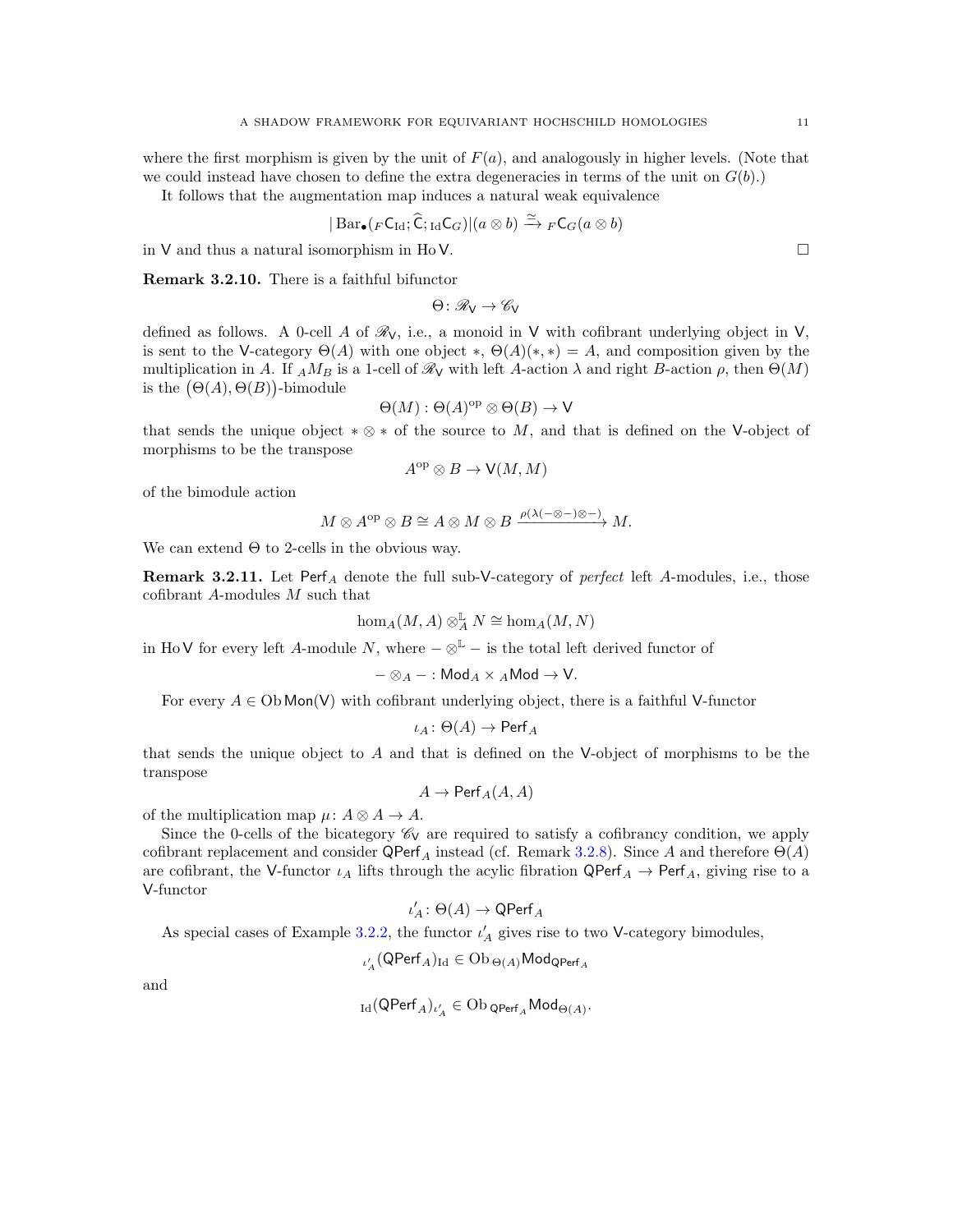<span id="page-11-0"></span>**Proposition 3.2.12.** For every  $A \in Ob$  Mon(V) with cofibrant underlying object in V, the pair

 $\Big( \iota_A'(\mathsf{QPerf}_A)_{\mathrm{Id}}, \, \mathop{\mathrm{Id}} (\mathsf{QPerf}_A)_{\iota_A'}$  $\overline{ }$ 

is a Morita equivalence in  $\mathcal{C}_V$  between  $\Theta(A)$  and  $\mathsf{QPerf}_A$ .

Proof. The definition in Example [3.2.2](#page-7-1) says that

$$
\iota'_{{}_A}(\mathsf{QPerf}_A)_{\mathrm{Id}}\colon \Theta(A)^\mathrm{op}\otimes \mathsf{QPerf}_A\to \mathsf{V}\colon (\ast,M)\mapsto \mathsf{QPerf}_A(A,M),
$$

while

$$
_{\operatorname{Id}}(\operatorname{QPerf}_A)_{\iota_A'}\colon \operatorname{QPerf}_A^{\operatorname{op}} \otimes \Theta(A) \to \operatorname{V}\colon (M,*) \mapsto \operatorname{QPerf}_A(M,A).
$$

We show first that  $\iota'_A(\mathsf{QPerf}_A)_{\mathrm{Id}} \odot_{\mathrm{Id}} (\mathsf{QPerf}_A)_{\iota'_A} \cong U_{\Theta(A)}$  and  $_{\mathrm{Id}}(\mathsf{QPerf}_A)_{\iota'_A} \odot_{\iota'_A} (\mathsf{QPerf}_A)_{\mathrm{Id}} \cong U_{\mathsf{QPerf}_A}$ . Observe that

$$
\iota'_{A}(\mathsf{QPerf}_{A})_{\mathrm{Id}} \odot_{\mathrm{Id}}(\mathsf{QPerf}_{A})_{\iota'_{A}} = |\mathrm{Bar}_{\bullet}({}_{\iota'_{A}}(\mathsf{QPerf}_{A})_{\mathrm{Id}}; \widehat{\mathsf{QPerf}}_{A};_{\mathrm{Id}}(\mathsf{QPerf}_{A})_{\iota'_{A}})|
$$
  
\n
$$
\cong {}_{\iota_{A}}(\mathsf{QPerf}_{A})_{\iota'_{A}}
$$
  
\n
$$
\cong {}_{\iota_{A}}(\mathrm{Perf}_{A})_{\iota_{A}}
$$
  
\n
$$
\cong {}_{\mathrm{Id}}\Theta(A)_{\mathrm{Id}}
$$
  
\n
$$
= \widehat{\Theta(A)} = U_{\Theta(A)},
$$

where the first isomorphism follows from Lemma [3.2.9](#page-9-1) and the second from the fact that  $\mathsf{QPerf}_A$  is weakly equivalent to  $\textsf{Perf}_A$ , while the third is an easy, explicit computation.

On the other hand,

$$
_{\operatorname{Id}}(\operatorname{QPerf}_A)_{\iota'_A}\odot{}_{\iota'_A}(\operatorname{QPerf}_A)_{\operatorname{Id}}=|\operatorname{Bar}_{\bullet}\big({_{\operatorname{Id}}}(\operatorname{QPerf}_A)_{\iota'_A};\widehat{\Theta(A)};{}_{\iota'_A}(\operatorname{QPerf}_A)_{\operatorname{Id}}\big)|.
$$

For all  $n \geq 0$ , the V-functor

$$
\mathrm{Bar}_n \left( {}_{\mathrm{Id}}(\mathsf{QPerf}_A)_{\iota_A'} ; \widehat{\Theta(A)} ; {}_{\iota_A'}(\mathsf{QPerf}_A)_{\mathrm{Id}} \right) = {}_{\mathrm{Id}}(\mathsf{QPerf}_A)_{\iota_A'} \boxtimes \widehat{\Theta(A)}^{\boxtimes n} \boxtimes {}_{\iota_A'}(\mathsf{QPerf}_A)_{\mathrm{Id}}
$$

from  $\mathsf{QPerf}_A^{\mathsf{op}} \otimes \mathsf{QPerf}_A$  to V is specified on a pair of perfect A-modules M and N by

$$
\begin{aligned} \text{Bar}_n\, \big(\text{Id}(\text{QPerf}_A)_{\iota_A'}; \widehat{\Theta(A)};_{\iota_A'} (\text{QPerf}_A)_{\text{Id}}\big)(M \otimes N) \\ & \qquad \qquad = \text{Id}(\text{QPerf}_A)_{\iota_A'} (M \otimes \iota_A' (*) ) \otimes A^{\otimes n} \otimes {}_{\iota_A'} (\text{QPerf}_A)_{\text{Id}} (\iota_A' (*) \otimes N) \\ & \qquad \qquad = \text{QPerf}_A(M, A) \otimes A^{\otimes n} \otimes \text{QPerf}_A(A, N) \\ & \qquad \qquad \cong \text{QPerf}_A(M, A) \otimes A^{\otimes n} \otimes N, \end{aligned}
$$

where the last isomorphism follows from the facts that V is cofibrantly generated and that there is a weak equivalence  $\mathsf{QPerf}_A(A, N) \to \mathsf{Perf}_A(A, N) \cong N$ , with cofibrant domain and codomain.

It follows that for all perfect  $A$ -modules  $M$  and  $N$ 

$$
\begin{aligned}\Big(\mathrm{Id}(\mathsf{QPerf}_A)_{\iota_A'} \odot \iota_A'(\mathsf{QPerf}_A)_\mathrm{Id}\Big)(M \otimes N) &\cong |\operatorname{Bar}_\bullet\big(\mathsf{QPerf}_A(M, A); A; N\big)| \\
&= \mathsf{QPerf}_A(M, A) \otimes_A {}^{\mathbb{L}} N \\
&\cong \mathsf{QPerf}_A(M, N) \\
&= \mathrm{Id}(\mathsf{QPerf}_A)_\mathrm{Id}(M \otimes N) \\
&= \mathsf{QPerf}_A(M \otimes N) = U_\mathsf{QPerf}_A(M \otimes N)\end{aligned}
$$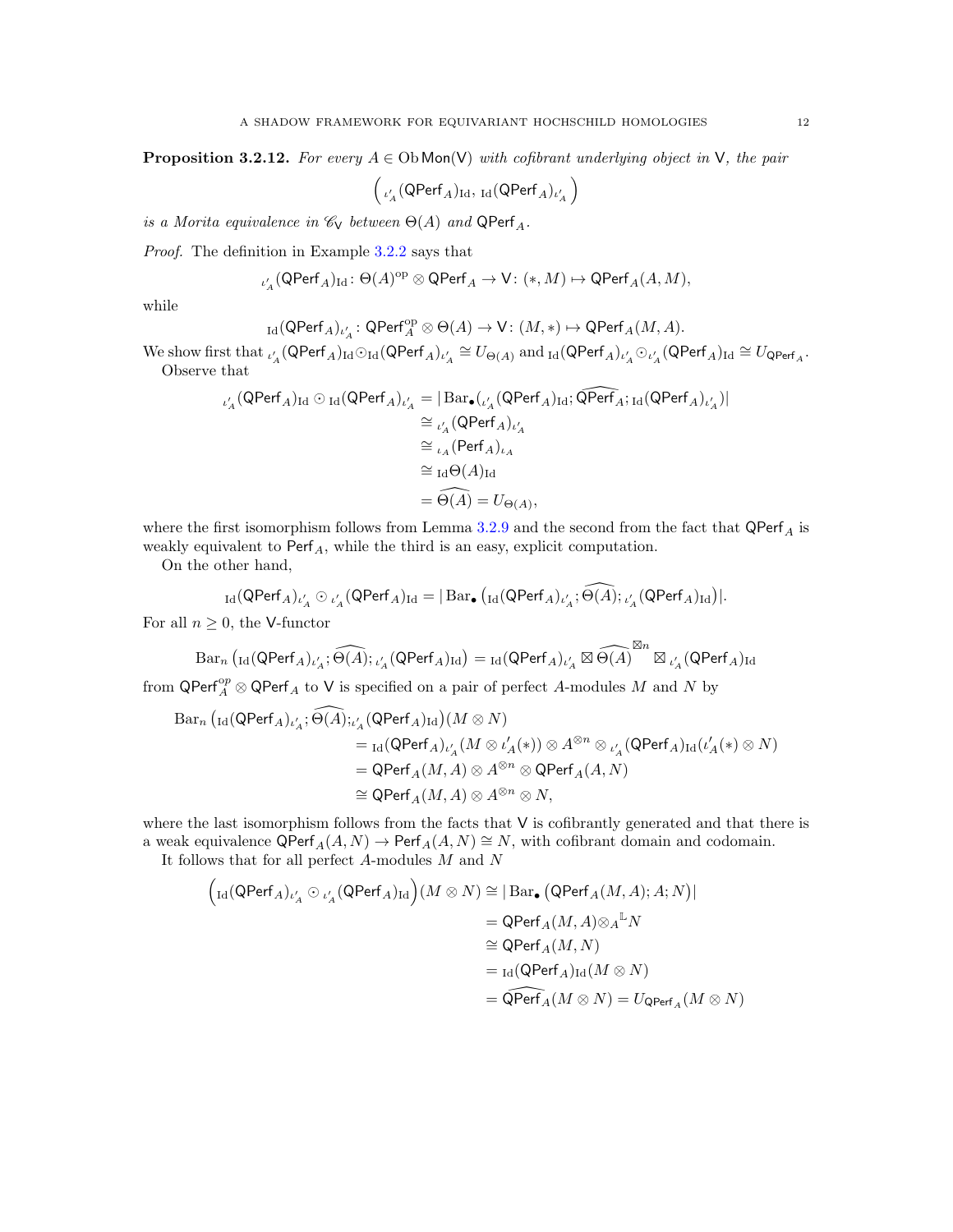where the second isomorphism holds since  $\mathsf{QPerf}_A(M, M')$  and  $\mathsf{Perf}_A(M, M') = \hom_A(M, M')$  are weakly equivalent for every  $A$ -module  $M'$ , and  $M$  is perfect. Thus

$$
{}_{\mathrm{Id}}(\mathsf{QPerf}_A)_{\iota'_A}\odot{}_{\iota'_A}(\mathsf{QPerf}_A)_{\mathrm{Id}}\cong U_{\mathsf{QPerf}_A},
$$

as desired.

The natural isomorphisms above provide us with the required structure maps for the dual pairs  $\left(\text{Id}(\textsf{QPerf}_A)_{\iota_A'}, \iota_A'(\textsf{QPerf}_A)_{\text{Id}}\right)$  and  $\left(\iota_A'(\textsf{QPerf}_A)_{\text{Id}}, \text{Id}(\textsf{QPerf}_A)_{\iota_A'}\right)$  . It remains only to show that triangle equalities are satisfied.

Checking the triangle inequalities is a straightforward exercise, if one starts by describing

$$
\iota_A'(\mathsf{QPerf}_A)_{\mathrm{Id}}\odot{}_{\mathrm{Id}}(\mathsf{QPerf}_A)_{\iota_A'}\odot{}_{\iota_A'}(\mathsf{QPerf}_A)_{\mathrm{Id}}
$$

and

$$
_{\operatorname{Id}}(\operatorname{QPerf}_A)_{\iota'_A}\odot{}_{\iota'_A}(\operatorname{QPerf}_A)_{\operatorname{Id}}\odot{}_{\operatorname{Id}}(\operatorname{QPerf}_A)_{\iota'_A}
$$

as realizations of bisimplicial objects and  $_{\iota'_A}$  (QPerf<sub>A</sub>)<sub>Id</sub> and  $_{\rm Id}$  (QPerf<sub>A</sub>)<sub> $_{\iota'_A}$ </sub> as realizations of constant bisimplicial objects. The evaluations and coevaluations can then be easily described in terms of bisimplicial maps that clearly satisfy the triangle inequalities.  $\Box$ 

**Definition 3.2.13.** Let A be a V-category, and let M be an A-bimodule. The *Hochschild construc*tion on A with coefficients in M, denoted  $HH_{\text{Vcat}}(A; M)$ , is  $|B_{\bullet}^{\text{cyc}}(A; M)|$ , the geometric realization of the cyclic bar construction on A with coefficients in M.

**Remark 3.2.14.** Since the cyclic bar construction can be viewed as a simplicial object in  $V$  (cf. Definition [3.2.4\)](#page-8-1), the Hochschild construction on A with coefficients in  $M$  can be viewed as an object in V.

<span id="page-12-0"></span>**Proposition 3.2.15.** The Hochschild construction  $HH_{VCat}$  extends to a HoV-shadow on  $\mathcal{C}_{V}$ .

Proof. The Hochschild construction clearly defines a functor

$$
\mathrm{HH}_{\mathsf{VCat}}(A;-)\colon \operatorname{Ho}({}_A\mathsf{Mod}_A)\to \operatorname{Ho} V
$$

for every V-category A. Moreover, the usual Dennis–Morita–Waldhausen argument [\[10\]](#page-30-12) shows that

$$
\mathrm{HH}_{\mathsf{VCat}}(\mathsf{A}; M \odot N) \cong \mathrm{HH}_{\mathsf{VCat}}(\mathsf{B}; N \odot M)
$$

naturally, for all  $_A M_B$  and  $_B N_A$ . It is straightforward to check the remaining shadow conditions, by an argument analogous to that in [\[13\]](#page-30-5).

The Hochschild construction on VCat extends that on V, as mediated by the bifunctor Θ.

**Lemma 3.2.16.** For any monoid  $A$  in  $V$  and any  $A$ -bimodule  $M$ ,

$$
\Theta\big(\operatorname{HH}_{\mathsf{V}}(A;M)\big) \cong \operatorname{HH}_{\mathsf{VCat}}\big(\Theta(A); \Theta(M)\big).
$$

Proof. Observe that

$$
\Theta\big(\operatorname{HH}_{\mathsf{V}}(A;M)\big):\Theta(S)^{\operatorname{op}}\otimes\Theta(S)\to{\mathsf{V}}
$$

is the functor that sends the unique object  $*\otimes *$  to  $HH_V(A; M)$  and that is defined on the morphism object to be the unit on  $HH_V(A; M)$ ,

$$
S \otimes S \cong S \to \mathsf{V}(\mathsf{HH}_{\mathsf{V}}(A;M), \mathsf{HH}_{\mathsf{V}}(A;M)).
$$

On the other hand, the n<sup>th</sup> level of the cyclic bar construction  $B_{\bullet}^{cyc}(\Theta(A); \Theta(M))$  is the restriction of the functor

$$
\Theta(M) \boxtimes \Theta(A)^{\boxtimes n} : \Theta(A)^{\rm op} \otimes \Theta(A) \to V,
$$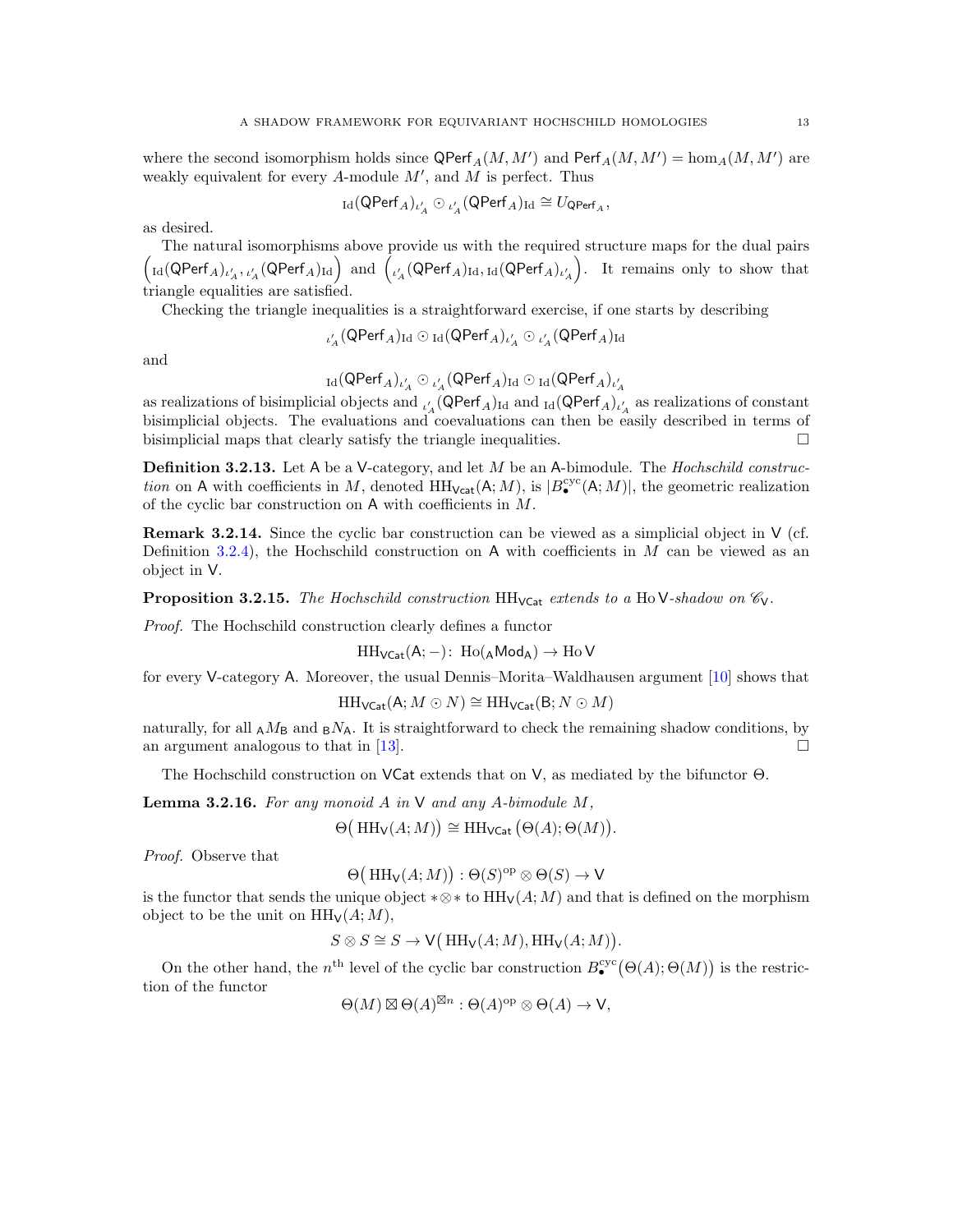which sends the unique object  $*\otimes *$  to  $M \otimes A^{\otimes n}$ , to  $\Theta(S)^{op} \otimes \Theta(S)$ . (This restriction is necessary, since the face maps of the cyclic bar construction are not  $\Theta(A)$ -bimodule maps.) In particular  $\Theta(M) \boxtimes \Theta(A)^{\boxtimes n}$   $\Big|_{\Theta(S)^{\rm op} \otimes \Theta(S)}$  is defined on the morphism object S to be the unit on  $M \otimes A^{\otimes n}$ ,

$$
S \otimes S \cong S \to \mathsf{V}(M \otimes A^{\otimes n}, M \otimes A^{\otimes n}).
$$

The geometric realization of  $B^{\text{cyc}}_{\bullet}(\Theta(A); \Theta(M))$  is thus clearly isomorphic to  $\Theta(HH_{\mathsf{V}}(A; M)). \square$ 

An "agreement"-type result now follows from Propositions [2.2.4,](#page-5-3) [3.2.12,](#page-11-0) and [3.2.15.](#page-12-0)

<span id="page-13-0"></span>Corollary 3.2.17. For any monoid  $A$  in  $V$ ,

$$
\Theta\big(\operatorname{HH}_{\mathsf{V}}(A;\widehat{A})\big) \cong \operatorname{HH}_{\mathsf{VCat}}\big(\operatorname{\mathsf{QPerf}}_A;\widehat{\operatorname{\mathsf{QPerf}}_A}\big).
$$

A possible analogue of Proposition [3.2.15](#page-12-0) is given by replacing simplicial categories with differential graded categories.

Remark 3.2.18. In [\[35\]](#page-30-17), Schweigert and Woike show that the differential graded conformal block for the torus is an example of the Hochschild complex for a differential graded category. Although we will not pursue a proof in this paper, we suggest that these dg Hochschild constructions are also examples of bicategorical shadows. An alternative to showing this directly would be to pass back and forth between the differential graded and simplicial contexts using the zig zag of Quillen equivalences in [\[37\]](#page-30-18).

## 4. Application to equivariant Hochschild theories

<span id="page-13-1"></span>Our primary motivation for developing a general framework for Hochschild shadows is to study equivariant versions of Hochschild homology. In particular, in [\[3\]](#page-29-0), Angeltveit, Blumberg, Gerhardt, Hill, Lawson, and Mandell define a theory of  $C_n$ -twisted topological Hochschild homology for a  $C_n$ -equivariant ring spectrum, THH $_{C_n}(R)$ . This theory has an algebraic analogue, the twisted Hochschild homology of Green functors, developed in [\[9\]](#page-30-2). In this section we set up a framework for Hochschild theories twisted by an automorphism, as a particular case of the constructions in the previous section. We use this framework to show that both twisted THH and Hochschild homology for Green functors are shadows.

<span id="page-13-2"></span>4.1. Hochschild theories twisted by an automorphism. Let  $(V, \otimes, S)$  be a symmetric monoidal, simplicial model category satisfying Assumptions [3.1.1](#page-5-2) and [3.2.6.](#page-8-0) Generalizing the contexts of both  $C_n$ -twisted topological Hochschild homology of  $C_n$ -spectra and  $C_n$ -twisted Hochschild homology of  $C_n$ -Green functors, we consider the category  $V_{\text{aut}}$  of objects in V equipped with automorphisms. More precisely, the objects of  $V_{\text{aut}}$  are pairs  $(X, \varphi)$ , where X is an object of V, and  $\varphi: X \to X$  is an automorphism; morphisms in  $V_{\text{aut}}$  are morphisms in V that commute with the automorphism. The monoidal structure on  $V$  clearly lifts to  $V_{\text{aut}}$ , which also naturally inherits a simplicial structure from V. We denote the lifted tensor product on  $V_{\text{aut}}$  by  $\otimes$ , and note that the unit object is  $(S, Id_S)$ .

<span id="page-13-3"></span>**Examples 4.1.1.** Let  $C_n$  denote the cyclic group of order n, and let  $g \in C_n$  be a generator. The following two examples of  $V_{\text{aut}}$  are the ground categories for  $C_n$ -twisted THH and  $C_n$ -twisted Hochschild homology for Green functors, respectively.

(1) Let V be the symmetric monoidal category of  $C_n$ -spectra, denoted by  $(Sp^{C_n}, \wedge, S^0)$ . Since  $C_n$  is abelian, the conjugation map  $c_q$  is the identity. Thus for any  $C_n$ -spectrum X, left multiplication by  $q$  induces an automorphism,

$$
g: X = c_g^* X \to X : x \mapsto gx.
$$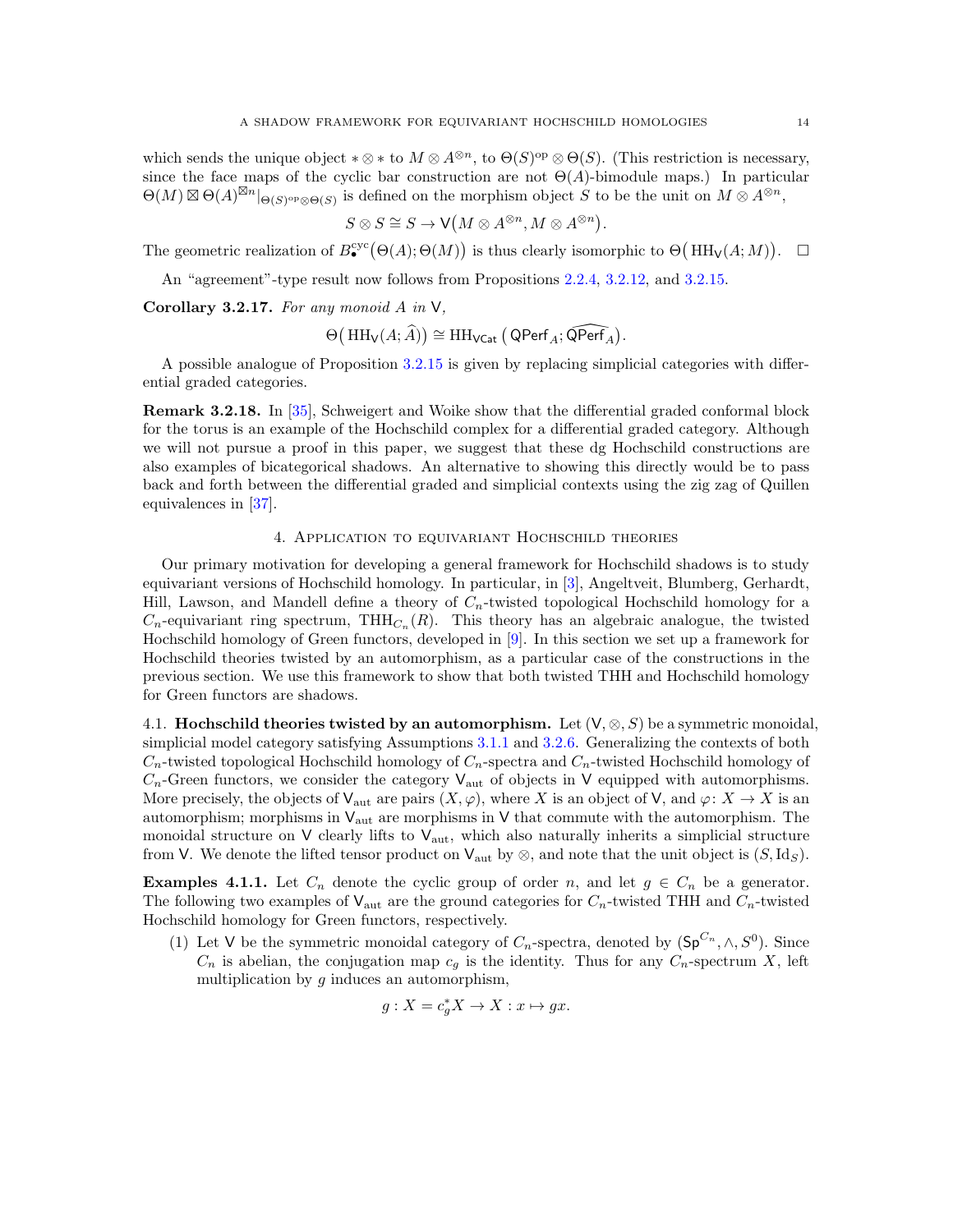This defines an object  $(X, g)$  in  $\mathsf{Sp}_{\mathsf{aut}}^{C_n}$ .

(2) Let V be the symmetric monoidal category of Mackey functors for  $C_n$ , which we denote by ( $\mathsf{Mack}_{C_n}, \Box, \underline{A}_{C_n}$ ). Here  $\underline{A}_{C_n}$  denotes the Burnside Mackey functor for  $C_n$ . For each subgroup  $H \subset C_n$ , the Weyl group  $W_H(C_n) = C_n/H$  acts on  $M(C_n/H)$ , the  $C_n$ -Mackey functor <u>M</u> evaluated at the orbit  $C_n/H$ . Therefore we can define a levelwise g-action on a  $C_n$ -Mackey functor  $\underline{M}$  by passing to the Weyl group, i.e.,

$$
g(C_n/H) : \underline{M}(C_n/H) \xrightarrow{[g] \in C_n/H} \underline{M}(C_n/H), \forall H \subset C_n.
$$

This levelwise action is compatible with transfers and restrictions, and therefore assembles into a g-action on the  $C_n$ -Mackey functor. This defines an object  $(M, g)$  in Mack $_{C_n, \text{aut}}$ .

In both cases, an object in  $V$  gives rise to an object in  $V_{\text{aut}}$ , where the automorphism is determined by  $g$ .

Note that the choice of an automorphism of an object  $X$  in  $\vee$  is equivalent to the choice of an action of the infinite cyclic group  $C_{\infty}$  on X. More formally,  $V_{\text{aut}}$  is isomorphic to  $V^{\Sigma C_{\infty}}$ , the category of functors into V from the one-object category  $\Sigma C_{\infty}$  whose morphism set is  $C_{\infty}$ . This identification enables us to prove easily that  $V_{\text{aut}}$  also inherits model structure from V, as follows.

The inclusion of the trivial group into  $C_{\infty}$  induces two pairs of adjoint functors

$$
V \xrightarrow{\underbrace{\qquad \qquad } \qquad } V_{\rm aut},
$$

where the functor from  $V_{\text{aut}}$  to V forgets the automorphism. If, for example, V is a combinatorial model category (i.e., cofibrantly generated and locally presented), then by [\[17,](#page-30-19) Theorem 3.4.1], [\[6,](#page-29-3) Theorem 2.23], and [\[18,](#page-30-9) Theorem 11.6.1],  $V_{\text{aut}}$  admits two combinatorial model structures for which the weak equivalences are created in  $V$ : the *left-induced (or injective)* model structure, denoted  $(V_{\text{aut}})_{\text{inj}}$ , in which the cofibrations are created in V and the *right-induced (or projective)* model structure, denoted  $(V_{\text{aut}})_{\text{proj}}$ , in which the fibrations are created in V.

By [\[6,](#page-29-3) Lemma 2.24, 4.21, 4.22], when equipped with the lifted monoidal structure,  $(V_{\text{aut}})_{\text{ini}}$  is a monoidal and simplicial model category, which is left (respectively, right) proper if  $V$  is. The analogous results also hold for  $(V_{\text{aut}})_{\text{proj}}$  by [\[18,](#page-30-9) Theorem 11.7.3], which enables us to conclude that  $(V_{\text{aut}})_{\text{proj}}$  is a simplicial model category. To show that  $(V_{\text{aut}})_{\text{proj}}$  is also a monodial model category, one can first observe that the V-object underlying the internal hom in  $V_{\text{aut}}$  endows the free-forgetful adjunction between  $V$  and  $V_{\text{aut}}$  with the structure of V-enriched adjunction, then use the characterization of monoidal model categories in terms of (acyclic) fibrations [\[20,](#page-30-20) Lemma 4.2.2].

It follows that all of the constructions and results above can be applied to  $(V_{\text{aut}}, \otimes, (S, \text{Id}_S))$ equipped with its injective or projective model structure, giving rise to a  $Ho(V_{aut})$ -shadow,  $HH_{V_{aut}}$ , on  $\mathcal{R}_{V_{\text{aut}}}$  with the properties above, such as Morita invariance (Corollary [3.1.5\)](#page-6-0). Agreement (Corol-lary [3.2.17\)](#page-13-0) holds as well, at least as long as  $V_{\text{aut}}$  is a locally presentable base, and we restrict to Vaut-categories with cofibrant morphism objects.

**Remark 4.1.2.** The categories  $Mon(V_{\text{aut}})$  of monoids in  $V_{\text{aut}}$  and  $Mon(V)_{\text{aut}}$  of monoids in V equipped with monoid automorphisms are clearly isomorphic. For any pair  $(A, \varphi)$  and  $(B, \psi)$  of monoids in  $V_{\text{aut}}$ , let

$$
\left( _{(A,\varphi)}\mathsf{Mod}_{(B,\psi)}\right) _{\mathrm{aut}}
$$

denote the category with objects  $(M, \lambda, \rho, \gamma)$ , where  $\lambda: A \otimes M \to M$ ,  $\rho: M \otimes B \to M$ , and  $\gamma: M \to M$  are morphisms in V such that

- $(M, \lambda, \rho) \in \mathrm{Ob}_A \mathsf{Mod}_B$ ,
- $\gamma$  is an isomorphism, and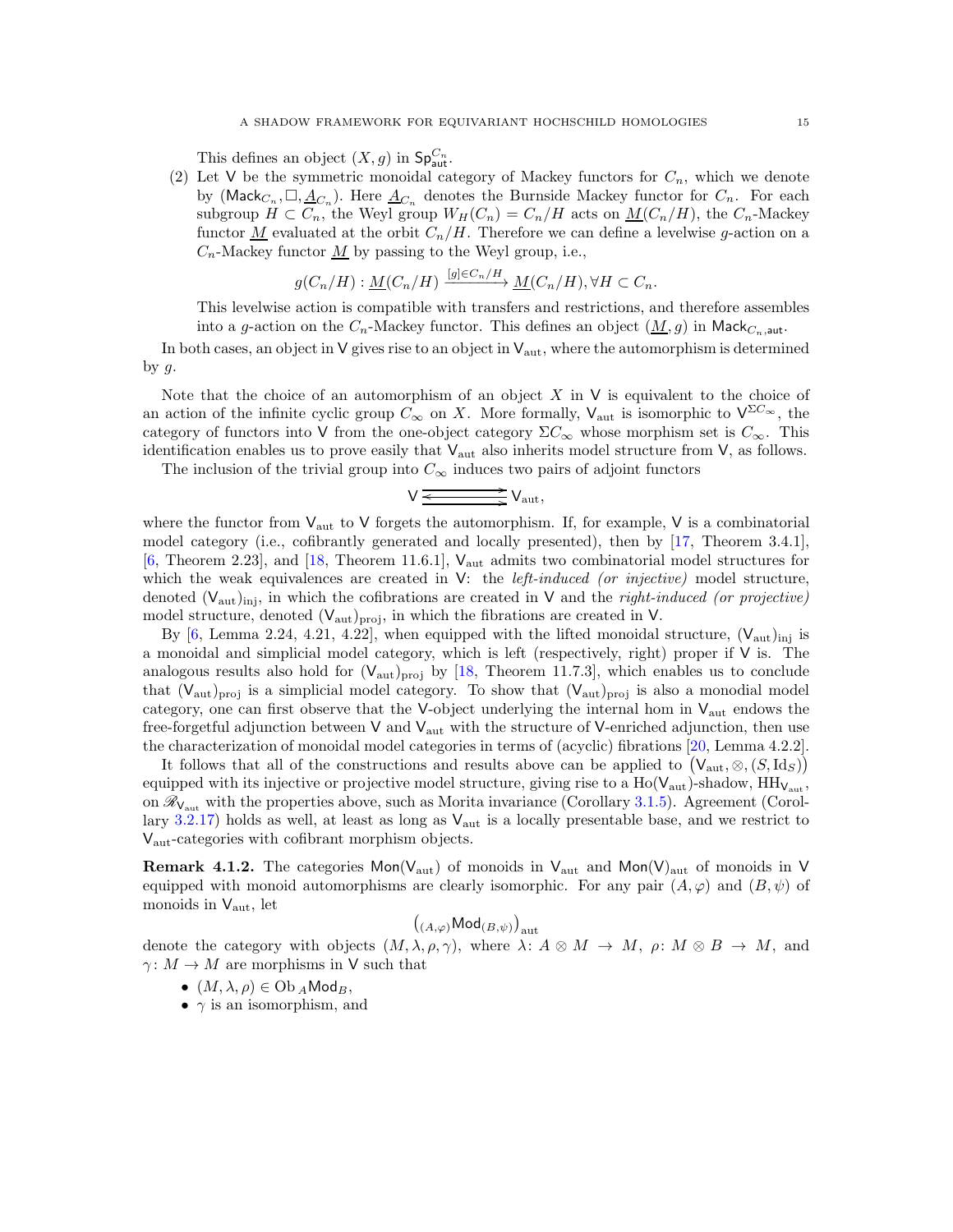• the diagram

$$
A \otimes M \xrightarrow{\lambda} M \xleftarrow{\rho} M \otimes B
$$
  
\n
$$
\downarrow \gamma
$$
  
\n
$$
A \otimes M \xrightarrow{\lambda} M \xleftarrow{\rho} M \otimes B
$$
  
\n
$$
B \otimes M \xrightarrow{\lambda} M \xleftarrow{\rho} M \otimes B
$$

commutes.

It is straightforward to check that there is also an isomorphism of categories

$$
_{(A,\varphi)}\mathsf{Mod}(\mathsf{V}_{\mathrm{aut}})_{(B,\psi)} \cong \left({_{(A,\varphi)}\mathsf{Mod}_{(B,\psi)}}\right)_{\mathrm{aut}}.
$$

The notation we use for an object in this category is  $({}_{\varphi}M_{\psi}, \gamma)$ .

<span id="page-15-1"></span>**Definition 4.1.3.** Let  $(A, \varphi)$  be a monoid in  $V_{\text{aut}}$ , and let  $(M, \lambda, \rho, \gamma)$  be an  $(A, \varphi)$ -bimodule. The  $\varphi$ -twisted Hochschild homology of A with coefficients in  $(M, \lambda, \rho, \gamma)$  is defined to be

$$
\operatorname{HH}\nolimits^{\varphi}(A; (M, \lambda, \rho, \gamma)) = \operatorname{HH}\nolimits_{\mathsf{V}}(A; \mathcal{C}M),
$$

where  $\mathcal{P}M$  denotes the A-bimodule with left action  $\lambda \circ (\varphi \otimes \text{Id}) : A \otimes M \to M$  and right action  $\rho$ .

Let  $(A, \varphi)$  be a monoid in  $V_{\text{aut}}$ . The unit element  $U(A, \varphi)$  in  $(A, \varphi)$ -bimodules is  $(A, \mu, \mu, \varphi)$ . We define the  $\varphi$ -twisted Hochschild homology of A to be the  $\varphi$ -twisted Hochschild homology of A with these coefficients, denoted by  $HH^{\varphi}(A)$ .

**Example 4.1.4.** We will see in Section [4.2](#page-16-0) that when A is a  $C_n$ -ring spectrum, equipped with the automorphism  $\varphi$  given by the action of a generator of  $C_n$ , the  $\varphi$ -twisted Hochschild homology of A is exactly twisted topological Hochschild homology (see Proposition [4.2.3\)](#page-17-2). In Section [4.3](#page-17-3) we will show that twisted Hochschild homology for Green functors also fits into this framework.

<span id="page-15-0"></span>**Proposition 4.1.5.** The  $\varphi$ -twisted Hochschild homology construction extends to a Ho V-shadow on  $\mathscr{R}_{\mathsf{V}_\text{aut}}.$ 

*Proof.* It is clear that  $\varphi$ -twisted Hochschild homology extends to a functor

$$
\operatorname{HH}\nolimits^\varphi(A;-): \operatorname{Ho}\nolimits\left(\right._{(A,\varphi)}\mathsf{Mod}(\mathsf{V}_{\operatorname{aut}})_{(A,\varphi)}\right) \to \operatorname{Ho}\nolimits\mathsf{V}
$$

for each  $(A, \varphi) \in \text{Mon}(V_{\text{aut}})$ . It remains to verify the cyclic invariance property.

For any  $(A, \varphi), (B, \psi) \in \text{Mon}(V_{\text{aut}})$ , let  $(M, \gamma_M)$  be an  $(A, \varphi)$ - $(B, \psi)$ -bimodule and  $(N, \gamma_N)$  a  $(B, \psi)$ - $(A, \varphi)$ -bimodule. Note that by definition,  $\gamma_N$  can also be seen as an isomorphism from  $N^{\varphi^{-1}}$ to  $\sqrt[\psi]{N}$ .

Observe that

$$
HH^{\varphi}(A; M \odot N) = HH_{V}(A,^{\varphi}|\text{Bar}_{\bullet}(M; B; N)|)
$$
  
\n
$$
= |^{\varphi}M \otimes B^{\otimes \bullet} \otimes N \otimes A^{\otimes \bullet}|
$$
  
\n
$$
\cong |N \otimes A^{\otimes \bullet} \otimes^{\varphi}M \otimes B^{\otimes \bullet}|
$$
  
\n
$$
\cong |N^{\varphi^{-1}} \otimes A^{\otimes \bullet} \otimes M \otimes B^{\otimes \bullet}|
$$
  
\n
$$
\cong |^{\psi}N \otimes A^{\otimes \bullet} \otimes M \otimes B^{\otimes \bullet}| = HH^{\psi}(B; N \odot M),
$$

where the first isomorphism follows from the Dennis-Morita-Waldhausen argument, the second from the graded isomorphism

$$
N\otimes \varphi^{\otimes \bullet} \otimes M: N\otimes A^{\otimes \bullet} \otimes {}^\varphi\!M \otimes \xrightarrow{\cong} N^{\varphi^{-1}} \otimes A^{\otimes \bullet} \otimes M,
$$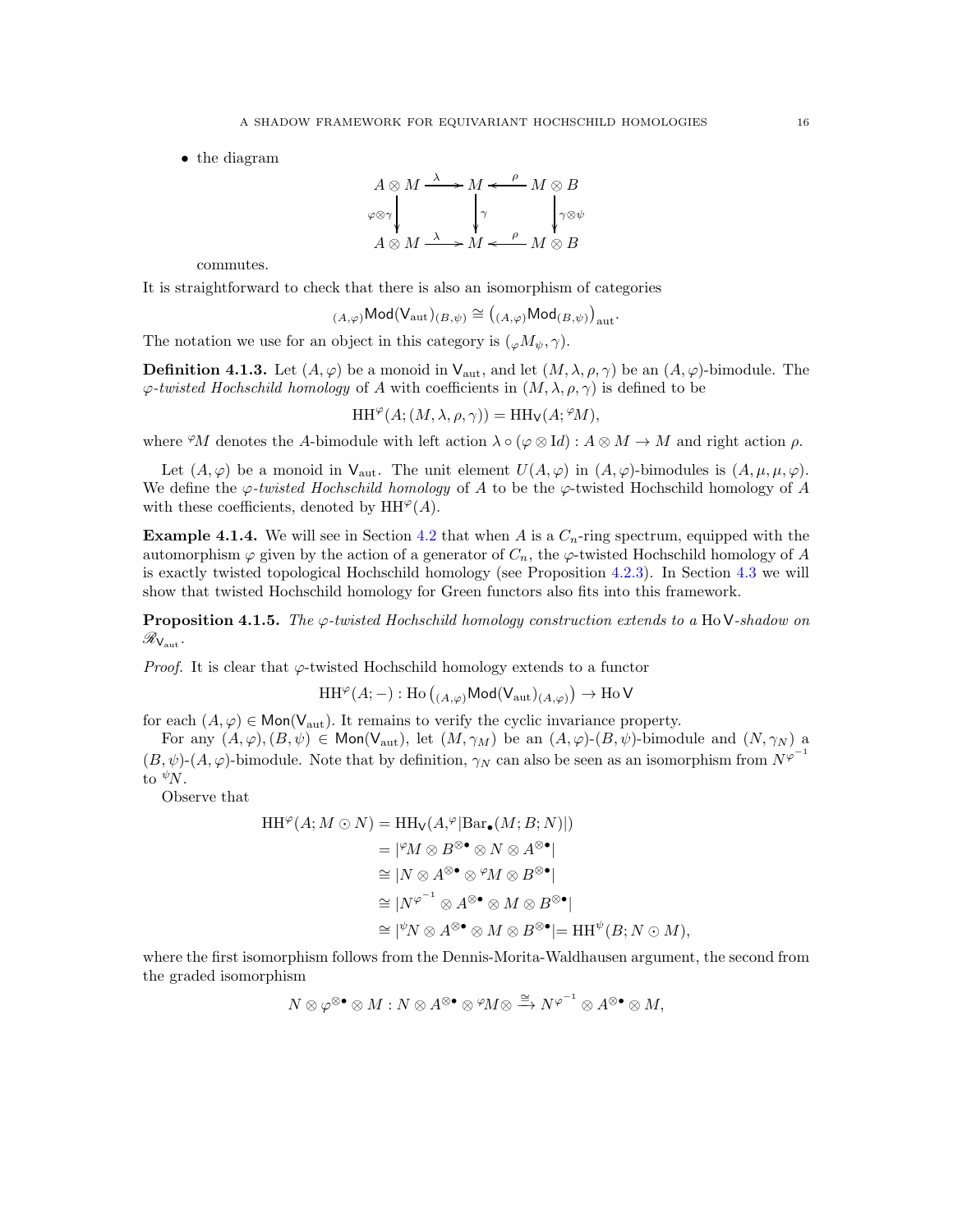which can easily be shown to commute with face and degeneracy maps, and the third from the isomorphism  $\gamma_N : N^{\varphi^{-1}} \stackrel{\cong}{\longrightarrow} {}^{\psi}N$ .  $\stackrel{-1}{\longrightarrow} \stackrel{\cong}{\longrightarrow} \psi N.$ 

It follows from Proposition [4.1.5](#page-15-0) and Proposition [2.2.4](#page-5-3) that Morita invariance holds for  $\varphi$ -twisted Hochschild homology.

<span id="page-16-1"></span>Corollary 4.1.6. Let  $(A, \varphi), (B, \psi)$  be two objects in Mon(V<sub>aut</sub>). Suppose the dual pair  $((A_{\alpha\varphi})M_{(B,\psi)},\gamma_M),((B_{\alpha\psi})N_{(A,\varphi)},\gamma_N))$  is a Morita equivalence in  $\mathscr{R}_{\mathsf{V}_{\text{aut}}}$ . For any  $(A,\varphi)$ -bimodule Q, there is an isomorphism

$$
\operatorname{HH}\nolimits^\varphi(A;Q) \xrightarrow{\cong} \operatorname{HH}\nolimits^\psi(B;N \odot Q \odot M).
$$

In particular, the Euler characteristic

$$
\chi(M)
$$
: HH <sup>$\varphi$</sup>  $(A; A) \to HH^{\psi}(B; B)$ 

<span id="page-16-0"></span>is an isomorphism.

4.2. Twisted topological Hochschild homology. A key example that fits into the framework described above is twisted topological Hochschild homology. In [\[3\]](#page-29-0), Angeltveit, Blumberg, Gerhardt, Hill, Lawson, and Mandell defined a generalization of topological Hochschild homology for  $C_n$ equivariant ring spectra. In this section we use the framework developed above to prove that twisted THH extends to a shadow and hence is Morita invariant. We begin by recalling the definition of  $C_n$ -twisted THH for  $C_n$ -ring spectra.

The definition uses the  $C_n$ -twisted cyclic bar construction  $B_{\bullet}^{\text{cyc},C_n}$ , which produces a simplicial spectrum defined as follows. Let R be a  $C_n$ -ring spectrum, and let M be an R-bimodule with left action  $\lambda$  and right action  $\rho$ . The q-th level of the simplicial object  $B_{\bullet}^{cyc,C_n}(R;M)$  is

$$
B_q^{\text{cyc},C_n}(R;M) = M \wedge R^{\wedge q},
$$

with the face and degeneracy maps given by

$$
d_i = \left\{ \begin{array}{ll} \rho \wedge \mathrm{Id}^{\wedge (q-1)} & : i = 0, \\ \mathrm{Id}^{\wedge i} \wedge \mu \wedge \mathrm{Id}^{\wedge (q-i-1)} & : 0 < i < q \\ (\lambda \wedge \mathrm{Id}^{\wedge (q-1)}) \circ \alpha_q & : i = q, \end{array} \right.
$$

and

$$
s_i = \mathrm{Id}^{\wedge (i+1)} \wedge \eta \wedge \mathrm{Id}^{\wedge (q-i)} \qquad \forall \, 0 \le i \le q,
$$

where  $\mu$  is the multiplication map,  $\eta$  is the unit map, and  $\alpha_q$  is the map that cyclically permutes the last factor to the front and then acts on the new first factor by  $g$ .

When  $M = R$  with the canonical R-bimodule structure, we write  $B_{\bullet}^{cyc, C_n}(R)$  for this twisted cyclic bar construction. In this case, the  $C_n$ -twisted cyclic bar construction admits the structure of a  $\Lambda_n^{\text{op}}$ -object in the sense of Bökstedt-Hsiang-Madsen [\[11\]](#page-30-0), whence, as observed in [11], the geometric realization of the  $C_n$ -twisted cyclic bar construction of R,  $|B_{\bullet}^{cyc,C_n}(R)|$ , admits an  $S^1$ -action. In  $[3]$  the authors define  $C_n$ -twisted topological Hochschild homology using this twisted cyclic bar construction as follows.

**Definition 4.2.1.** Let U be a complete  $S^1$ -universe and let  $\hat{U} = \iota_{C_n}^* U$  be the pullback of the universe U to  $C_n$ . Let R be an associative orthogonal  $C_n$ -ring spectrum indexed on  $\tilde{U}$ . The  $C_n$ twisted topological Hochschild homology of R is defined to be the norm  $N_{C_n}^{S^1}(R)$ , which is given by

$$
\text{THH}_{C_n}(R) = \mathcal{I}_{\mathbb{R}^\infty}^U | B_{\bullet}^{\text{cyc}, C_n}(\mathcal{I}_{\widetilde{U}}^{\mathbb{R}^\infty} R)|,
$$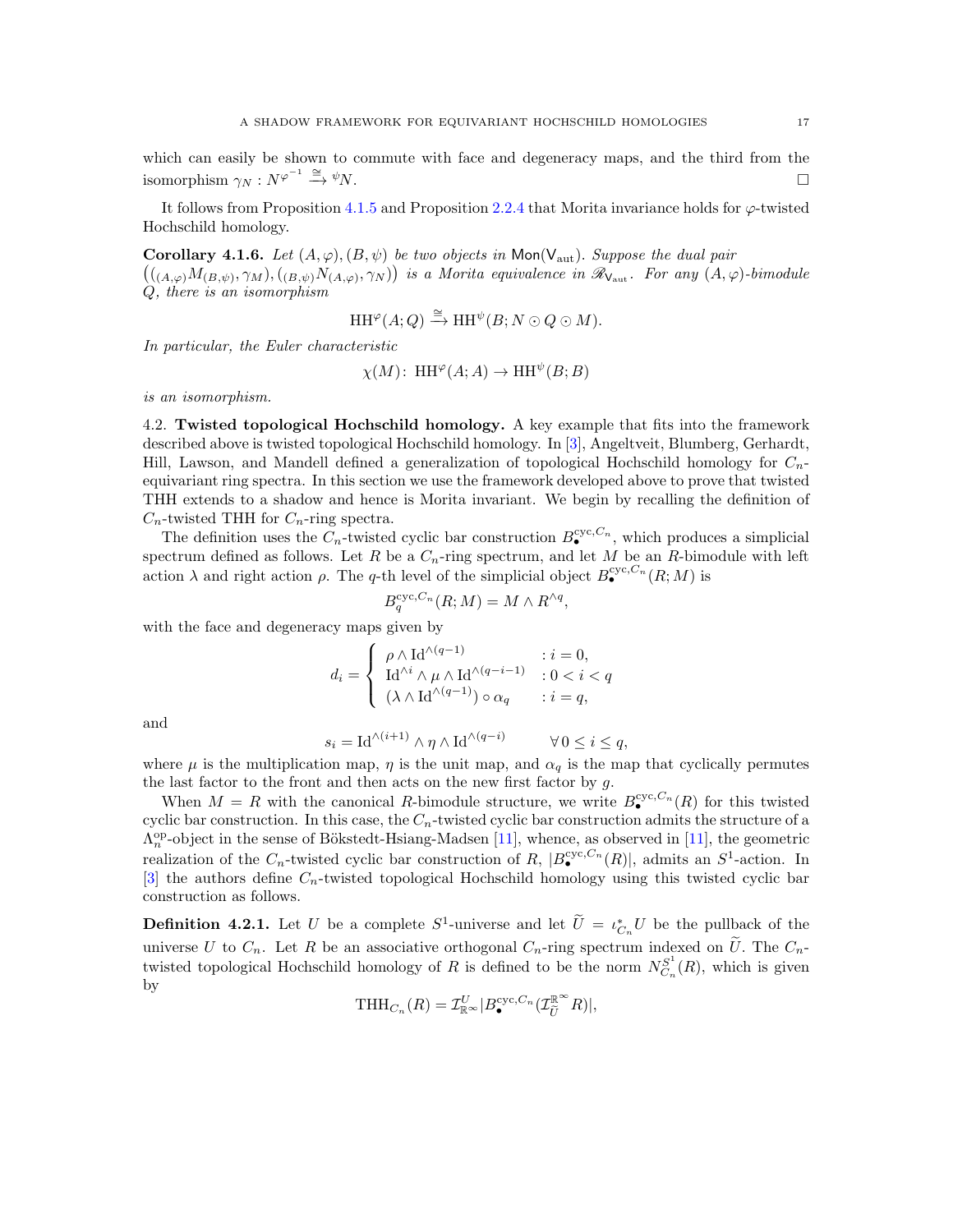where  $\mathcal I$  denotes a change-of-universe functor.

In this paper, we extend the definition of  $C_n$ -twisted topological Hochschild homology to  $C_n$ twisted topological Hochschild homology with coefficients.

**Definition 4.2.2.** Let R be an associative orthogonal  $C_n$ -ring spectrum, and let M be an Rbimodule. The  $C_n$ -twisted topological Hochschild homology of R with coefficients in M is defined to be the following

$$
\text{THH}_{C_n}(R;M) = |B_{\bullet}^{\text{cyc},C_n}(R;M)|.
$$

Note that  $C_n$ -twisted topological Hochschild homology with coefficients is in general not an  $S^1$ spectrum, but rather a  $C_n$ -spectrum. Throughout this article, we are considering  $C_n$ -twisted topological Hochschild homology as a  $C_n$ -spectrum. This version of  $C_n$ -twisted topological Hochschild homology is an example of a twisted Hochschild homology theory as in Definition [4.1.3.](#page-15-1) In this case, let  $(V, \otimes, S)$  be the category of orthogonal  $C_n$ -equivariant spectra.

<span id="page-17-2"></span>**Proposition 4.2.3.** Let R be an orthogonal  $C_n$ -ring spectrum, and let g be a generator of  $C_n$ . The generator g defines an automorphism of R and there is a natural isomorphism between the  $C_n$ -twisted THH of R (as a  $C_n$ -spectrum) and the g-twisted Hochschild homology of R:

$$
\text{THH}_{C_n}(R) \cong \text{HH}^g(R).
$$

*Proof.* By definition, THH<sub>Cn</sub>(R) is an  $S^1$ -spectrum. Its underlying  $C_n$ -spectrum is the geometric realization of the cyclic bar construction  $B_{\bullet}^{cyc}(R, {}^{g}R)$ , where  ${}^{g}R$  denotes the R-bimodule R, with the left action twisted by  $q: R \to R$ , as in Definition [4.1.3.](#page-15-1) It's easy to see that it is an isomorphism on the level of simplicial spectra.

 $\Box$ 

Having established that twisted THH fits into the general framework developed in Section [4.1,](#page-13-2) the corollaries below then follow immediately from Proposition [4.1.5](#page-15-0) and Corollary [4.1.6;](#page-16-1) we consider the bicategory  $\mathscr{R}_{Sp^{C_n}}$ , a special case of the bicategory  $\mathscr{R}_{V}$  in Definition [3.1.2](#page-6-1) with  $V = Sp^{C_n}$ , the category of orthogonal  $C_n$ -spectra. By [\[25,](#page-30-21) Chapter III, Theorem 4.2] the stable model structure on orthogonal G-spectra is cofibrantly generated and G-topological and therefore topological, whence also a simplicial model structure by [\[32,](#page-30-14) Section 3.8]. Moreover, the desired model structures on categories of bimodules exist by [\[25,](#page-30-21) Chapter III, Theorem 7.6], so that Assumption 3.1.1 is indeed satisfied.

<span id="page-17-0"></span>**Corollary 4.2.4.** Twisted topological Hochschild homology,  $THH_{C_n}$ , is a shadow on the bicategory  $\mathscr{R}_{\mathsf{Sp}^{C_n}}$  of  $C_n$ -ring spectra and their bimodules.

<span id="page-17-1"></span>**Corollary 4.2.5.** Twisted topological Hochschild homology, THH $_{C_n}$ , is Morita invariant.

<span id="page-17-3"></span>4.3. Hochschild homology for Green functors. The theory of  $C_n$ -twisted topological Hochschild homology has an algebraic analogue, a theory of Hochschild homology for Green functors. The twisted Hochschild homology of Green functors was developed in [\[9\]](#page-30-2) and further studied in [\[1\]](#page-29-1). Below, we show that this Hochschild homology for Green functors can also be interpreted as a twisted Hochschild homology theory as in Definition [4.1.3.](#page-15-1)

One ingredient in the definition of twisted Hochschild homology for Green functors is the notion of norms for a Mackey functor. For  $H \subset G$ , where G is finite, the norm functor  $N_H^G$  maps an H-Mackey functor to a G-Mackey functor. It is defined to be a left Kan extension along the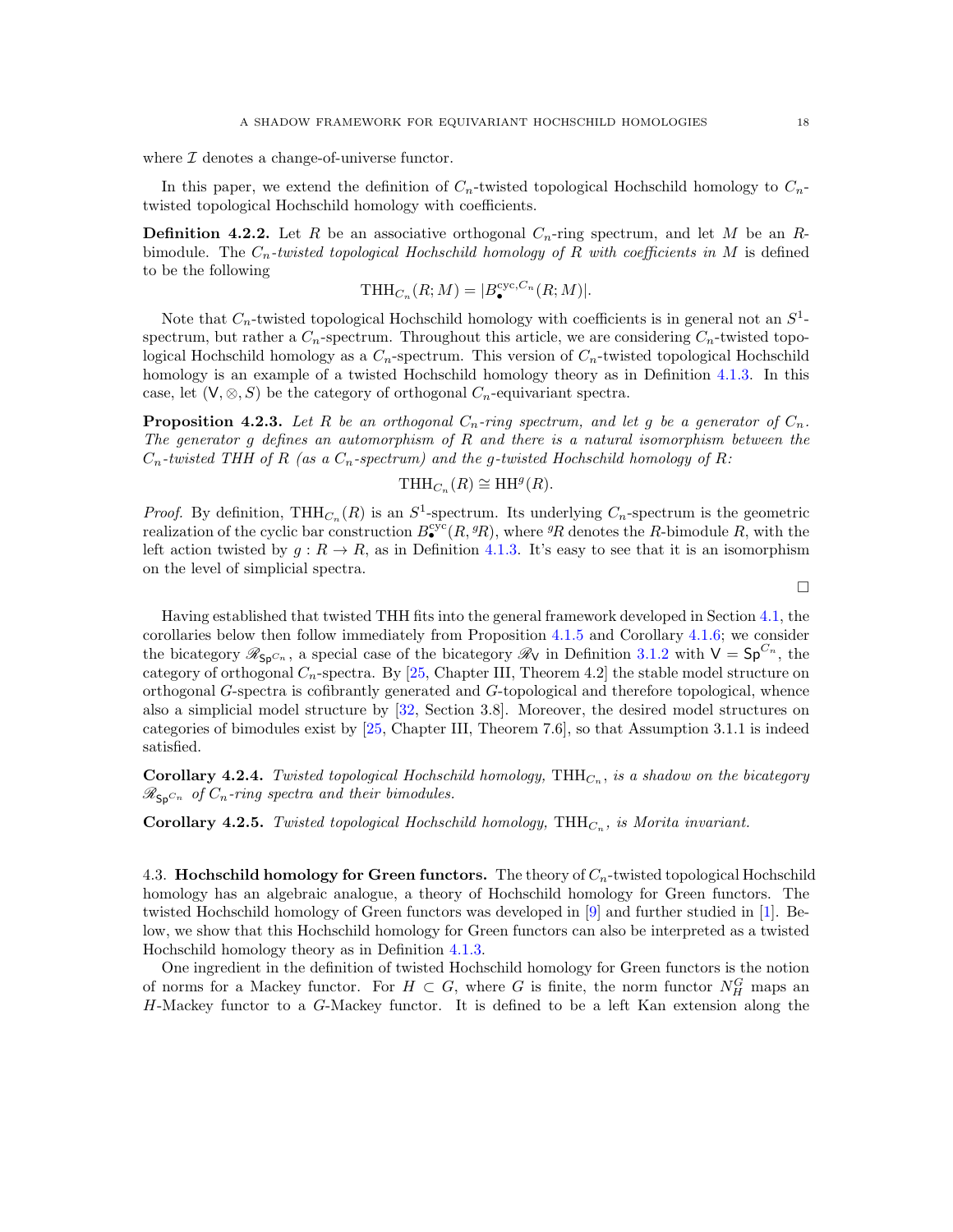coinduction between the Burnside categories  $([21, 2.3.2])$  $([21, 2.3.2])$  $([21, 2.3.2])$  and is compatible with the norm functor for equivariant spectra.

Let G be a finite cyclic group. As discussed in Example [4.1.1,](#page-13-3) for any G-Green functor  $\underline{R}$ , a generator  $g \in G$  defines an automorphism of  $\underline{R}$  by first passing to the Weyl group and then acting via the Weyl group action.

<span id="page-18-0"></span>**Definition 4.3.1.** Let G be a finite cyclic group, and let  $g \in G$ . Let  $\underline{R}$  be a Green functor for G, and let  $\underline{M}$  be a left  $\underline{R}$ -module with action map  $\lambda$ . Let  $\underline{M}$  denote  $\underline{M}$  with the module structure twisted by g. In other words the action map  $\mathcal{Y}$  is specified by the commuting diagram



We can now define the twisted cyclic nerve.

**Definition 4.3.2.** For an  $\underline{R}$ -bimodule  $\underline{M}$ , the twisted cyclic nerve of  $\underline{R}$  with coefficients  $\underline{M}$ , denoted by  $HC_{\bullet}^G(\underline{R}; \underline{^gM})$ , is a simplicial Green functor with q simplices given by

$$
\mathrm{HC}_q^G(\underline{R}; \underline{^gM}) = \underline{^gM\Box R}^{\Box q}.
$$

The face maps  $d_i$  are given as usual by multiplication of the *i*th and  $(i + 1)$ st factors if  $0 < i < q$ . The face map  $d_0$  is the ordinary right module action map for  $\underline{M}$ , while the last face map,  $d_q$ , rotates the last factor to the front and then uses the twisted left action map of Definition [4.3.1.](#page-18-0) The degeneracy maps  $s_i$  are induced by inclusion of the unit after the *i*th factor, for  $0 \leq i \leq q$ . When the inputs <u>R</u> and <u>M</u> are H-Green functors for a subgroup  $H \subset G$ , we define the G-twisted cyclic nerve relative to H to be the simplicial Mackey functor

$$
\underline{\mathrm{HC}}_H^G(\underline{R}; {}^g \underline{M})_\bullet := \underline{\mathrm{HC}}_\bullet^G(N_H^G \underline{R}; {}^g N_H^G \underline{M}).
$$

We now recall the definition of twisted Hochschild homology for Green functors from [\[9\]](#page-30-2), extending the original definition to include coefficients. Recall that the homology of a simplicial Mackey functor is the homology of the associated normalized dg Mackey functor, given by postcomposing with the Dold-Kan equivalence from simplicial abelian groups to chain complexes.

**Definition 4.3.3.** Let  $H \subset G$  be finite cyclic groups. Let  $\underline{R}$  be a Green functor for H, and let M be an  $\underline{R}$ -bimodule. The G-twisted Hochschild homology of  $\underline{R}$  with coefficients in  $\underline{M}$  is defined to be the homology of the twisted cyclic nerve

$$
\underline{\mathrm{HH}}_H^G(\underline{R}; \underline{M})_i = H_i(\underline{\mathrm{HC}}_H^G(\underline{R}; \underline{^g}\underline{M})_\bullet).
$$

When  $\underline{M} = \underline{R}$  with the canonical bimodule structure, we write  $\underline{HH}_H^G(\underline{R})$  for  $\underline{HH}_H^G(\underline{R},\underline{R})$ , the Gtwisted Hochschild homology of R. When  $H = G$ , we abbreviate the notation and write  $\underline{HH}_{i}^{G}(\underline{R};\underline{M})$ and  $\underline{\text{HH}}_i^G(\underline{R})$ .

To interpret G-twisted Hochschild homology as the g-twisted Hochschild homology defined in Definition [4.1.3,](#page-15-1) we work in the category of simplicial Mackey functors. The category of simplicial Mackey functors, denoted by  $s\text{Mack}_G$ , is a symmetric monoidal simplicial model category by [\[9,](#page-30-2) Theorem 4.3. Let  $\underline{R}$  be a G-Green functor and let  $\underline{M}$  be a  $\underline{R}$ -bimodule. We view  $\underline{R}$  as a constant simplicial Green functor denoted by  $\text{const}(\underline{R})$ , and similar for  $\underline{M}$ . The automorphism g induces an automorphism of const $(R)$ . From Definition [4.1.3,](#page-15-1)

$$
\mathrm{HH}^g(\mathrm{const}(\underline{R});\mathrm{const}(\underline{M}))\cong |B^{\mathrm{cyc}}_{\bullet}(\mathrm{const}(\underline{R});{}^g\!\mathrm{const}(\underline{M}))|.
$$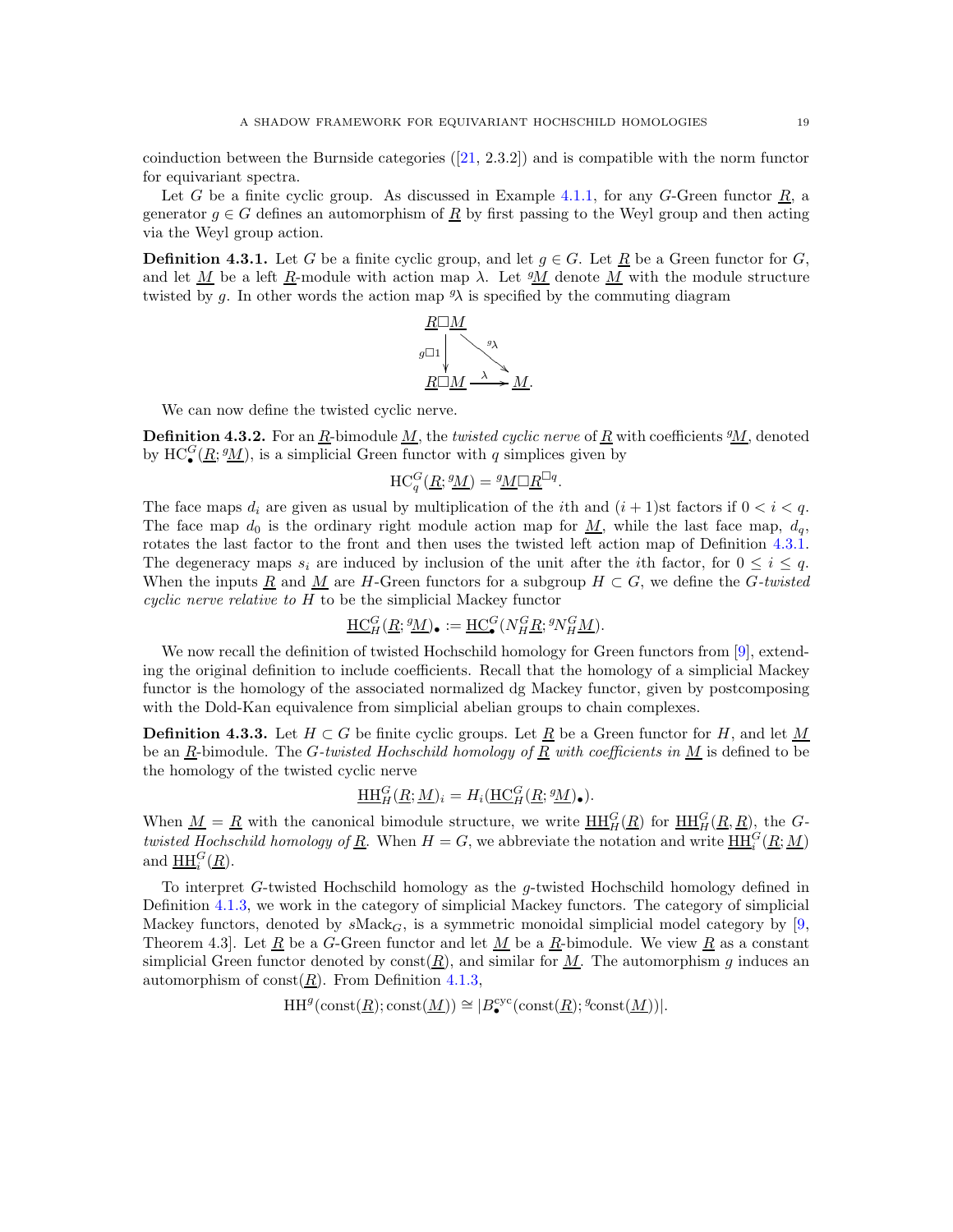The cyclic bar construction defines a bisimplicial Mackey functor. Since  $Mack_G$  is a cocomplete category, for any bisimplicial Mackey functor  $M_{\bullet,\bullet}$ , the associated diagonal simplicial Mackey functor  $dM_{\bullet,\bullet}$  is equivalent to the geometric realization  $|M_{\bullet,\bullet}|$ .<sup>[1](#page-19-1)</sup> The diagonal simplicial Mackey functor associated to  $B_{\bullet}^{\text{cyc}}(\text{const}(\underline{R}); \text{const}(\underline{M}))$  is  $\underline{\text{HC}}_{\bullet}(\underline{R}; \text{M})$ . Hence we have

$$
\mathrm{HH}^g(\mathrm{const}(\underline{R});\mathrm{const}(\underline{M}))\cong |B^{\mathrm{cyc}}_{\bullet}(\mathrm{const}(\underline{R});{}^g\mathrm{const}(\underline{M}))|\cong \underline{\mathrm{HC}}_{\bullet}^G(\underline{R};{}^g\underline{M}).
$$

Thus, the G-twisted Hochschild homology of Green functors is the homology of a  $q$ -twisted Hochschild homology.

We now consider the bicategory  $\mathscr{R}_{\mathsf{sMack}_{C_n}}$ , which is an example the bicategory  $\mathscr{R}_{\mathsf{V}}$  in Definition [3.1.2](#page-6-1) for  $V = sMack_{C_n}$ , the category of simplicial  $C_n$ -Mackey functors.

<span id="page-19-0"></span>**Proposition 4.3.4.** For a finite cyclic group  $G$ , the  $G$ -twisted Hochschild homology of  $G$ -Green functors,  $\overline{\rm HH}_i^G$ , extends to a shadow on the bicategory  $\mathscr R_{\rm sMack_{C_n}}$  of simplicial Green functors and their bimodules.

*Proof.* The result follows from Proposition [4.1.5](#page-15-0) and the identification that  $\underline{HC}_\bullet(R; {}^g R) = HH^g(R)$ after passing to homology.

We can further extend this result to the  $G$ -twisted Hochschild homology of an  $H$ -Green functor, where  $H \subset G$  are finite cyclic groups.

<span id="page-19-3"></span>**Proposition 4.3.5.** For a finite cyclic group G and  $H \subset G$ , the G-twisted Hochschild homology of H-Green functors,  $\underline{HH}_{H,i}^G$ , extends to a shadow on the bicategory of H-Green functors and bimodules.

*Proof.* Since  $\underline{HC}^G_H(-);g(-)$ , is a restriction of  $HH^g(N_H^G(-);N_H^G(-))$  on constant simplicial H-Green functors, it suffices to show the latter is cyclic invariant. Here  $N_H^G$ :  $s\text{Mack}_H \to s\text{Mack}_G$  is the induced functor by applying  $N_H^G$  levelwise.

Let  $A$  and  $B$  be two simplicial  $H$ -Green functors. Let  $M$  be an  $A$ - $B$ -bimodule and  $N$  a  $B$ - $A$ bimodule. Note that  $N_H^G M$  is an  $N_H^G A$ - $N_H^G B$ -bimodule and similar for  $N_H^G N$ .

<span id="page-19-2"></span>We have that

(4.3.1)  
\n
$$
N_H^G(M \odot N) \stackrel{\text{def}}{=} N_H^G|\text{Bar}_{\bullet}(M; B; N)|
$$
\n
$$
\stackrel{(1)}{\cong} |N_H^G \text{Bar}_{\bullet}(M; B; N)|
$$
\n
$$
\stackrel{(2)}{=} |\text{Bar}_{\bullet}(N_H^G M; N_H^G B; N_H^G N)| \stackrel{\text{def}}{=} N_H^G M \odot N_H^G N.
$$

Isomorphism (1) holds since  $N_H^G$  preserves sifted colimits, while isomorphism (2) holds since  $N_H^G$ is strong symmetric monoidal.

By Proposition  $4.3.4$ ,  $HH<sup>g</sup>$  is a shadow, and thus we have

$$
\mathop{\mathrm{HH}}\nolimits^g(N^G_HA; N^G_HM \odot N^G_HN) \simeq \mathop{\mathrm{HH}}\nolimits^g(N^G_HB; N^G_HN \odot N^G_HM).
$$

Combining equation  $(4.3.1)$ , we have

$$
\mathrm{HH}^g(N_H^G A; N_H^G (M \odot N)) \simeq \mathrm{HH}^g(N_H^G B; N_H^G (N \odot M)).
$$

 $\Box$ 

<span id="page-19-1"></span><sup>&</sup>lt;sup>1</sup>For simplicial sets, this equivalence is a standard result (see e.g.  $[16, p. 210]$ ). For bisimplicial Mackey functors, a similar proof works by checking the diagonal has the same universal property as this geometric realization.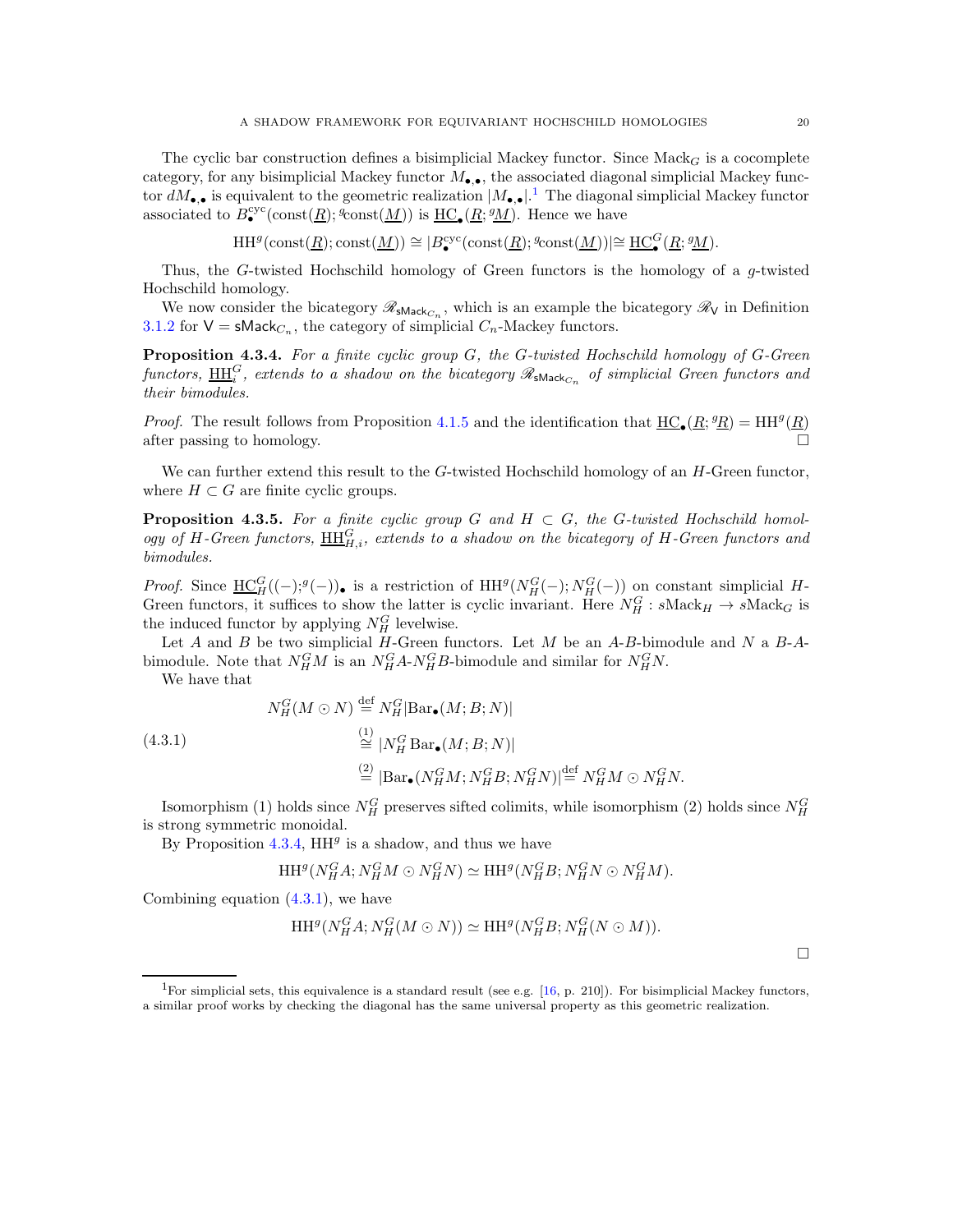Remark 4.3.6. The proof of Proposition [4.3.5](#page-19-3) requires that the norm functor is strong symmetric monoidal and commutes with geometric realizations. In general, any such functor F preserves cyclic invariance. More precisely, suppose V and V' are two categories satisfying Assumption [3.1.1](#page-5-2) such that  $\mathscr{R}_V$  is equipped with a shadow  $\lceil - \rceil$ , then  $\lceil F(-) \rceil$  defines a shadow on  $\mathscr{R}_{V'}$  for any strong symmetric monoidal and geometric realization preserving functor  $F: V' \to V$ .

We can immediately deduce Morita invariance.

<span id="page-20-0"></span>Corollary 4.3.7. For a finite cyclic group G, and  $H \subset G$ , the G-twisted Hochschild homology for H-Green functors is Morita invariant.

4.4. Algebraic  $tr$ . In the classical approach to trace methods in algebraic  $K$ -theory, one analyzes the fixed points of topological Hochschild homology, or TR-theory. For a ring A,  $TR^n(A; p)$  is defined to be THH $(A)^{C_{p^{n-1}}}$ . The spectrum TR $(A; p)$  is then defined to be

$$
TR(A; p) := \underset{R}{\text{holim}} TR^{n}(A; p),
$$

where R is the restriction map on THH( $A$ )<sup> $C_{p^{n-1}}$ </sup>, which can be defined using the cyclotomic structure on THH. In [\[9\]](#page-30-2), the authors introduce an algebraic analog of TR-theory, using twisted Hochschild homology for Green functors. For a ring A, they define this algebraic analogue as

$$
tr_k(A;p) := \varprojlim \underline{\mathrm{HH}}_e^{C_{p^n}}(A)_k (C_{p^n}/C_{p^n}),
$$

where the maps in the limit are algebraic analogues of the restriction map, defined using a cyclotomic structure on twisted Hochschild homology for Green functors.

In this paper, we extend the definition of algebraic tr of rings,  $tr(A)$ , to tr with coefficients in a bimodule,  $tr(A, M; p)$ . We show that this is a bicategorical shadow. We fix a prime p throughout and omit the prime from the notation.

To define  $tr(A, M)$ , we follow the definition of  $tr(A)$  in [\[9\]](#page-30-2). Let A be a ring and M an A-bimodule. As in Proposition 5.17 of  $[9]$ , there is a natural isomorphism

$$
\Phi^{C_p}(\underline{HC}_{e}^{C_{p^n}}(A;M)_k) \cong \Phi^{C_p}((N_e^{C_{p^n}}M) \square (N_e^{C_{p^n}}A)^{\square k}) \cong (N_e^{C_{p^{n-1}}}M) \square (N_e^{C_{p^{n-1}}}A)^{\square k}
$$

Here  $\Phi^{C_p}$  denotes the geometric fixed points for Mackey functors, as defined in [\[9\]](#page-30-2). The geometric fixed points functor takes the twisting by a generator to the twisting by a generator. Thus  $\Phi^{C_p}(\underline{HC}^{C_p n}_{e}(A;M)_k)$  is isomorphic to  $\underline{HC}^{C_p n-1}_{e}(A;M)_k$ . Note that this is an algebraic analogue of Proposition 7.5 of [\[12\]](#page-30-6).

Let  $N \subset G$  be a normal subgroup, and let  $\underline{A}$  denote the Burnside Mackey functor for G. As in [\[9\]](#page-30-2), let  $E\mathcal{F}_N(\underline{A})$  denote the sub-Mackey functor of  $\underline{A}$  generated by  $\underline{A}(G/H)$  for all subgroups H that do not contain N. Let  $E\widetilde{\mathcal{F}}_N(\underline{A})$  denote  $\underline{A}/E\mathcal{F}_N(\underline{A})$ . For a G-Mackey functor  $\underline{M}$ , let

$$
E\widetilde{\mathcal{F}}_N(\underline{M}) := \underline{M} \Box E\widetilde{\mathcal{F}}_N(\underline{A}).
$$

Let G be finite cyclic group that contains  $C_p$ , and let  $\underline{M}$  be a G-Mackey functor. As in the proof of Corollary 5.18 of [\[9\]](#page-30-2), there is a natural isomorphism of abelian groups

$$
\widetilde{E} \mathcal{F}_{C_p} \underline{M}(G/G) \cong (\Phi^{C_p} \underline{M}) ((G/C_p)/(G/C_p)).
$$

The natural map of simplicial Green functors

$$
\underline{\mathrm{HC}}_{e}^{C_{p^n}}(A;M) \to \widetilde{E} \mathcal{F}_{C_p} \underline{\mathrm{HC}}_{e}^{C_{p^n}}(A;M)
$$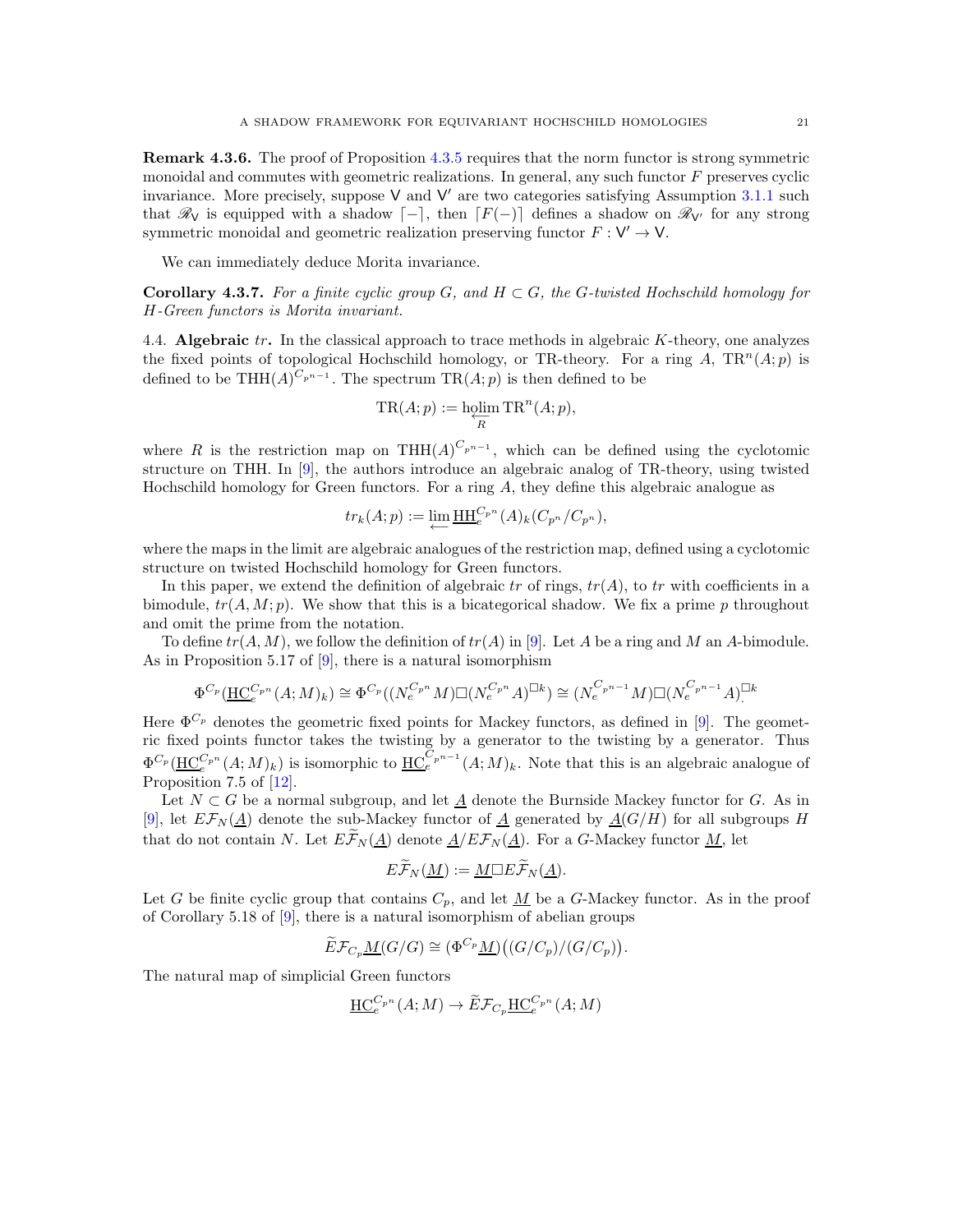therefore induces a natural map

$$
\underline{HC}_{e}^{C_{p^{n}}}(A;M)(C_{p^{n}}/C_{p^{n}}) \to (\Phi^{C_{p}}\underline{HC}_{e}^{C_{p^{n}}}(A;M))(C_{p^{n-1}}/C_{p^{n-1}}) \cong \underline{HC}_{e}^{C_{p^{n-1}}}(A;M)(C_{p^{n-1}}/C_{p^{n-1}}).
$$
  
This is our algebraic restriction man which induces in turn a man.

This is our algebraic restriction map, which induces in turn a map

$$
r: \underline{HH}_{e}^{C_{p^{n}}}(A;M)_{k}(C_{p^{n}}/C_{p^{n}}) \to \underline{HH}_{e}^{C_{p^{n-1}}}(A;M)_{k}(C_{p^{n-1}}/C_{p^{n-1}})
$$

for each  $k$  after passing to homology.

**Definition 4.4.1.** Algebraic  $tr$  with coefficients is obtained by taking the inverse limit along the restriction maps r:

$$
tr_k(A;M) := \varprojlim_r \underline{\mathrm{HH}}_e^{C_{p^n}}(A;M)_k (C_{p^n}/C_{p^n}).
$$

<span id="page-21-1"></span>**Proposition 4.4.2.** The functor  $tr_k$  defines a shadow on the bicategory of rings, bimodules, and bimodule maps, landing in the category of abelian groups.

*Proof.* Each  $\underline{HH}_{e}^{C_{p^{n}}}(-;-)_{k}$  is a shadow (Proposition [4.3.5\)](#page-19-3) whose target is  $C_{p^{n}}$ -Mackey functors, and therefore evaluation at  $C_{p^n}/C_{p^n}$  results in a shadow landing in the category of abelian groups,  $\underline{\text{HH}}_{e}^{C_{p^n}}(-;-)_{k}(C_{p^n}/C_{p^n}).$  The restriction maps r are natural maps which respect the cyclic isomorphisms, and therefore the inverse limit is also a shadow.

As shadows respect Morita equivalences, we can conclude that algebraic tr is Morita invariant.

**Corollary 4.4.3.** Let  $(AM_B, BNA)$  be a Morita equivalence of rings. For any A-bimodule Q, there is an isomorphism

$$
tr(A;Q) \xrightarrow{\cong} tr(B;N\otimes_A Q \otimes_A M).
$$

In particular, the Euler characteristic

$$
\chi(M) \colon tr(A) \to tr(B)
$$

<span id="page-21-0"></span>is an isomorphism.

#### 5. Lax shadow functors.

In this section, we show that the linearization maps from THH, THH<sub>C<sub>n</sub></sub>, and TR to their algebraic counterparts are morphisms of shadows. That is, we show that these linearization maps arise from lax shadow functors in the sense of [\[31\]](#page-30-4).

5.1. Linearization as a lax shadow functor. Recall that classically, for A a ring, there is a linearization map

$$
\pi_k \text{THH}(HA) \to \text{HH}_k(A)
$$

relating topological Hochschild homology and ordinary Hochschild homology. Similarly, in [\[9\]](#page-30-2) the authors show that for  $\underline{R}$  a  $C_n$ -Green functor, there is a linearization map from twisted topological Hochschild homology to the twisted Hochschild homology of Green functors,

$$
\underline{\pi}_k \text{THH}_{C_n}(H\underline{R}) \to \underline{\text{HH}}_k^{C_n}(\underline{R}).
$$

In this section we show that these linearization maps arise from a morphism of shadows between the topological and algebraic theories, that is, a lax shadow functor. We first recall the definitions of a lax functor and a lax shadow functor from [\[31\]](#page-30-4).

**Definition 5.1.1.** Let  $\mathscr{B}$  and  $\mathscr{C}$  be bicategories. A lax functor  $F : \mathscr{B} \to \mathscr{C}$  consists of:

• a function  $F_0$  from the objects of  $\mathscr B$  to the objects of  $\mathscr C$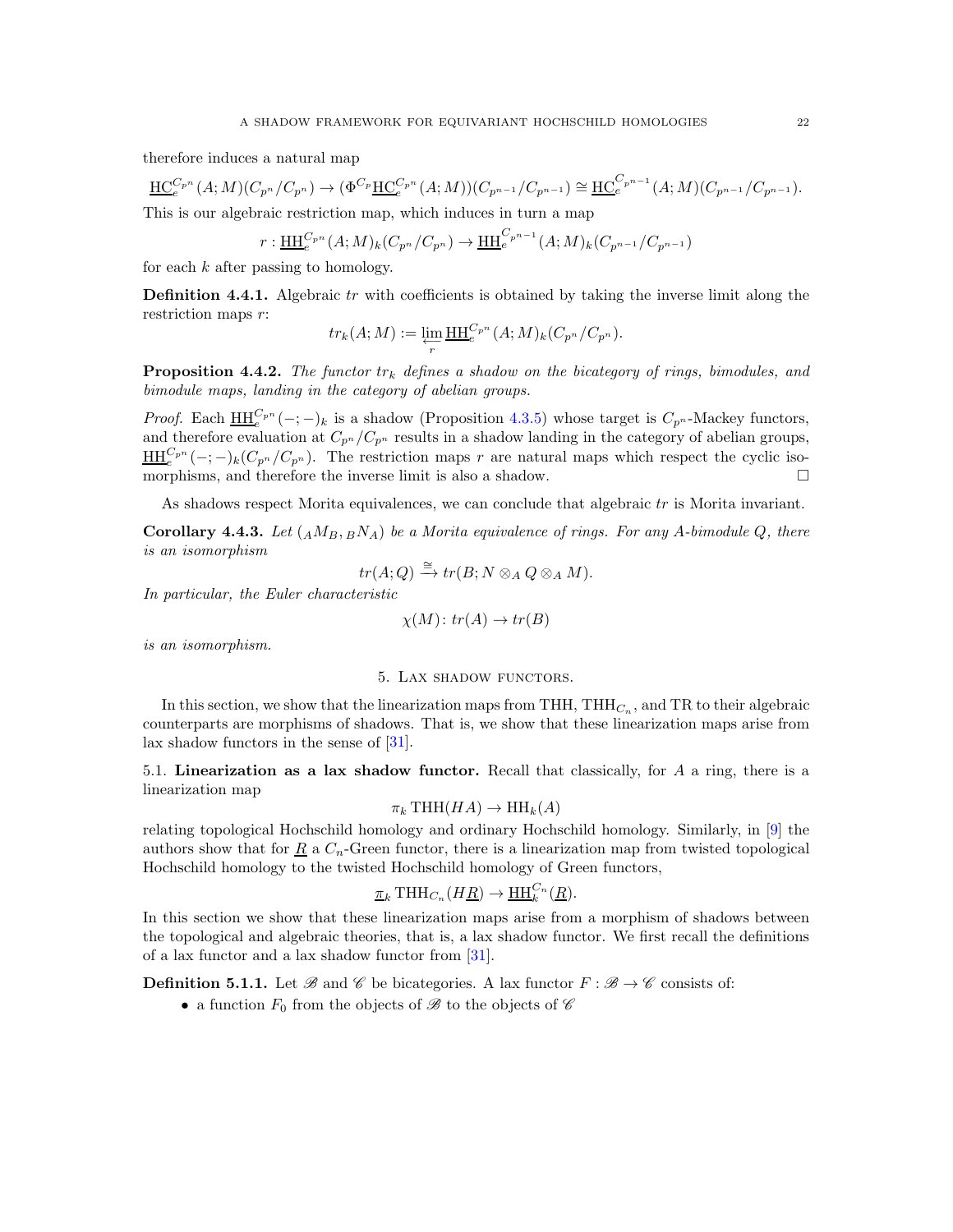- functors  $F_{R,S} : \mathcal{B}(R, S) \to \mathcal{C}(F_0(R), F_0(S))$  for every pair of objects  $R, S$  in  $\mathcal{B}$ , and
- natural transformations

$$
c: F_{R,S}(M) \odot F_{S,T}(N) \rightarrow F_{R,T}(M \odot N)
$$

$$
i:U_{F(R)}\to F(U_R)
$$

satisfying appropriate coherence axioms. For details on the coherence axioms, see Definition 4.1 of [\[7\]](#page-30-24). For illuminating pictures, see section 8 of [\[31\]](#page-30-4).

<span id="page-22-1"></span>**Definition 5.1.2.** Let  $\mathscr{B}$  and  $\mathscr{C}$  be bicategories, and let

$$
\begin{aligned} & \lceil - \rceil_{\mathscr{B}} \colon \coprod_{A \in \mathscr{B}_0} \mathscr{B}(A, A) \to \mathsf{T} \\ & \lceil - \rceil_{\mathscr{C}} \colon \coprod_{D \in \mathscr{C}_0} \mathscr{C}(D, D) \to \mathsf{Z} \end{aligned}
$$

be shadows. A lax shadow functor consists of a lax functor  $F : \mathcal{B} \to \mathcal{C}$  along with a functor  $F_{tr} : \mathsf{T} \to \mathsf{Z}$ , and a natural transformation

$$
\phi : [-]_{\mathscr{C}} \circ F \to F_{tr} \circ [-]_{\mathscr{B}}
$$

such that the following diagram commutes whenever it makes sense.

$$
[F(M) \odot F(N)] \xrightarrow{\theta} [F(N) \odot F(M)]
$$
  
\n
$$
[F(M \odot N)] \qquad [F(N \odot M)]
$$
  
\n
$$
\downarrow \qquad \qquad [F(N \odot M)]
$$
  
\n
$$
F_{tr}[M \odot N] \xrightarrow{F_{tr}(\theta)} F_{tr}[N \odot M]
$$

Remark 5.1.3. Note that a lax shadow functor is not guaranteed to preserve dual pairs. In Proposition 8.3 of [\[31\]](#page-30-4), it is shown that a lax shadow functor  $F$  will preserve dual pairs if the map  $F(M) \odot F(N) \rightarrow F(M \odot N)$  is an isomorphism. This is rarely true for the example we consider below, the Eilenberg–MacLane functor  $H : \mathsf{Ab} \to \mathsf{Sp}$  (or  $H : \mathsf{Mack}_{C_n} \to \mathsf{Sp}^{C_n}$ ).

<span id="page-22-0"></span>**Proposition 5.1.4.** The Eilenberg–MacLane spectrum functor  $H : Ab \rightarrow Sp$  defines a lax shadow functor between the shadows  $\pi_k$  THH and HH<sub>k</sub>.

*Proof.* Let  $H$  be the Eilenberg–MacLane functor from the bicategory of rings, bimodules, and bimodule maps to the bicategory  $\mathcal{R}_{Sp}$  of ring spectra, bimodule spectra and their maps. (The latter is the bicategory  $\mathcal{R}_V$  from Definition [3.1.2,](#page-6-1) for V the category of spectra.) Since H is a lax symmetric monoidal functor from abelian groups to spectra, it induces a lax functor on the aforementioned bicategories. We take  $F_{tr}$ : Ab  $\rightarrow$  Ab to be the identity. Thus we need to define a natural transformation

 $\phi_{A,M} : \pi_k \text{THH}(HA; HM) \rightarrow \text{HH}_k(A; M)$ 

that satisfies the appropriate compatibility condition with the shadow structure.

We define  $\phi_{A,M}$  as follows. The  $p^{th}$  level in the cyclic bar construction for THH( $HA;HM$ ) is given by  $HM \wedge (HA)^{\wedge p}$ . Since H is lax symmetric monoidal, there is a natural map

$$
HM \wedge (HA)^{\wedge p} \to H(M \otimes A^{\otimes p})
$$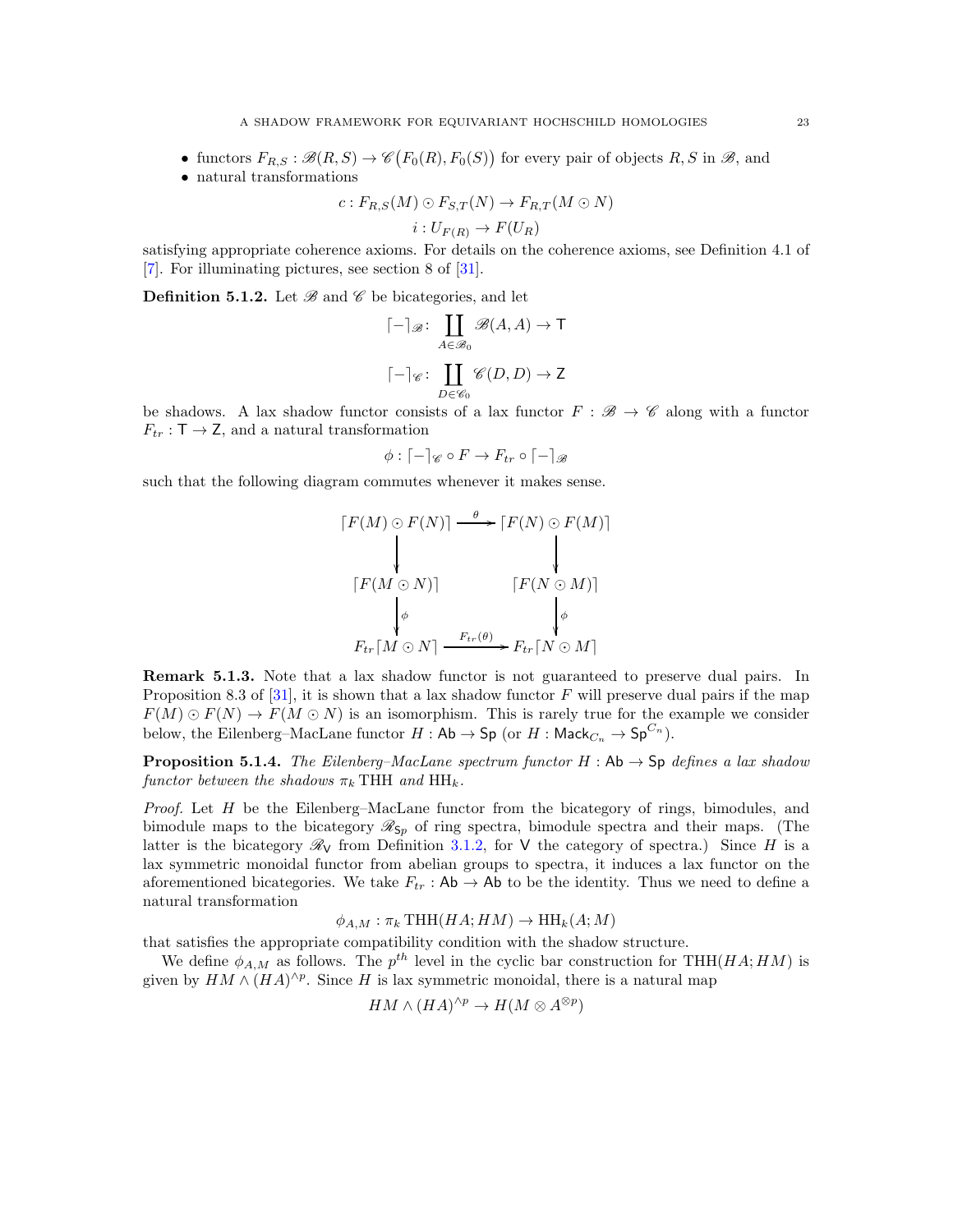which respects the face and degeneracy maps. Thus we obtain a map on the geometric realizations

$$
|HM \wedge (HA)^{\wedge \bullet}| \rightarrow |H(M \otimes A^{\otimes \bullet})|.
$$

The  $k^{th}$  homotopy group of the left hand side is  $\pi_k$  THH( $HA$ ;  $HM$ ). The  $0^{th}$  space of the right hand side is the topological abelian group  $B^{\text{cyc}}(A;M)$ , and its  $i^{th}$  space is  $B^i B^{\text{cyc}}(A;M)$ ; here,  $B^i$ denotes the *i*-fold bar construction, so that  $B^i A \simeq K(A, i)$ . The  $k^{th}$  homotopy group of the right hand side is  $HH_k(A; M)$ . The map of geometric realizations thus induces a natural transformation  $\phi_{A,M} : \pi_k \text{THH}(HA; HM) \to \text{HH}_k(A; M).$ 

The Eilenberg–MacLane functor H is lax symmetric monoidal, and the cyclic isomorphisms  $\theta$ for THH and HH are both obtained on the cyclic bar construction. Therefore the diagram

$$
\pi_k \text{THH}(HA; HM \wedge_{HB} HN) \xrightarrow{\theta} \pi_k \text{THH}(HB; HN \wedge_{HA} HM)
$$
\n
$$
\downarrow \qquad \qquad \downarrow
$$
\n
$$
\pi_k \text{THH}(HA; H(M \otimes_B N)) \qquad \qquad \pi_k \text{THH}(HB; H(N \otimes_A M))
$$
\n
$$
\downarrow \phi
$$
\n
$$
\text{HH}_k(A; M \otimes_B N) \xrightarrow{\theta} \text{HH}_k(B; N \otimes_A M)
$$

commutes for all  $A-B$ -bimodules  $M$  and  $B-A$ -bimodules  $N$ .

For any (-1)-connected ring spectrum R, there is a map of ring spectra  $R \to H\pi_0(R)$  which is an isomorphism on  $\pi_0$  and induces 0 on  $\pi_i$  for  $i > 0$ . The linearization map

$$
\pi_k \text{THH}(R) \to \text{HH}_k(\pi_0 R)
$$

is simply the composite

$$
\pi_k \text{THH}(R) \longrightarrow \pi_k \text{THH}(H\pi_0 R) \xrightarrow{\phi} \text{HH}_k(\pi_0 R).
$$

This construction generalizes to the  $C_n$ -equivariant case. Let  $H : \mathsf{Mack}_{C_n} \to \mathsf{Sp}^{C_n}$  denote the equivariant Eilenberg–MacLane spectrum functor

<span id="page-23-0"></span>**Proposition 5.1.5.** If <u>R</u> is a  $C_n$ -Green functor, and <u>M</u> is an R-bimodule, then

$$
\underline{\pi}_k^{C_n}(|H({^g}\underline{M\Box R}^{\Box\bullet})|)\cong\underline{\mathrm{HH}}_k^{C_n}(\underline{R};\underline{M}).
$$

*Proof.* Denote by G the orbit category of the group  $G = C_n$ , with objects  $G/K$  and morphisms G-maps. A G-space is a functor from  $\mathcal{G}^{op}$  to topological spaces. For example, a Mackey functor  $\underline{M}$ defines a G-space whose value on  $G/K$  is the discrete abelian group  $M(G/K)$ .

In [\[14\]](#page-30-25), the authors study a functor  $\Psi$  from G-spaces to G-spaces that is a variant of the Elmendorf coalescence functor. In Proposition 4.2 of [\[14\]](#page-30-25), they show that  $\Psi$  is an inverse up to weak equivalence of the functor from G-spaces to G-spaces that takes a G-space X to the G-space  $G/K \mapsto X^K$ . It follows that for every G-space X, there is a natural weak equivalence  $\Psi(\mathcal{X})^K \to \mathcal{X}(G/K)$ . In particular, when  $\mathcal{X} = {}^g M \Box R^{\Box p}$ , there is a natural weak equivalence

$$
\Psi({}^g \underline{M} \Box \underline{R}^{\Box p})^K \xrightarrow{\ \sim\ } ({}^g \underline{M} \Box \underline{R}^{\Box p}) (G/K).
$$

By Theorem 4.22 of [\[14\]](#page-30-25), the 0-space of the spectrum  $H({}^{g}M\Box R^{\Box p})$  is naturally equivalent to  $\Psi({}^{g}\mathcal{M}\Box R^{\Box p})$ . Let  $H(0)$  denote the 0-space of the spectrum  $|\overline{H({}^{g}\mathcal{M}\Box R^{\Box o}})$ . We apply geometric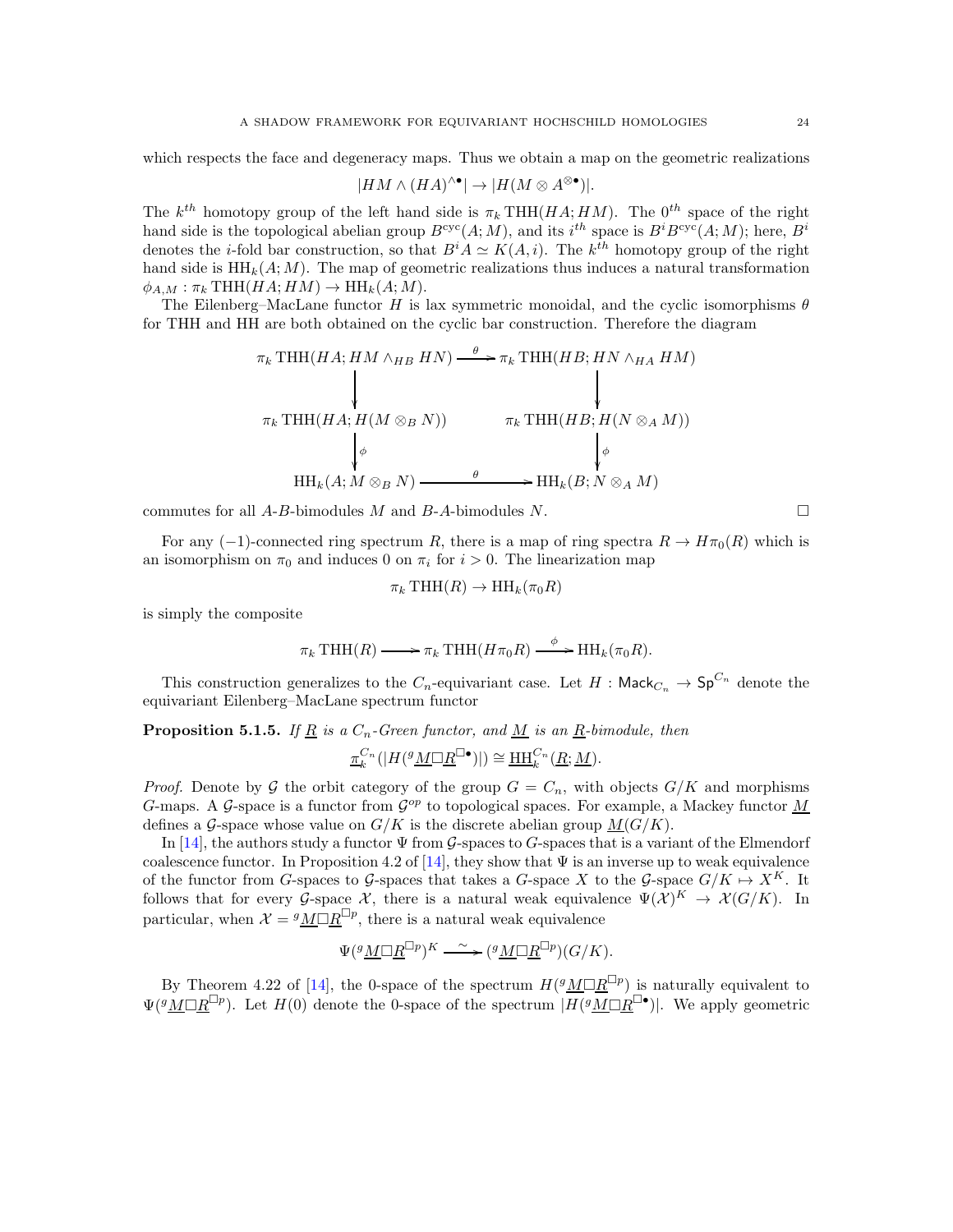realization to the equivalence above, using the fact that our groups are all finite, and geometric realization commutes with finite limits. We obtain

$$
H(0)^K \stackrel{\sim}{\longrightarrow} |\underline{HC_\bullet^{C_n}(R;M)}(G/K)|
$$

and  $\pi_k(\underline{HC}_{\bullet}^{C_n}(\underline{R};\underline{M})(G/K)) \cong \underline{H}_k(\underline{HC}^{C_n}(\underline{R};\underline{M}))(G/K) = \underline{HH}_{k}^{C_n}(\underline{R};\underline{M})(G/K)$ , as required.  $\Box$ 

<span id="page-24-0"></span>**Proposition 5.1.6.** The Eilenberg–MacLane spectrum functor H :  $\mathsf{MacC}_n \to \mathsf{Sp}^{C_n}$  induces a lax shadow functor between the shadows  $\underline{\pi}_k^{C_n}$  THH<sub>Cn</sub> and  $\underline{\text{HH}}_k^{C_n}$ .

*Proof.* In the notation of Definition [5.1.2,](#page-22-1) let  $F = H$  and  $F_{tr} = Id$  :  $\mathsf{Mack}_{C_n} \to \mathsf{Mack}_{C_n}$ . Let g be the generator  $e^{2\pi i/n}$  of  $C_n$ . The functor H is lax symmetric monoidal, so it induces a lax functor between the bicategory of  $C_n$ -Green functors and the bicategory of  $C_n$ -ring spectra. For any  $\underline{R}$ -bimodule  $\underline{M}$ ,  $H(^{g}\underline{M}) = {}^{g}H\underline{M}$ . On each level of the cyclic bar construction, there is therefore a natural map

$$
{}^g H \underline{M} \wedge (H \underline{R})^{\wedge p} \to H({}^g \underline{M} \Box \underline{R}^{\Box p})
$$

that commutes with the face and degeneracy maps and thus induces a map of  $C_n$ -spectra

$$
\mathrm{THH}_{C_n}(H\underline{R};H\underline{M})=|{}^g H \underline{M} \wedge (H \underline{R})^{\wedge \bullet}| \rightarrow |H({}^g \underline{M} \Box \underline{R}^{\Box \bullet})|.
$$

By Proposition [5.1.5,](#page-23-0) applying  $\underline{\pi}_k^{C_n}$  results in the natural transformation

$$
\phi_{\underline{R},\underline{M}} : \underline{\pi}_k^{C_n} \operatorname{THH}_{C_n}(H\underline{R};H\underline{M}) \to \underline{\operatorname{HH}}_k^{C_n}(\underline{R};\underline{M}).
$$

As in the proof of Proposition [5.1.4,](#page-22-0) the relevant diagram commutes, whence this a lax shadow functor, as desired.

For R a  $(-1)$ -connected  $C_n$ -ring spectrum, there is a linearization map  $R \to H \underline{\pi}_0^{C_n}(R)$  of  $C_n$ -ring spectra which is an isomorphism on  $\pi_0$  and induces 0 on  $\pi_i$  for  $i > 0$ . The linearization map

$$
\underline{\pi}_k^{C_n} \text{THH}_{C_n}(R) \to \underline{\text{HH}}_k^{C_n}(\underline{\pi}_0 R)
$$

is defined to be the composite

$$
\underline{\pi}_k^{C_n} \text{THH}_{C_n}(R) \longrightarrow \underline{\pi}_k^{C_n} \text{THH}_{C_n}(H\underline{\pi}_0 R) \xrightarrow{\phi} \underline{\text{HH}}_k^{C_n}(\underline{\pi}_0 R).
$$

5.2. TR and algebraic  $tr$ . Recall from Proposition [4.4.2](#page-21-1) that algebraic  $tr$  is a shadow on the bicategory of rings and their bimodules. We will show that the Eilenberg–MacLane functor H :  $Ab \rightarrow Sp$  defines a lax shadow functor between TR and algebraic tr. We first recall the definition of TR with coefficients from [\[12\]](#page-30-6). For a ring spectrum R and an R-bimodule M,  $p^{n}$ -fold THH is defined as a  $C_{p^n}$ -spectrum:

$$
\mathrm{THH}^{(p^n)}(R;M) := \mathrm{THH}_{C_{p^n}}(N_e^{C_{p^n}}R; N_e^{C_{p^n}}M).
$$

By Proposition 7.5 of  $[12]$ , when R and M are cofibrant,

$$
\Phi^{C_p} \text{THH}^{(p^n)}(R;M) \cong \text{THH}^{(p^{n-1})}(R;M).
$$

This is then used to define restriction maps

$$
R: \text{THH}^{(p^n)}(R;M)^{C_{p^n}} \to \text{THH}^{(p^{n-1})}(R;M)^{C_{p^{n-1}}}.
$$

**Definition 5.2.1.** The spectrum  $TR(R, M)$  is defined to be the homotopy inverse limit

$$
\text{\rm TR}(R,M):=\operatornamewithlimits{holim}_{R}\operatorname{THH}^{(p^n)}(R;M)^{C_{p^n}}
$$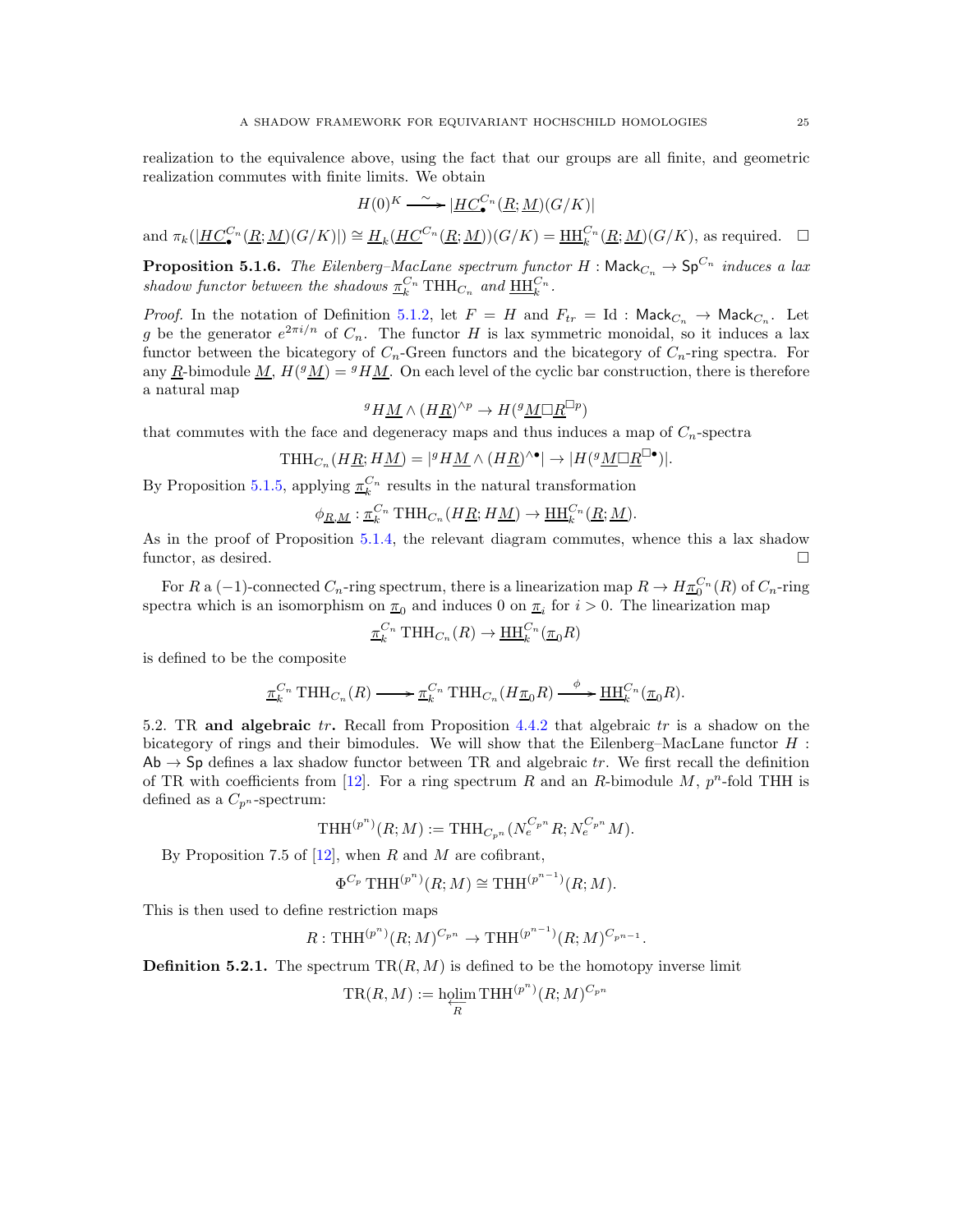The homotopy groups of TR with coefficients,  $\pi_k(TR(-, -))$ , define a shadow on the bicategory  $\mathcal{R}_{Sp}$  of ring spectra and their bimodules.

<span id="page-25-0"></span>**Proposition 5.2.2.** The Eilenberg–MacLane spectrum functor H : Ab  $\rightarrow$  Sp defines a lax shadow functor between the shadows  $\pi_k \text{TR}$  and  $tr_k$ . In particular, for any ring A there is a natural linearization map

$$
\pi_k \mathrm{TR}(HA) \to tr_k(A).
$$

Proof. By Proposition [5.1.6,](#page-24-0) the equivariant Eilenberg–MacLane spectrum functor defines a lax shadow functor  $\underline{\pi}_k \operatorname{THH}_{C_{p^n}} \to \underline{\operatorname{HH}}_k^{C_{p^n}}$ . Precomposing with the norm  $N_e^{C_{p^n}}$  : Ab  $\to$  Mack $_{C_{p^n}},$  we obtain a lax shadow functor

$$
\underline{\pi}_k \text{THH}_{C_{p^n}}(HN_e^{C_{p^n}}A; HN_e^{C_{p^n}}M) \to \underline{\text{HH}}^{C_{p^n}}(N_e^{C_{p^n}}A; N_e^{C_{p^n}}M)_k
$$

for each ring A and bimodule M. For a Mackey functor  $\underline{M}$ ,  $N_e^{C_p n} \underline{M} = \underline{\pi}_0^{C_p n} (N_e^G H \underline{M})$ . If we denote  $N_{e_{\alpha}}^{C_{p^n}} H \underline{M}$  by  $R_{\alpha}$ , the linearization map  $R \to H \underline{\pi}_0^{C_{p^n}}(R)$  therefore results in a natural transformation  $N_e^{C_p n} H \to H N_e^{C_p n}$ . Thus we obtain a lax shadow functor

$$
\underline{\pi}_k \text{THH}_{C_{p^n}}(N_e^{C_{p^n}} H A; N_e^{C_{p^n}} H M) \to \underline{\text{HH}}^{C_{p^n}}(N_e^{C_{p^n}} A; N_e^{C_{p^n}} M)_k,
$$

or, simplifying notation,

$$
\underline{\pi}_k \operatorname{THH}^{(p^n)}(HA;HM) \to \underline{\operatorname{HH}}_{e}^{C_{p^n}}(A;M)_k.
$$

Evaluating these Mackey functors at  $C_{p^n}/C_{p^n}$  results in a lax shadow functor

 $\pi_k \text{THH}^{(p^n)}(HA; HM)^{C_{p^n}} \to \underline{\text{HH}}_{e}^{C_{p^n}}(A; M)_k (C_{p^n}/C_{p^n}).$ 

Since these maps are compatible with the restriction maps defined on both sides, there is an induced lax shadow functor

$$
\pi_k \operatorname*{holim}_{\overline{R}} \operatorname{THH}^{(p^n)}(HA; HM)^{C_{p^n}} \to \varprojlim_{R} \pi_k \operatorname{THH}^{(p^n)}(HA; HM)^{C_{p^n}} \to \varprojlim_{r} \underline{\operatorname{HH}}_{e}^{C_{p^n}}(A; M)_k (C_{p^n}/C_{p^n}),
$$

i.e., a lax shadow functor

$$
\pi_k \mathrm{TR}(HA;HM) \to tr_k(A;M)
$$

as desired.  $\square$ 

It follows from the proposition above that there is a linearization map relating TR and its algebraic analogue, tr.

<span id="page-25-1"></span>Corollary 5.2.3. There is a linearization map

$$
\pi_k \mathrm{TR}(R) \to tr_k(\pi_0(R))
$$

for  $(-1)$ -connected ring spectra R.

*Proof.* For R a (-1)-connected ring spectrum, there is a map of ring spectra  $R \to H\pi_0(R)$ . We then compose with the lax shadow functor of Proposition [5.2.2](#page-25-0) to obtain

$$
\pi_k \operatorname{TR}(R) \to \pi_k \operatorname{TR}(H\pi_0(R)) \to tr_k(\pi_0(R)).
$$

 $\Box$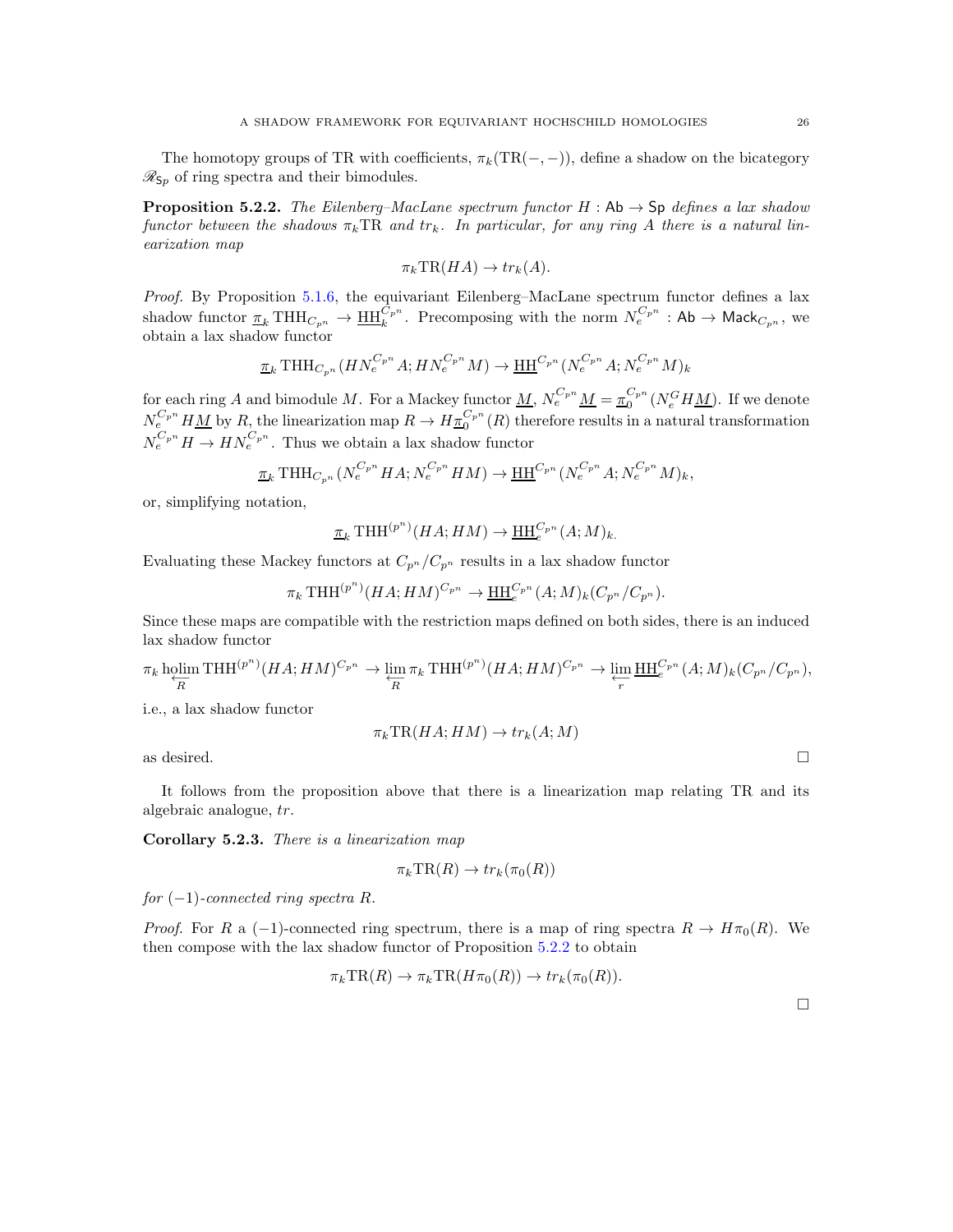**Proposition 5.2.4.** Let A be a ring, and let  $R^1$  lim denote the first right derived functor of the limit functor on abelian groups. If

$$
R^1 \varprojlim_R \pi_0 \operatorname{THH}^{(p^n)}(HA)^{C_{p^n}} = 0,
$$

then

$$
\pi_0 \mathrm{TR}(HA) \cong tr_0(A).
$$

*Proof.* For a ring A, by Theorem 5.1 of  $[9]$ , the map

$$
\underline{\pi}_0^{C_{p^n}} \text{THH}_{C_{p^n}}(N_e^{C_{p^n}} HA) \to \underline{\text{HH}}^{C_{p^n}}(N_e^{C_{p^n}} A)_0
$$

is an isomorphism. Therefore the map

$$
\varprojlim_{R} \pi_0 \operatorname{THH}^{(p^n)}(HA)^{C_{p^n}} \to \varprojlim_{r} \underline{\operatorname{HH}}_{e}^{C_{p^n}}(A)_0(C_{p^n}/C_{p^n})
$$

is an isomorphism. If

$$
R^1 \varprojlim_R \pi_0 \operatorname{THH}^{(p^n)}(HA)^{C_{p^n}} = 0,
$$

then

$$
\pi_0 \operatorname{TR}(HA) = \pi_0 \operatorname{hplim}_{\overline{R}} \operatorname{THH}^{(p^n)}(HA)^{C_{p^n}} = \varprojlim_{R} \pi_0 \operatorname{THH}^{(p^n)}(HA)^{C_{p^n}},
$$

<span id="page-26-0"></span>and the conclusion follows.

## 6. Generalized Dennis traces

In this section, we show that there is a Dennis trace map whose target is  $THH_{C_n}(R)$ . Furthermore, we show that this map factors through  $\text{TR}_{C_n}(R)$ .

6.1. The twisted Dennis trace. Let  $(V, \otimes, S)$  be a symmetric monoidal, simplicial model cate-gory. As in section [4,](#page-13-1) let  $(V_{\text{aut}}, \otimes, (S, \text{Id}_S))$  denote the symmetric monoidal category with objects  $(V, \varphi_V)$ , where V is an object of V, and  $\varphi_V$  is an automorphism of V, while morphisms in V<sub>aut</sub> are morphisms in V that commute with the automorphism.

Let  $(R, \varphi)$  be a monoid in  $V_{\text{aut}}$ , and let  $\text{Perf}_{(R,\varphi)}$  denote its category of perfect left modules in  $V_{\text{aut}}$ . The objects in this category are perfect R-modules P equipped with an automorphism  $\gamma: P \to P$  such that the following diagram commutes:

$$
R \otimes P \xrightarrow{act} P
$$
  
 
$$
\downarrow \varphi \otimes \gamma
$$
  
 
$$
R \otimes P \xrightarrow{act} P.
$$

That is,  $\gamma$  is an isomorphism of left modules from P to  $\mathcal{P}P$ . Here  $\mathcal{P}P$  indicates that the left action on P is twisted by  $\varphi : R \to R$ , as in Definition [4.1.3.](#page-15-1)

Let M be an R-bimodule. Consider the category of M-parametrized endomorphisms of perfect R-modules, denoted by Betley [\[8\]](#page-30-26) as  $\text{End}(R, M)$ . Its objects are maps of left modules  $\gamma : P \to M \otimes_R P$ , where P is a perfect left R-module, and its morphisms are maps of left modules  $P \to Q$  that make the relevant diagram commute. Notice that for  $M = \mathcal{P}R$ , this is very similar to Perf<sub> $(R,\varphi)$ </sub>, except that in Perf<sub>(R, $\varphi$ )</sub>,  $\gamma$  is required to be an isomorphism. We may therefore denote Perf<sub>(R, $\varphi$ )</sub> by Aut(R,  $\varphi$ R), and it includes naturally into the category  $\textsf{End}(R,{}^{\varphi}R)$ .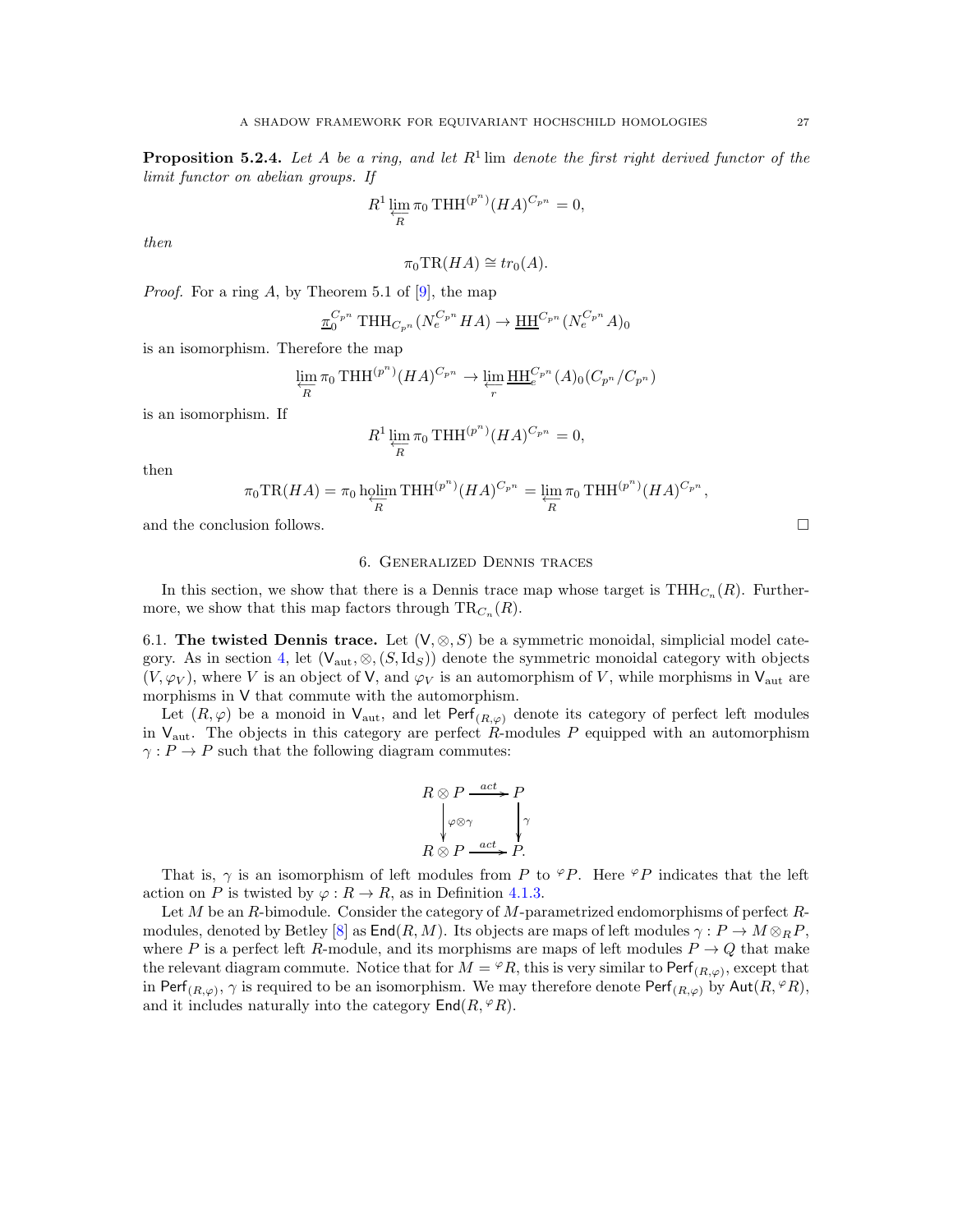The K-theory of  $\text{End}(R, M)$ , denoted  $K(R, M)$ , admits a trace map to  $HH(R, M)$  (see, e.g., Section 3 of [\[15\]](#page-30-27)), which can be considered as a twisted version of the trace  $K(End(R, R)) \to HH(R)$ , through which the Dennis trace  $K(R) \to HH(R)$  factors.

Denoting K(Perf<sub>(R, $\varphi$ )</sub>) by K(R, $\varphi$ ), we have thus proven the following result.

<span id="page-27-0"></span>**Theorem 6.1.1.** There is a trace map  $K(R,\varphi) \to HH(R,{}^{\varphi}R)$ , given by the composite

$$
K(\mathsf{Perf}_{(R,\varphi)}) = K(\mathsf{Aut}(R,{}^{\varphi}R)) \to K(\mathsf{End}(R,{}^{\varphi}R)) \to HH(R,{}^{\varphi}R).
$$

When R is a  $C_n$ -ring spectrum, and  $\varphi$  is given by the action of a chosen generator  $g \in C_n$ , we obtain a trace map

$$
K(\mathsf{Perf}_{(R,g)}) \to \mathrm{THH}_{C_n}(R).
$$

If R is a  $C_n$ -ring spectrum, let  $\text{Perf}_R^{C_n}$  denote the category of perfect left modules over R in  $C_n$ spectra. Objects in this category are modules over R in  $C_n$ -spectra that are perfect as R-modules. Let g denote a chosen generator of  $C_n$ . We can include  $\textsf{Perf}_{R}^{C_n}$  into  $\textsf{Perf}_{(R,g)}$ , by sending a module P to  $(P, g) \in \text{Perf}_{(R,g)}$ . This is the twisted version of the functor  $\text{Perf}_R \to \text{End}(R, R)$  that sends P to  $(P, id)$  and induces the map  $K(R) \to K(End(R, R))$ . We thus obtain a trace map

$$
\mathrm{K}(\mathsf{Perf}_R^{C_n}) \to \mathrm{THH}_{C_n}(R)
$$

given by the composite

$$
\mathrm{K}(\mathsf{Perf}_R^{C_n}) \to \mathrm{K}(\mathsf{Perf}_{(R,g)})=\mathrm{K}(\mathsf{Aut}(R,{}^g R)) \to \mathrm{K}(\mathsf{End}(R,{}^g R)) \to \mathrm{THH}(R;{}^g R).
$$

**Remark 6.1.2.** When R is an ordinary ring, we can identify the trace  $K_0(R,\varphi) \to HH_0(R;\varphi_R)$ as sending  $\gamma$ :  $P \to \mathscr{P}P$  to its Hattori-Stallings trace, i.e., its bicategorical trace in the category of rings, bimodules, and bimodule maps. Consider the shadow  $HH_0$  on this bicategory. The trace of a 2-cell  $\gamma$ :  $P \otimes \mathbb{Z} \to {}^{\varphi}R \otimes_R P$ , where we regard P as an  $R - \mathbb{Z}$  bimodule, is a map

$$
\mathrm{HH}_0(\mathbb{Z}) \to \mathrm{HH}_0(R; {}^{\varphi}R)
$$

and thus an element of  $HH_0(R; {}^{\varphi}R)$ . For more details on the Hattori-Stallings trace as a bicategor-ical trace, see Section 5 of [\[31\]](#page-30-4). More generally, Theorem 1.2 of [\[12\]](#page-30-6) states that on  $\pi_0$ , this twisted Dennis trace takes an endomorphism  $f: P \to {}^g P$  to its bicategorical trace  $\mathbb{S} \to \text{THH}(R; {}^g R) \cong$  $THH_{C_n}(R)$ .

This twisted Dennis trace factors through the  $C_n$ -twisted TR of [\[3\]](#page-29-0), TR<sub>C<sub>n</sub></sub>. The following lemma will be useful in the proof.

<span id="page-27-1"></span>**Lemma 6.1.3.** Let R be a  $C_n$ -ring spectrum, and  $g \in C_n$  a generator. Let p be a prime that does not divide n, and k an integer such that  $p^k \equiv 1 \pmod{n}$ . Then

$$
\operatorname{THH}^{(p^k)}(R; {}^g R) \simeq \operatorname{THH}_{C_n}(R)
$$

as  $C_{p^k}$ -spectra.

*Proof.* Recall from [\[3\]](#page-29-0) that  $THH_{C_n}(R) \simeq THH_{C_{np^k}}(N_{C_n}^{C_{np^k}})$  $C_{n}^{\nu_{npk}}R$  as  $S^1$ -spectra. Since p does not divide n,  $C_{np^k} \cong C_n \times C_{p^k}$ ; let g' denote a generator of  $C_{p^k}$ , so that g'g is a generator of  $C_{np^k}$ . As  $C_{np^k}$ -spectra,

$$
\text{THH}_{C_{np^k}}(N_{C_n}^{C_{np^k}}R) \simeq \text{THH}(N_{C_n}^{C_{np^k}}R; {}^{g'g}N_{C_n}^{C_{np^k}}R) \simeq \text{THH}(N_{C_n}^{C_{np^k}}R; {}^{g'g^{p^k}}N_{C_n}^{C_{np^k}}R).
$$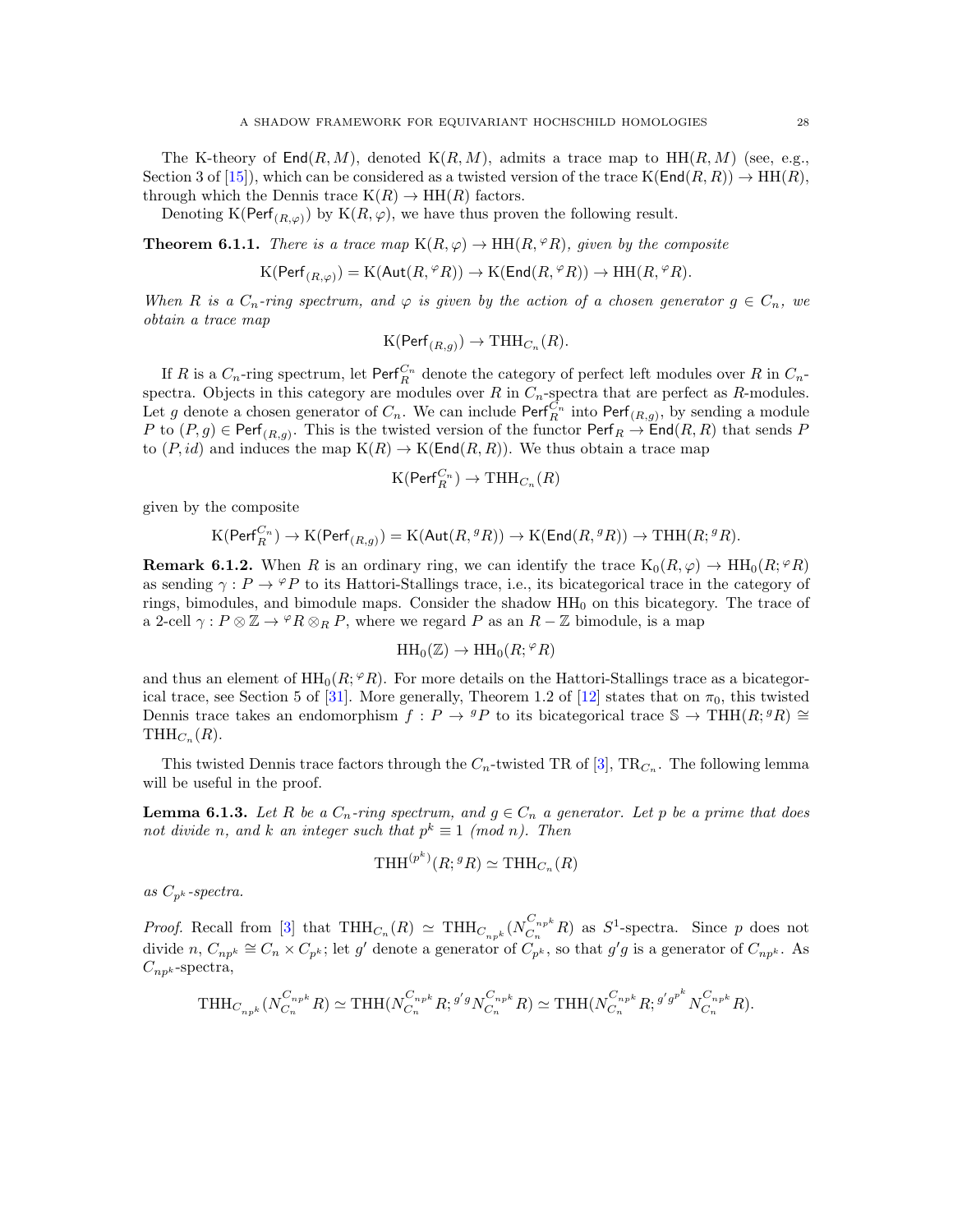The second equivalence holds because  $p^k \equiv 1 \pmod{n}$ . Note that the last term is equivalent to  $\mathrm{THH}(N_{C_n}^{C_{np}k})$  $\frac{C_{np^k}}{C_n}R;$   $g'N_{C_n}^{C_{np^k}}$  $C_{n p^{k}}^{n p^{k}}({}^{g}R)$  as a  $C_{n p^{k}}$ -spectrum. Restricting to  $C_{p^{k}}$ , we obtain

$$
\text{THH}(N_e^{C_{p^k}} \iota_e R; {}^{g'} N_e^{C_{p^k}} \iota_e({}^g R)),
$$

which is equivalent as a  $C_{p^k}$ -spectrum to

$$
\text{THH}_{C_{p^k}}(N_e^{C_{p^k}} \iota_e R; N_e^{C_{p^k}} \iota_e({}^g R)) = \text{THH}^{(p^k)}(R; {}^g R)
$$

as required.  $\Box$ 

**Proposition 6.1.4.** The twisted Dennis trace  $K(Perf_R^{C_n}) \to THH_{C_n}(R)$  factors through  $TR_{C_n}(R; p)$ for p coprime to n.

*Proof.* By Theorem 1.3 of [\[12\]](#page-30-6), the twisted Dennis trace  $K(R, {}^g R) \rightarrow THH(R, {}^g R)$  factors through TR with coefficients,  $K(R, {}^g R) \to TR(R, {}^g R)$ . On  $\pi_0$ , this takes an endomorphism  $f : P \to {}^g P$  to the bicategorical trace of its k-fold composite  $f^k: P \to g^k P$  for all  $k \in \mathbb{N}$ .

We claim that when p is coprime to n,  $\text{TR}(R,{}^g R;p) \simeq \text{TR}_{C_n}(R;p)$ . We prove this by comparing the inverse systems that form both spectra. Recall that  $TR(R, {}^g R; p)$  is the inverse limit along the restriction maps

$$
R: \text{THH}^{(p^k)}(R; {}^g R)^{C_{p^k}} \to \text{THH}^{(p^{k-1})}(R; {}^g R)^{C_{p^{k-1}}}.
$$

Note that by Fermat's little theorem, for p coprime to n,  $p^{\varphi(n)} \equiv 1 \pmod{n}$ , where  $\varphi(n)$  denotes Euler's totient function. We can therefore look instead at the composition of  $\varphi(n)$  restriction maps at a time,

$$
\text{THH}^{(p^{j\varphi(n)})}(R; {}^g R)^{C_{p^{j\varphi(n)}}} \to \text{THH}^{(p^{(j-1)\varphi(n)})}(R; {}^g R)^{C_{p^{(j-1)\varphi(n)}}}.
$$

By Lemma [6.1.3](#page-27-1) above, this agrees with the system

$$
\text{THH}_{C_n}(R)^{C_{p^j\varphi(n)}} \to \text{THH}_{C_n}(R)^{C_{p^{(j-1)\varphi(n)}}}
$$

and the limit of this system agrees with the limit of the system

$$
\text{THH}_{C_n}(R)^{C_{p^{k+1}}}\to \text{THH}_{C_n}(R)^{C_{p^k}}
$$

which is  $TR_{C_n}(R;p)$ .  $(R; p).$ 

**Remark 6.1.5.** This suggests that  $TR(R, {}^g R)$  is a good generalization for  $TR_{C_n}(R)$ , which also works at primes that divide n.

6.2. Relationship to equivariant algebraic K-theory. We have shown above that there is a twisted Dennis trace map

$$
\mathrm{K}(\mathrm{Perf}_R^{C_n}) \to \mathrm{THH}_{C_n}(R)
$$

that factors through  $\text{TR}_{C_n}(R)$ . A natural question to ask is whether twisted topological Hochschild homology also receives a trace map from equivariant algebraic K-theory. Merling [\[27\]](#page-30-28) defined a genuine equivariant algebraic K-theory G-spectrum,  $K_G(R)$ , for a G-ring R. There is related work on equivariant algebraic K-theory due to Barwick and Barwick-Glasman-Shah [\[4,](#page-29-4) [5\]](#page-29-5) and Malkiewich–Merling [\[24\]](#page-30-29).

The equivariant algebraic K-theory  $K_G(R)$  of a G-ring R is roughly the K-theory of the category of perfect R-modules, which admits an action of G sending P to  ${}^gP$ . Building on Merling's work [\[27\]](#page-30-28), Malkiewich and Merling showed in Theorem 1.3 of [\[24\]](#page-30-29) that for a  $G$ -ring spectrum  $R$ , the fixed point spectrum  $K_G(R)^G$  is equivalent to the K-theory of a category of perfect R-modules on which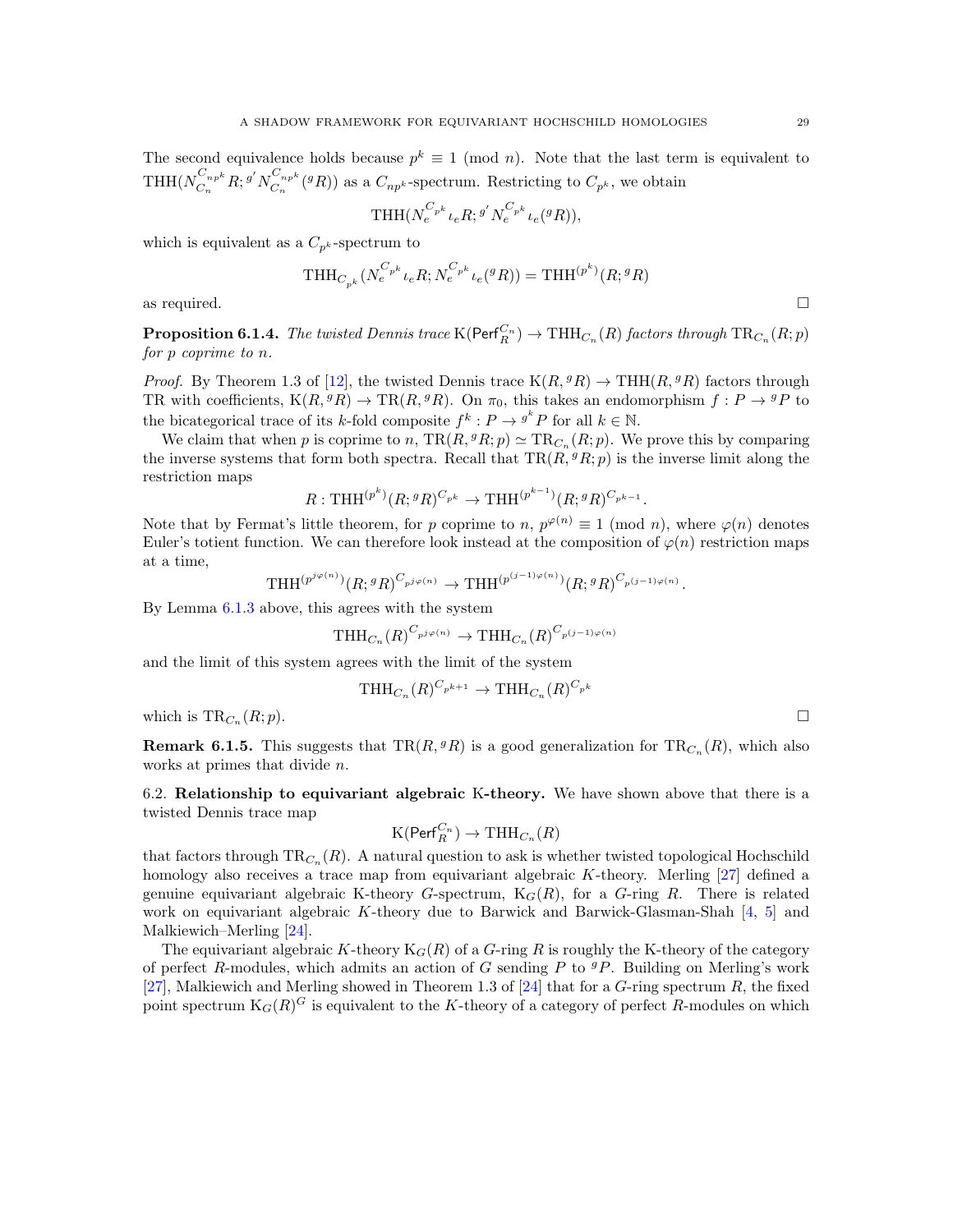G acts semilinearly. In particular, if G is  $C_n$  with generator g, then  $K_{C_n}(R)^{C_n} \simeq K(\text{Perf}_{(R,g)})$ . Therefore we conclude the following as a corollary of Theorem [6.1.1.](#page-27-0)

<span id="page-29-2"></span>**Corollary 6.2.1.** For R a  $C_n$ -ring spectrum, the twisted Dennis trace is a map

$$
K_{C_n}(R)^{C_n} \to \mathrm{THH}_{C_n}(R).
$$

Work of Horev [\[19\]](#page-30-30) shows that twisted topological Hochschild homology can be viewed through the lens of equivariant factorization homology. In particular, Horev proves that for a  $C_n$ -ring spectrum R,

$$
\text{THH}_{C_n}(R) \simeq \Phi^{C_n} \int_{S_{rot}^1} R.
$$

Here  $\int_{S_{rot}^1} R$  is non-equivariantly equivalent to THH(R), but has a "diagonal" action of  $C_n$ . This perspective on twisted topological Hochschild homology leads to the following conjecture.

**Conjecture 6.2.2.** The twisted Dennis trace of Corollary [6.2.1](#page-29-2) arises from a  $C_n$ -equivariant map  $K_{C_n}(R) \to \int_{S_{rot}^1} R.$ 

Work in progress of Angelini-Knoll, Merling, and Péroux [\[2\]](#page-29-6) may shed light on this conjecture. They expand norms for compact Lie groups, and for a finite group  $G$  and a  $G$ -ring spectrum  $R$ , they aim to construct an equivariant Dennis trace  $K_G(R) \to N_{e \times G}^{S^1 \times G} R$ . In particular, for  $G = C_n$ , denote by  $H \cong C_n$  the diagonal subgroup of  $S^1 \times C_n$ . An equivariant Dennis trace of this form would produce a map

$$
K_{C_n}(R)^{C_n} \to (N_{e \times C_n}^{S^1 \times C_n} R)^H \to \Phi^H N_{e \times C_n}^{S^1 \times C_n} R.
$$

If the diagonal formulas of [\[3\]](#page-29-0) still hold for this generalized norm, so that

$$
\Phi^H N_{e \times C_n}^{S^1 \times C_n} R \cong N_{e \times C_n/(e \times C_n \cap H)}^{S^1 \times C_n/H} \Phi^{e \times C_n \cap H} R \cong N_{C_n}^{S^1} R,
$$

then a twisted Dennis trace

$$
K_{C_n}(R)^{C_n} \to THH_{C_n}(R)
$$

would indeed arise from an equivariant Dennis trace

$$
K_{C_n}(R) \to N_{e \times C_n}^{S^1 \times C_n} R.
$$

This norm,  $N_{e\times G}^{S^1\times G}R$ , can be thought of as THH(R) taken in the category of G-spectra. That is, it has a G-action coming from the fact that R is a G-ring spectrum, and an  $S^1$ -action coming from the cyclic bar construction. The restriction of  $N_{e \times C_n}^{S^1 \times C_n} R$  to a  $C_n$ -spectrum should agree with  $\int_{S_{rot}}^1 R$ .

#### **REFERENCES**

- <span id="page-29-1"></span>[1] Katharine Adamyk, Teena Gerhardt, Kathryn Hess, Inbar Klang, and Hana Jia Kong. Computational tools for twisted topological Hochschild homology of equivariant spectra. *To appear: Topology and its Applications*, 2021.
- <span id="page-29-6"></span>[2] Gabriel Angelini-Knoll, Mona Merling, and Maximilien Péroux. Topological crossed simplicial group homology. *in progress*, 2021.
- <span id="page-29-0"></span>[3] Vigleik Angeltveit, Andrew J. Blumberg, Teena Gerhardt, Michael A. Hill, Tyler Lawson, and Michael A. Mandell. Topological cyclic homology via the norm. *Doc. Math.*, 23:2101–2163, 2018.
- <span id="page-29-5"></span><span id="page-29-4"></span>[4] Clark Barwick. Spectral Mackey functors and equivariant algebraic K-theory (I). *Adv. Math.*, 304:646–727, 2017.
- [5] Clark Barwick, Saul Glasman, and Jay Shah. Spectral Mackey functors and equivariant algebraic K-theory, II. *Tunis. J. Math.*, 2(1):97–146, 2020.
- <span id="page-29-3"></span>[6] Marzieh Bayeh, Kathryn Hess, Varvara Karpova, Magdalena Kędziorek, Emily Riehl, and Brooke Shipley. Leftinduced model structures and diagram categories. In *Women in topology: collaborations in homotopy theory*, volume 641 of *Contemp. Math.*, pages 49–81. Amer. Math. Soc., Providence, RI, 2015.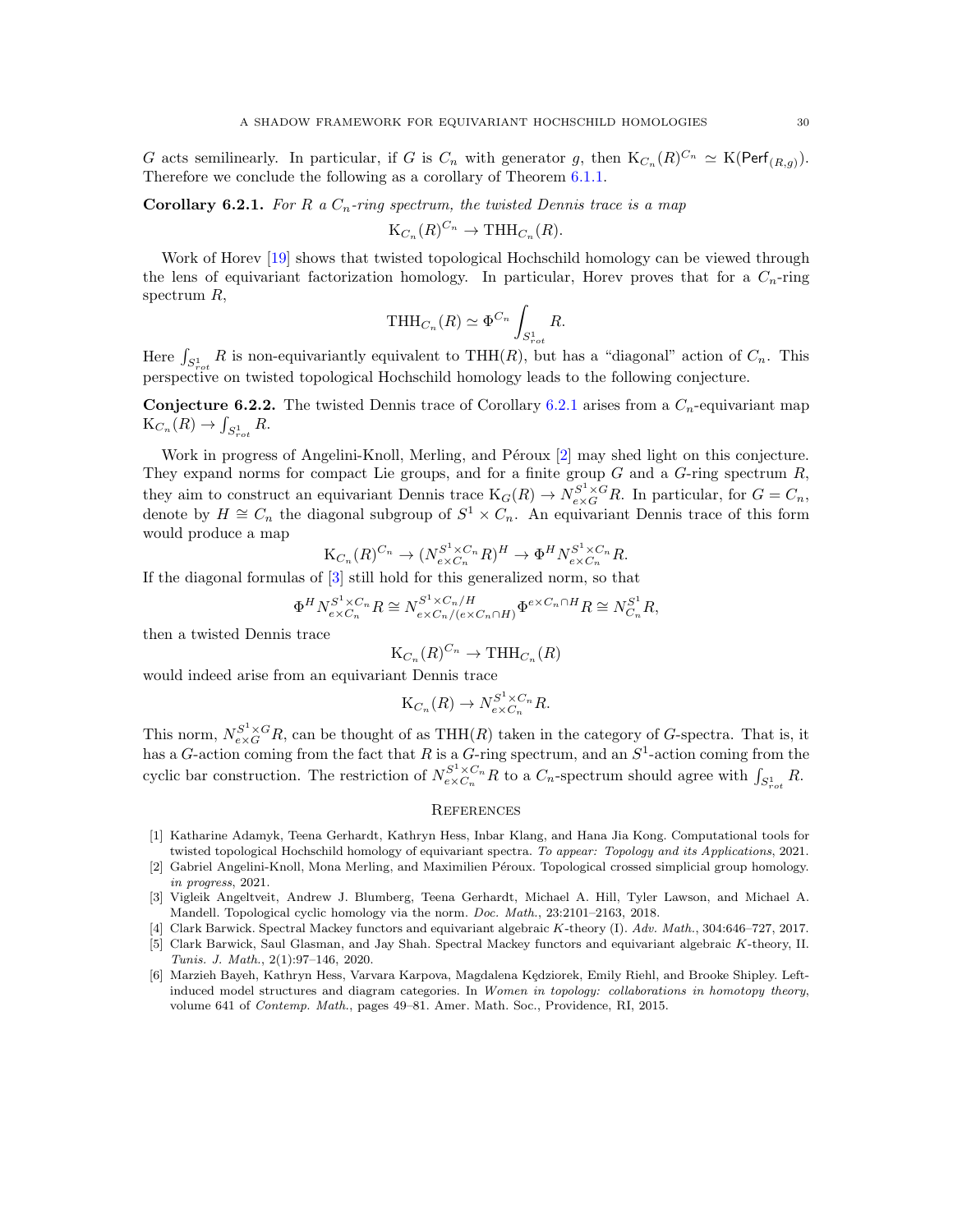- <span id="page-30-26"></span><span id="page-30-24"></span>[7] Jean B´enabou. Introduction to bicategories. In *Reports of the Midwest Category Seminar*, pages 1–77. Springer, Berlin, 1967.
- <span id="page-30-2"></span>[8] Stanislaw Betley. Algebraic K-theory of parameterized endomorphisms. *K-Theory*, 36(3):291–303, 2005.
- [9] Andrew J. Blumberg, Teena Gerhardt, Michael A. Hill, and Tyler Lawson. The Witt vectors for Green functors. *J. Algebra*, 537:197–244, 2019.
- <span id="page-30-12"></span>[10] Andrew J. Blumberg and Michael A. Mandell. Localization theorems in topological Hochschild homology and topological cyclic homology. *Geom. Topol.*, 16(2):1053–1120, 2012.
- <span id="page-30-0"></span>[11] M. Bökstedt, W. C. Hsiang, and I. Madsen. The cyclotomic trace and algebraic K-theory of spaces. *Invent. Math.*, 111(3):465–539, 1993.
- <span id="page-30-6"></span>[12] Jonathan Campbell, John Lind, Cary Malkiewich, Kate Ponto, and Inna Zakharevich. K-theory of endomorphisms, the T R-trace, and zeta functions. *arXiv preprint:2005.04334*, 2020.
- <span id="page-30-5"></span>[13] Jonathan A. Campbell and Kate Ponto. Topological Hochschild homology and higher characteristics. *Algebr. Geom. Topol.*, 19(2):965–1017, 2019.
- <span id="page-30-25"></span>[14] Pedro F. dos Santos and Zhaohu Nie. Stable equivariant abelianization, its properties, and applications. *Topology Appl.*, 156(5):979–996, 2009.
- <span id="page-30-27"></span>[15] Bjorn Ian Dundas and Randy McCarthy. Stable K-theory and topological Hochschild homology. *Annals of Mathematics*, 140(3):685–701, 1994.
- <span id="page-30-23"></span>[16] Paul G. Goerss and John F. Jardine. *Simplicial homotopy theory*, volume 174 of *Progress in Mathematics*. Birkhäuser Verlag, Basel, 1999.
- <span id="page-30-19"></span>[17] Kathryn Hess, Magdalena Kędziorek, Emily Riehl, and Brooke Shipley. A necessary and sufficient condition for induced model structures. *J. Topol.*, 10(2):324–369, 2017.
- <span id="page-30-9"></span>[18] Philip S. Hirschhorn. *Model categories and their localizations*, volume 99 of *Mathematical Surveys and Monographs*. American Mathematical Society, Providence, RI, 2003.
- <span id="page-30-30"></span><span id="page-30-20"></span>[19] Asaf Horev. Genuine equivariant factorization homology. *arXiv preprint arXiv:1910.07226*, 2019.
- [20] Mark Hovey. *Model categories*, volume 63 of *Mathematical Surveys and Monographs*. American Mathematical Society, Providence, RI, 1999.
- <span id="page-30-22"></span><span id="page-30-13"></span>[21] Rolf Hoyer. Two topics in stable homotopy theory. *PhD thesis, University of Chicago*, 2014.
- <span id="page-30-7"></span>[22] Gregory Maxwell Kelly and Max Kelly. *Basic concepts of enriched category theory*, volume 64. CUP Archive, 1982.
- <span id="page-30-29"></span>[23] Tom Leinster. Operads in higher-dimensional category theory. *Theory Appl. Categ.*, 12:No. 3, 73–194, 2004.
- <span id="page-30-21"></span>[24] Cary Malkiewich and Mona Merling. Equivariant A-theory. *Doc. Math.*, 24:815–855, 2019.
- [25] M. A. Mandell and J. P. May. Equivariant orthogonal spectra and S-modules. *Mem. Amer. Math. Soc.*, 159(755):x+108, 2002.
- <span id="page-30-11"></span>[26] J. P. May. *The geometry of iterated loop spaces*. Lecture Notes in Mathematics, Vol. 271. Springer-Verlag, Berlin-New York, 1972.
- <span id="page-30-28"></span><span id="page-30-15"></span>[27] Mona Merling. Equivariant algebraic K-theory of G-rings. *Math. Z.*, 285(3-4):1205–1248, 2017.
- [28] Lyne Moser. Injective and projective model structures on enriched diagram categories. *Homology Homotopy Appl.*, 21(2):279–300, 2019.
- <span id="page-30-3"></span><span id="page-30-1"></span>[29] Thomas Nikolaus and Peter Scholze. On topological cyclic homology. *Acta Math.*, 221(2):203–409, 2018.
- <span id="page-30-4"></span>[30] Kate Ponto. Fixed point theory and trace for bicategories. Astérisque, (333):xii+102, 2010.
- [31] Kate Ponto and Michael Shulman. Shadows and traces in bicategories. *Journal of Homotopy and Related Structures*, 8(2):151–200, 2013.
- <span id="page-30-14"></span>[32] Emily Riehl. *Categorical homotopy theory*, volume 24 of *New Mathematical Monographs*. Cambridge University Press, Cambridge, 2014.
- <span id="page-30-16"></span>[33] Stefan Schwede and Brooke Shipley. Equivalences of monoidal model categories. *Algebr. Geom. Topol.*, 3:287– 334, 2003.
- <span id="page-30-8"></span>[34] Stefan Schwede and Brooke E. Shipley. Algebras and modules in monoidal model categories. *Proceedings of the London Mathematical Society*, 80(2):491–511, Mar 2000.
- <span id="page-30-17"></span>[35] Christoph Schweigert and Lukas Woike. The Hochschild complex of a finite tensor category. *arXv preprint arXiv:1910.00559*, 2021.
- <span id="page-30-18"></span><span id="page-30-10"></span>[36] Michael Shulman. Homotopy limits and colimits and enriched homotopy theory. *arXiv preprint math/0610194*, 2006.
- [37] Gon¸calo Tabuada. Differential graded versus simplicial categories. *Topology and its Applications*, 157(3):563–593, 2010.